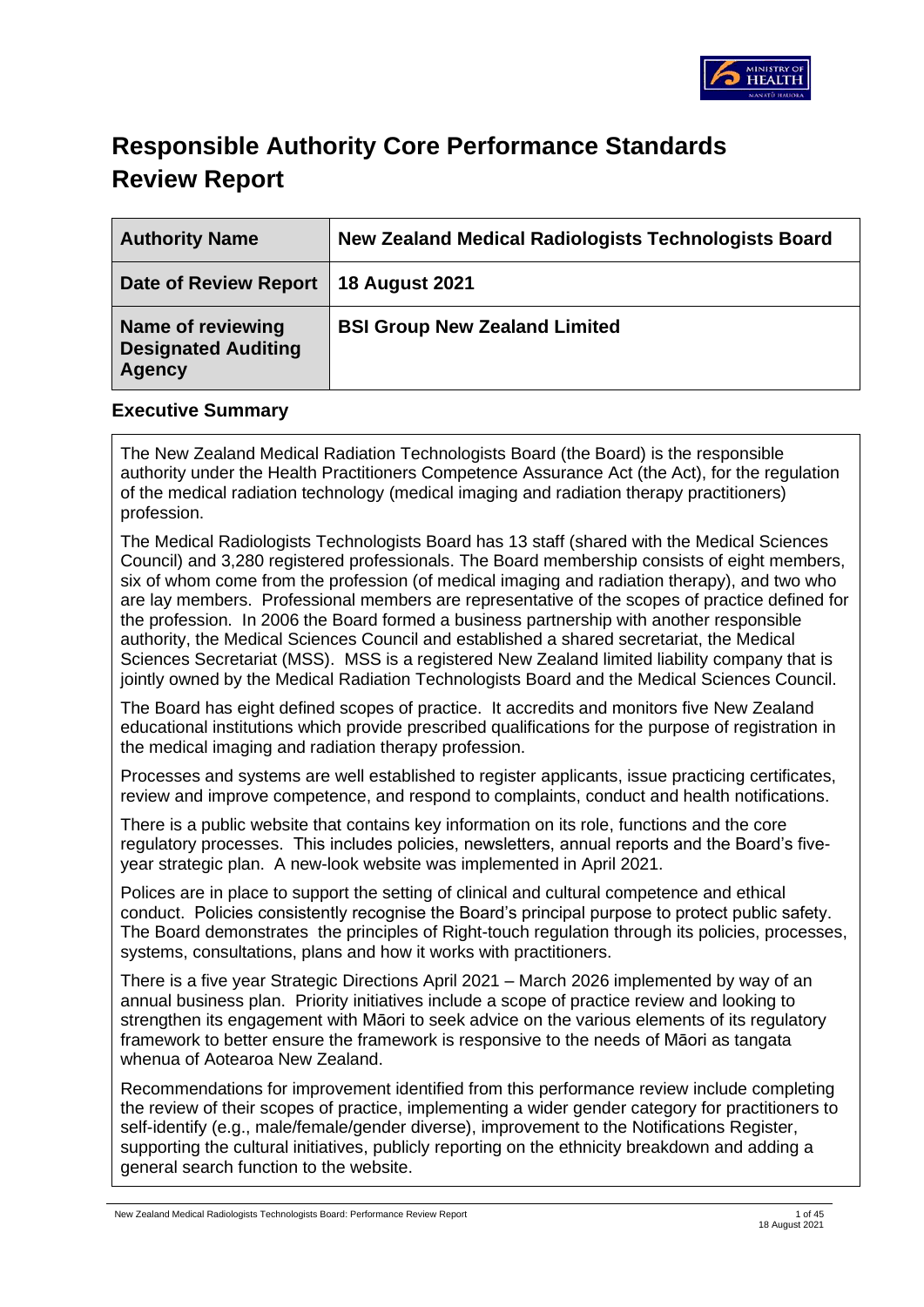

## **Recommendations**

The below table summarises the areas for improvement identified from this review with associated timeframes. Refer to the next section of the report for the full reviewer's comments associated with the recommendation.

| Ref # | <b>Related core</b><br>performance standards                                                                                                                                                                                                                                                                                                                              | Rating    | <b>Risk</b><br>Level | Recommendation                                                                                                                                                                                                                                                                                                                                                                                                                                          | <b>Timeframe</b><br>(months /<br>date) |
|-------|---------------------------------------------------------------------------------------------------------------------------------------------------------------------------------------------------------------------------------------------------------------------------------------------------------------------------------------------------------------------------|-----------|----------------------|---------------------------------------------------------------------------------------------------------------------------------------------------------------------------------------------------------------------------------------------------------------------------------------------------------------------------------------------------------------------------------------------------------------------------------------------------------|----------------------------------------|
| 1.1   | the RA has defined clear<br>and coherent<br>competencies for each<br>scope of practice                                                                                                                                                                                                                                                                                    | <b>PA</b> | L                    | Discussion with the Board and Chief<br>Executive advised that the scope of<br>practice review, inclusive of prescribed<br>qualifications, has been paused mainly due<br>to the impending health sector changes.<br>However, the review of scope is to be<br>completed.                                                                                                                                                                                  | 6-12 months<br>(up to 1 July<br>2022)  |
| 2.1   | The RA maintains and<br>publishes an accessible,<br>accurate register of<br>registrants (including,<br>where permitted, any<br>conditions on their<br>practice)                                                                                                                                                                                                           | PA        | L                    | It was identified that an improvement for<br>the registration process would be for the<br>gender categories of male / female to also<br>include the ability to select gender diverse<br>(or similar).<br>Could also include in all other areas where<br>practitioner feedback is sought e.g.<br>responses to consultation documents and<br>an opportunity when they apply for their<br>APC renewal to update their gender<br>identity should they wish. | 3 months<br>(15)<br>November<br>2021)  |
| 4.2   | Identifying and<br>responding in a timely<br>way to any complaint or<br>notification about a health<br>practitioner<br>Considering information<br>related to a health<br>practitioner's conduct or<br>the safety of the<br>practitioner's practice<br>Ensuring all parties to a<br>complaint are supported<br>to fully inform the<br>authority's consideration<br>process | PA        | L                    | Regarding the "Notifications Register"; to<br>explore if the register can be better linked<br>to the practitioner database such as an<br>automated process and how this<br>information is provided to the Board.                                                                                                                                                                                                                                        | 6 months<br>(15 February<br>2022)      |
| 6.1   | The RA sets standards of<br>clinical and cultural<br>competence and ethical<br>conduct that are:<br>Informed by relevant<br>$\bullet$<br>evidence<br>Clearly articulated<br>$\bullet$<br>and accessible                                                                                                                                                                   | <b>PA</b> | Г                    | That the Board proceed with its plan to<br>review the competence standards,<br>informed by and aligned to the principles of<br>Te Tiriti o Waitangi as articulated in<br>Whakamaua (refer 10.1), and informed by<br>the consultations and collaborations<br>already planned.                                                                                                                                                                            | 6-12 months<br>(up to 1 July<br>2022)  |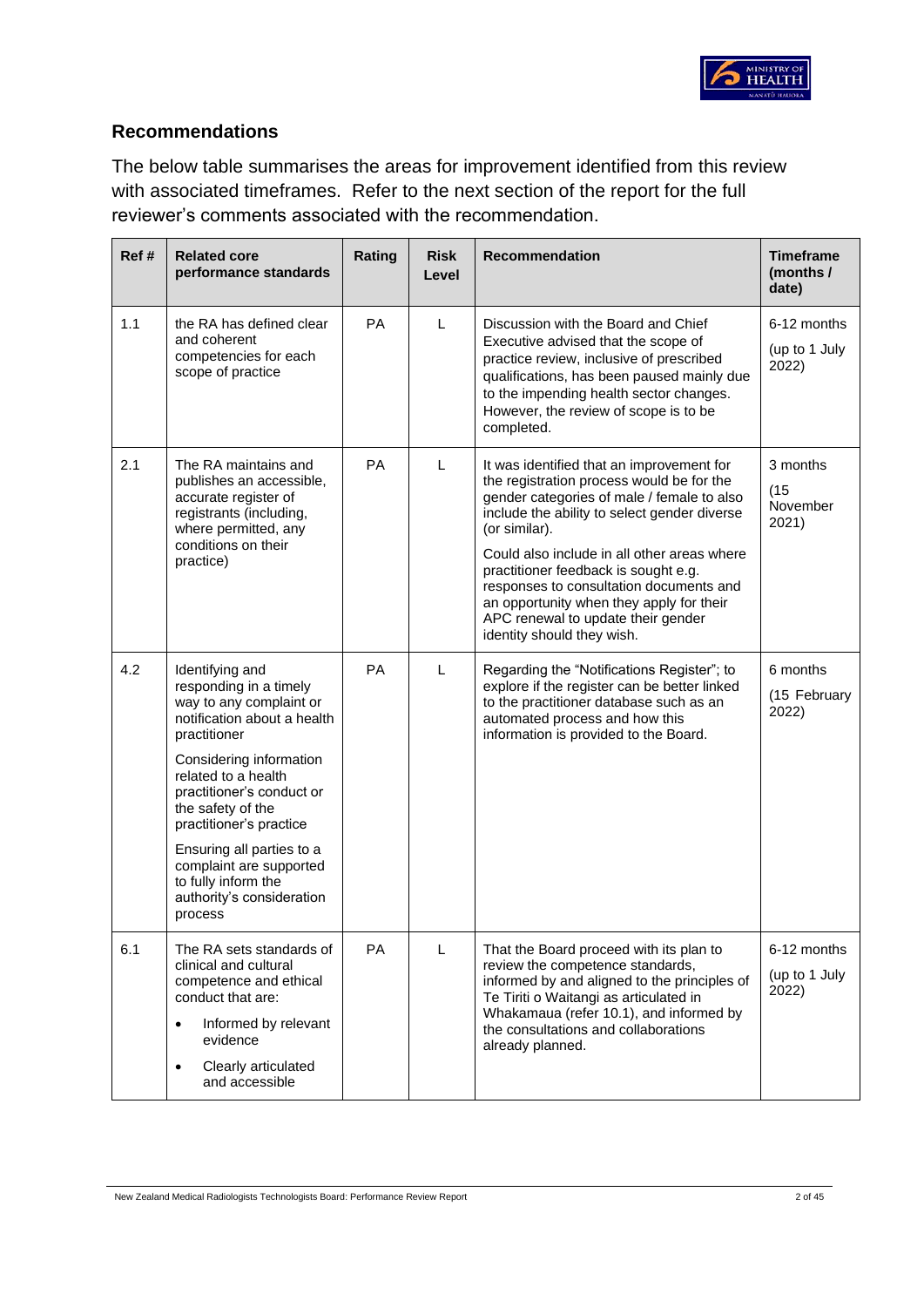

| Ref# | <b>Related core</b><br>performance standards                                                                                                                                                                                                               | Rating | <b>Risk</b><br>Level | <b>Recommendation</b>                                                                                                                                                                                                                                                                                                                                                                                                                                                                                                                                                                                                                                                                                                                                                                                   | <b>Timeframe</b><br>(months /<br>date)               |
|------|------------------------------------------------------------------------------------------------------------------------------------------------------------------------------------------------------------------------------------------------------------|--------|----------------------|---------------------------------------------------------------------------------------------------------------------------------------------------------------------------------------------------------------------------------------------------------------------------------------------------------------------------------------------------------------------------------------------------------------------------------------------------------------------------------------------------------------------------------------------------------------------------------------------------------------------------------------------------------------------------------------------------------------------------------------------------------------------------------------------------------|------------------------------------------------------|
| 6.3  | Inclusive of one or more<br>competencies that enable<br>practitioners to interact<br>effectively and<br>respectfully with Māori                                                                                                                            | PA     | L                    | That the Board proceed with its planned<br>review of the Cultural Competence policy<br>document, and ensure that cultural safety<br>is incorporated as a key element within the<br>cultural competence requirement.<br>That in partnership with Māori, the Board                                                                                                                                                                                                                                                                                                                                                                                                                                                                                                                                        | 6-12 months<br>(up to 1 July<br>2022 and<br>ongoing) |
|      |                                                                                                                                                                                                                                                            |        |                      | develop, adopt and promote tikanga best<br>practice guidelines for its scopes of<br>practice, and include these in the<br>requirements on practitioners.                                                                                                                                                                                                                                                                                                                                                                                                                                                                                                                                                                                                                                                |                                                      |
|      |                                                                                                                                                                                                                                                            |        |                      | That the Board (together with the Medical<br>Sciences Council and the Medical<br>Sciences Secretariat) develop a plan for<br>developing te reo Māori and tikanga Māori<br>practices within the organisations,<br>commence activation of this plan and<br>continue this activation over time.                                                                                                                                                                                                                                                                                                                                                                                                                                                                                                            |                                                      |
| 9.2  | Provides clear, accurate,<br>and publicly accessible<br>information about its<br>purpose, functions and<br>core regulatory<br>processes                                                                                                                    | PA     | L                    | That the Board report publicly on the<br>ethnicity breakdown of its workforce and<br>this could be included in its annual report.<br>There is also an opportunity to add a<br>general search function to the website.                                                                                                                                                                                                                                                                                                                                                                                                                                                                                                                                                                                   | 3 months<br>(15)<br>November<br>2021)                |
| 10.1 | The RA:<br>Ensures that the<br>principles of equity and of<br>te Tiriti o Waitangi/ the<br>Treaty of Waitangi (as<br>articulated in<br>Whakamaua: Māori<br>Health Action Plan 2020-<br>2025) are followed in the<br>implementation of all its<br>functions | PA     | L                    | That the Board shift its objective in this<br>area from "better ensuring the framework is<br>responsive to the needs of Māori as<br>tangata whenua of Aotearoa New Zealand"<br>to "aligning its regulatory framework to the<br>principles of Te Tiriti o Waitangi (as<br>articulated in Whakamaua: Māori Health<br>Action Plan 2020-2025) and<br>operationalising the principles of Te Tiriti in<br>all its functions". The principles of tino<br>rangatiratanga and of partnership can be<br>used as the foundations of this alignment,<br>bringing shape and focus to the principles<br>of active participation, equity and options.<br>Also, that the Board proceed with its<br>planned work alongside the Medical<br>Sciences Council to build a broad<br>understanding of what cultural competence | 6-12 months<br>(up to 1 July<br>2022 and<br>ongoing) |
|      |                                                                                                                                                                                                                                                            |        |                      | in Māori contexts and cultural safety in<br>broader terms might look like within the<br>scopes of the two RAs. The development<br>and operationalising of this understanding<br>can then be informed by the<br>planned engagement with practitioners,<br>alongside seeking information from other<br>RAs, as well as other key thought leaders<br>in the sector.                                                                                                                                                                                                                                                                                                                                                                                                                                        |                                                      |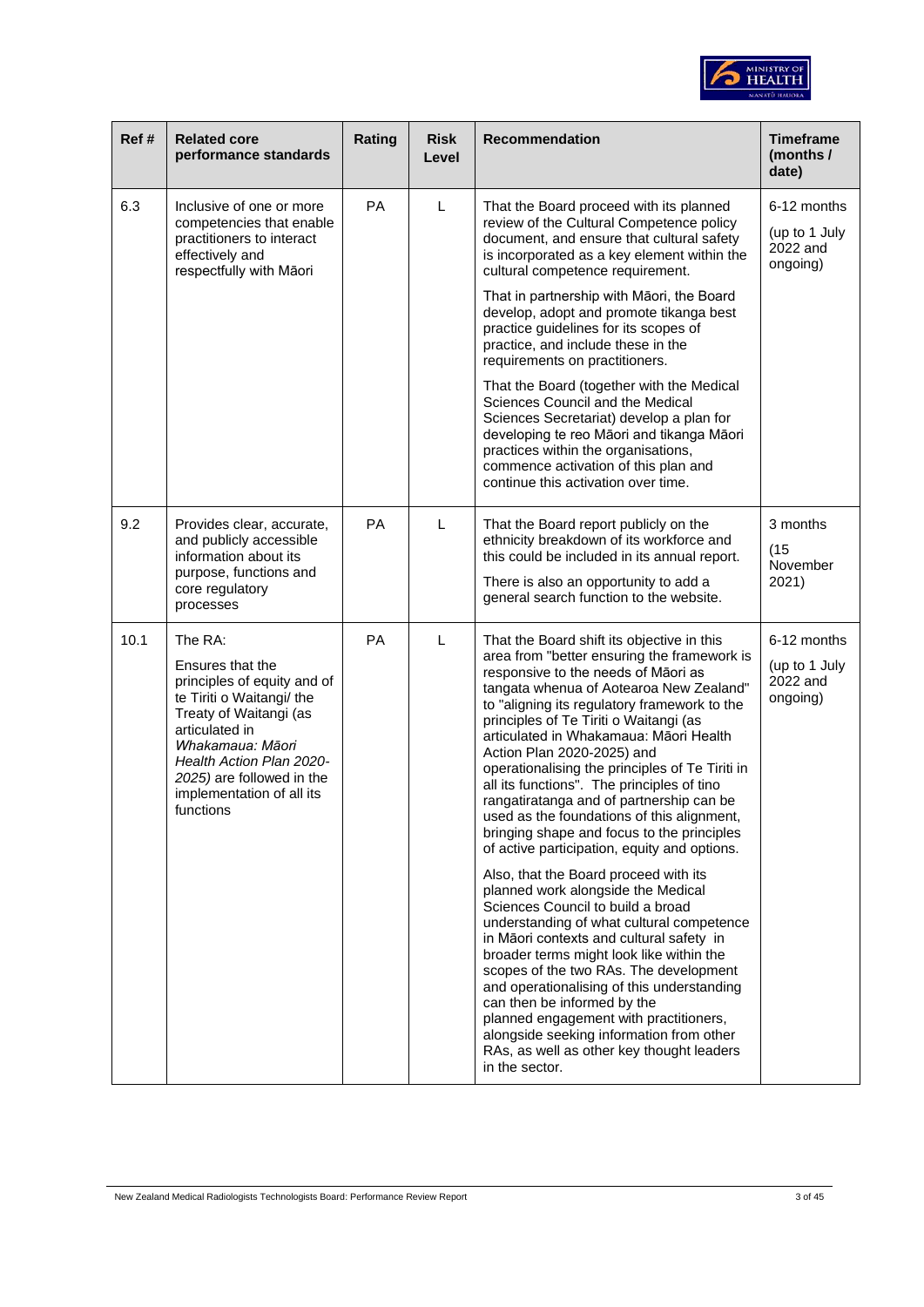

# **Functions under section 118 HPCA Act 2003 and their related core performance standards**

### **Purpose and requirements**

Responsible Authorities are designated under the Health Practitioners Competence Assurance Act 2003 (the Act) to fulfil certain functions. An amendment in 2019 to the Act adding section 122A, required a performance review of all Responsible Authorities be conducted within three years of enactment. The Ministry of Health (the Ministry) is responsible for the facilitation of these reviews.

Performance reviews provide assurance to the Crown and the public that responsible authorities are performing their functions efficiently and effectively. This includes the assurance that: the responsible authorities are carrying out their required functions in the interests of public safety, their activities focus on protecting the public without being compromised by professional self-interest, and their overall performance supports high public confidence in the regulatory system.

This initial performance reviews will assess a responsible authority's performance against the full set of *Core Performance Standards*. These standards are aligned with the functions under section 118 of the HCPA Act.

#### **Risk management**

Identify the degree of risk to patient safety and/or public confidence that is associated with the level of attainment the responsible authority achieves for each criterion. Review the 'risk' in relation to its possible impact based on the consequence and likelihood of harm occurring if the responsible authority does not fully attain the criterion. Use the risk management matrix when the audit result for any criterion is partially attained or unattained.

To use the risk management matrix, you need to:

- 1. consider what consequences for consumer safety might follow from the responsible authority achieving partially attained or unattained for a criterion, within a range from extreme/actual harm to negligible risk of harm occurring
- 2. consider how likely it is that this adverse event will occur due to the provider achieving partially attained or unattained for a criterion, within a range from being almost certain to occur to rare
- 3. plot the findings on the risk assessment matrix to identify the level of risk, and prioritise risks in relation to severity
- 4. approve the appropriate action the provider must take to eliminate or minimise risk within the timeframe. Note that timeframes are set based on full resolution of the requirement, which may include a systems change or staff training programme. Anything requiring urgent attention is identified in the report, along with any longer timeframe needed to make sustainable change.

**The Risk management matrix uses a probability versus impact quadrant with the following risk categories: low, low-med, medium and high.**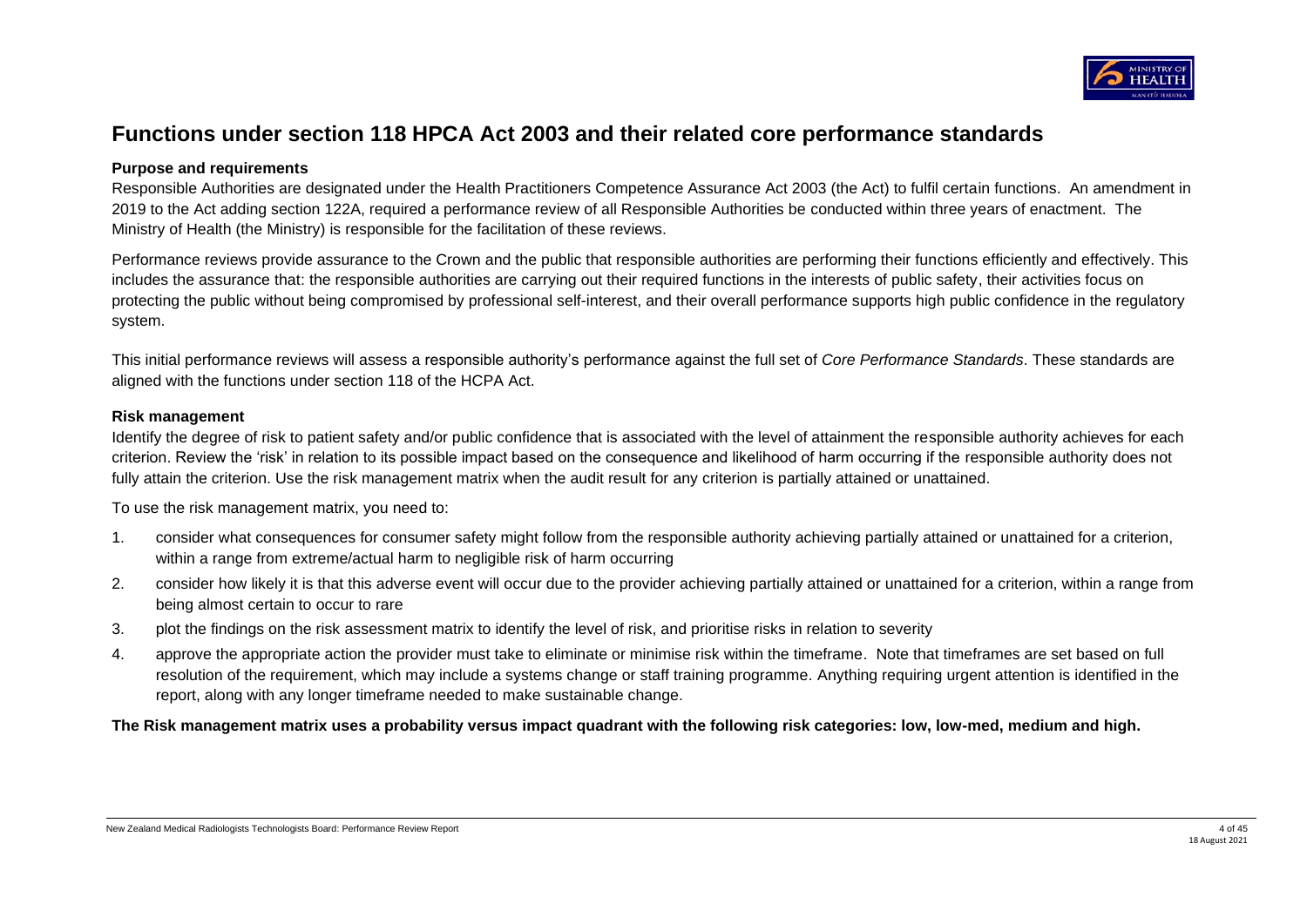

|      | Function 1: Section 118a) To prescribe the qualifications required for scopes of practice within the profession, and, for that purpose, to<br>accredit and monitor educational institutions and degrees, courses of studies, or programmes |                                                                                                                                                                                                                                                                                                                                                                                                                                                                                                                                                                                                                                                                                                                                                                                                                                                                                                                                                                                                                                                                                                                                                                 |                      |                                                        |                                                                                                                                                                                                                                                                        |                                                        |  |  |
|------|--------------------------------------------------------------------------------------------------------------------------------------------------------------------------------------------------------------------------------------------|-----------------------------------------------------------------------------------------------------------------------------------------------------------------------------------------------------------------------------------------------------------------------------------------------------------------------------------------------------------------------------------------------------------------------------------------------------------------------------------------------------------------------------------------------------------------------------------------------------------------------------------------------------------------------------------------------------------------------------------------------------------------------------------------------------------------------------------------------------------------------------------------------------------------------------------------------------------------------------------------------------------------------------------------------------------------------------------------------------------------------------------------------------------------|----------------------|--------------------------------------------------------|------------------------------------------------------------------------------------------------------------------------------------------------------------------------------------------------------------------------------------------------------------------------|--------------------------------------------------------|--|--|
| Ref# | Related core performance standards                                                                                                                                                                                                         | <b>Reviewer's comments</b>                                                                                                                                                                                                                                                                                                                                                                                                                                                                                                                                                                                                                                                                                                                                                                                                                                                                                                                                                                                                                                                                                                                                      | Rating<br>(FA/PA/UA) | <b>Risk Level if</b><br><b>PA/UA</b><br>(L, L-M, M, H) | Recommendation                                                                                                                                                                                                                                                         | <b>Timeframe</b><br>(months /<br>date)                 |  |  |
| 1.1  | the RA has defined clear and coherent<br>competencies for each scope of<br>practice                                                                                                                                                        | The Board has eight defined scopes of<br>practice. They each share a set of generic<br>competencies applicable to all scopes as<br>well as a set of scope-specific clinical<br>competencies.<br>The scopes of practices are:<br><b>Medical Imaging Technologist</b><br>$\bullet$<br><b>Radiation Therapist</b><br>$\bullet$<br>Nuclear Medicine Technologist<br>$\bullet$<br>Sonographer<br>$\bullet$<br>Magnetic Resonance Imaging (MRI)<br>$\bullet$<br>Technologist<br><b>Trainee Nuclear Medicine</b><br>$\bullet$<br>Technologist<br>Trainee Sonographer<br>$\bullet$<br><b>Trainee MRI Technologist</b><br>$\bullet$<br>Scope of Practice is identified in the New<br>Zealand Gazette Notice - July 2018 (2018-<br>Jul-MRT Scopes Gazette).<br>In 2020 the Board commenced a review of<br>the scopes of practice for the medical<br>imaging and radiation therapy profession<br>which includes a review of the associated<br>qualifications. This includes reviewing the<br>framework for the qualifications it<br>prescribes for the purpose of registration<br>as a component of an overall review of the<br>scopes of practice for the medical imaging | PA                   |                                                        | Discussion with the Board and Chief<br>Executive advised that the scope of<br>practice review, inclusive of<br>prescribed qualifications, has been<br>paused mainly due to the impending<br>health sector changes. However, the<br>review of scope is to be completed. | $6 - 12$<br>months<br>(up<br>to 1<br><b>July 2022)</b> |  |  |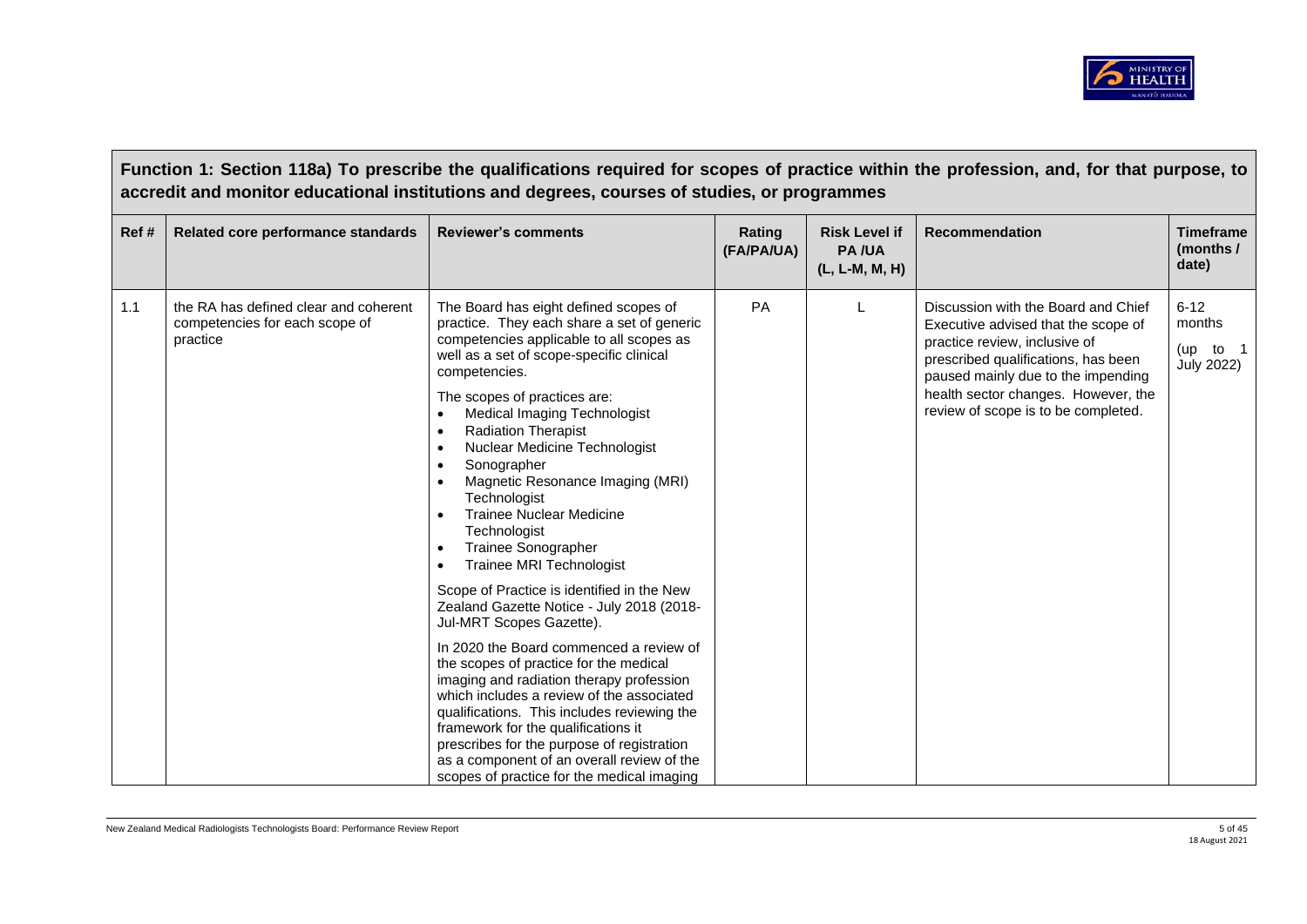

| Function 1: Section 118a) To prescribe the qualifications required for scopes of practice within the profession, and, for that purpose, to<br>accredit and monitor educational institutions and degrees, courses of studies, or programmes |                                    |                                                                                                                                                                                                                                                                                                                                                                                                                                                                                                      |                      |                                                        |                       |                                        |
|--------------------------------------------------------------------------------------------------------------------------------------------------------------------------------------------------------------------------------------------|------------------------------------|------------------------------------------------------------------------------------------------------------------------------------------------------------------------------------------------------------------------------------------------------------------------------------------------------------------------------------------------------------------------------------------------------------------------------------------------------------------------------------------------------|----------------------|--------------------------------------------------------|-----------------------|----------------------------------------|
| Ref #                                                                                                                                                                                                                                      | Related core performance standards | <b>Reviewer's comments</b>                                                                                                                                                                                                                                                                                                                                                                                                                                                                           | Rating<br>(FA/PA/UA) | <b>Risk Level if</b><br><b>PA/UA</b><br>(L, L-M, M, H) | <b>Recommendation</b> | <b>Timeframe</b><br>(months /<br>date) |
|                                                                                                                                                                                                                                            |                                    | and radiation therapy profession. A critical<br>consideration of this review will be the<br>minimum level of qualification required for<br>all practice modalities (and whether this<br>needs to remain at different levels for<br>different practice modalities).                                                                                                                                                                                                                                   |                      |                                                        |                       |                                        |
|                                                                                                                                                                                                                                            |                                    | The purpose of the review is to ensure the<br>regulatory framework remains fit for<br>purpose into the future, especially as<br>practices within this profession continue to<br>be influenced by rapidly changing<br>technological advances. The review takes<br>note of the 2020 Simpson Report (Review<br>of the New Zealand Health System) which<br>highlights the need for responsible<br>authorities to move towards more<br>consumer-focused and competency-based<br>approaches to regulation. |                      |                                                        |                       |                                        |
|                                                                                                                                                                                                                                            |                                    | In 2021 the Board held two key pre-<br>consultation forums to assist with its further<br>planning of the scopes review project.<br>These forums included discussions with<br>representatives from key stakeholder<br>groups, and a dedicated meeting with<br>industry representation groups (unions).<br>Information gathered from the two pre-<br>consultation forums is currently being<br>considered by the Board to inform their<br>decision as to the next steps.                               |                      |                                                        |                       |                                        |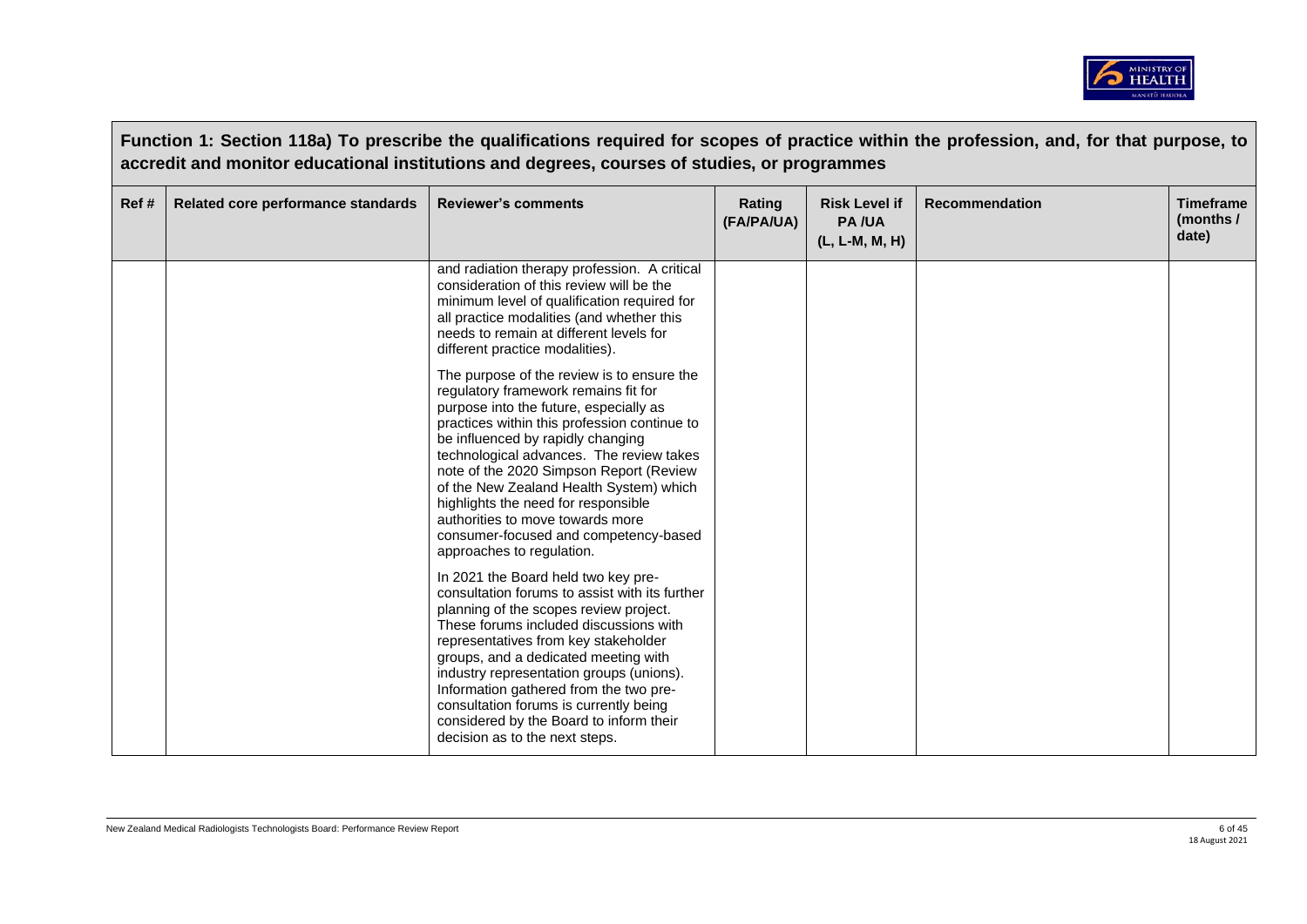

|      | Function 1: Section 118a) To prescribe the qualifications required for scopes of practice within the profession, and, for that purpose, to<br>accredit and monitor educational institutions and degrees, courses of studies, or programmes                    |                                                                                                                                                                                                                                                                                                                                                                                                                                                                                                                                                                                                                                                                                 |                      |                                                        |                       |                                        |  |
|------|---------------------------------------------------------------------------------------------------------------------------------------------------------------------------------------------------------------------------------------------------------------|---------------------------------------------------------------------------------------------------------------------------------------------------------------------------------------------------------------------------------------------------------------------------------------------------------------------------------------------------------------------------------------------------------------------------------------------------------------------------------------------------------------------------------------------------------------------------------------------------------------------------------------------------------------------------------|----------------------|--------------------------------------------------------|-----------------------|----------------------------------------|--|
| Ref# | Related core performance standards                                                                                                                                                                                                                            | <b>Reviewer's comments</b>                                                                                                                                                                                                                                                                                                                                                                                                                                                                                                                                                                                                                                                      | Rating<br>(FA/PA/UA) | <b>Risk Level if</b><br><b>PA/UA</b><br>(L, L-M, M, H) | <b>Recommendation</b> | <b>Timeframe</b><br>(months /<br>date) |  |
| 1.2  | the RA has prescribed qualifications<br>aligned to those competencies for each<br>scope of practice                                                                                                                                                           | Each scope has prescribed qualifications<br>for the purpose of registration, and these<br>are set out in the Board's gazette notice for<br>scopes and qualifications (Policy And<br>Guidelines: Gazette Notices).<br>In addition to accrediting and monitoring<br>qualification programmes provided within<br>Aotearoa New Zealand, the Board has a<br>clearly documented process for<br>considering the appropriateness of<br>qualifications held by overseas-trained<br>practitioners who are seeking registration<br>here (Policy: qualification assessments for<br>overseas-trained practitioners).                                                                         | <b>FA</b>            |                                                        |                       |                                        |  |
| 1.3  | the RA has timely, proportionate, and<br>transparent accreditation and<br>monitoring mechanisms to assure itself<br>that the education providers and<br>programmes it accredits deliver<br>graduates who are competent to<br>practise the relevant profession | Policy: Accreditation Of Prescribed New<br>Zealand Qualifications is in place. It<br>includes accreditation and monitoring of a<br>qualification programme. Standards are in<br>place for Prescribed Medical Imaging and<br><b>Radiation Therapy Qualification</b><br>Programmes. Providers seeking<br>accreditation of a medical imaging and/or<br>radiation therapy qualification programme<br>are currently assessed against five<br>standards:1.Governance and Quality<br>Assurance, 2.Qualification Programme,<br>3. Public Safety, 4. Assessment and 5. The<br>Student Experience.<br>The Board accredits and monitors five New<br>Zealand educational institutions which | FA                   |                                                        |                       |                                        |  |

 $\overline{\phantom{a}}$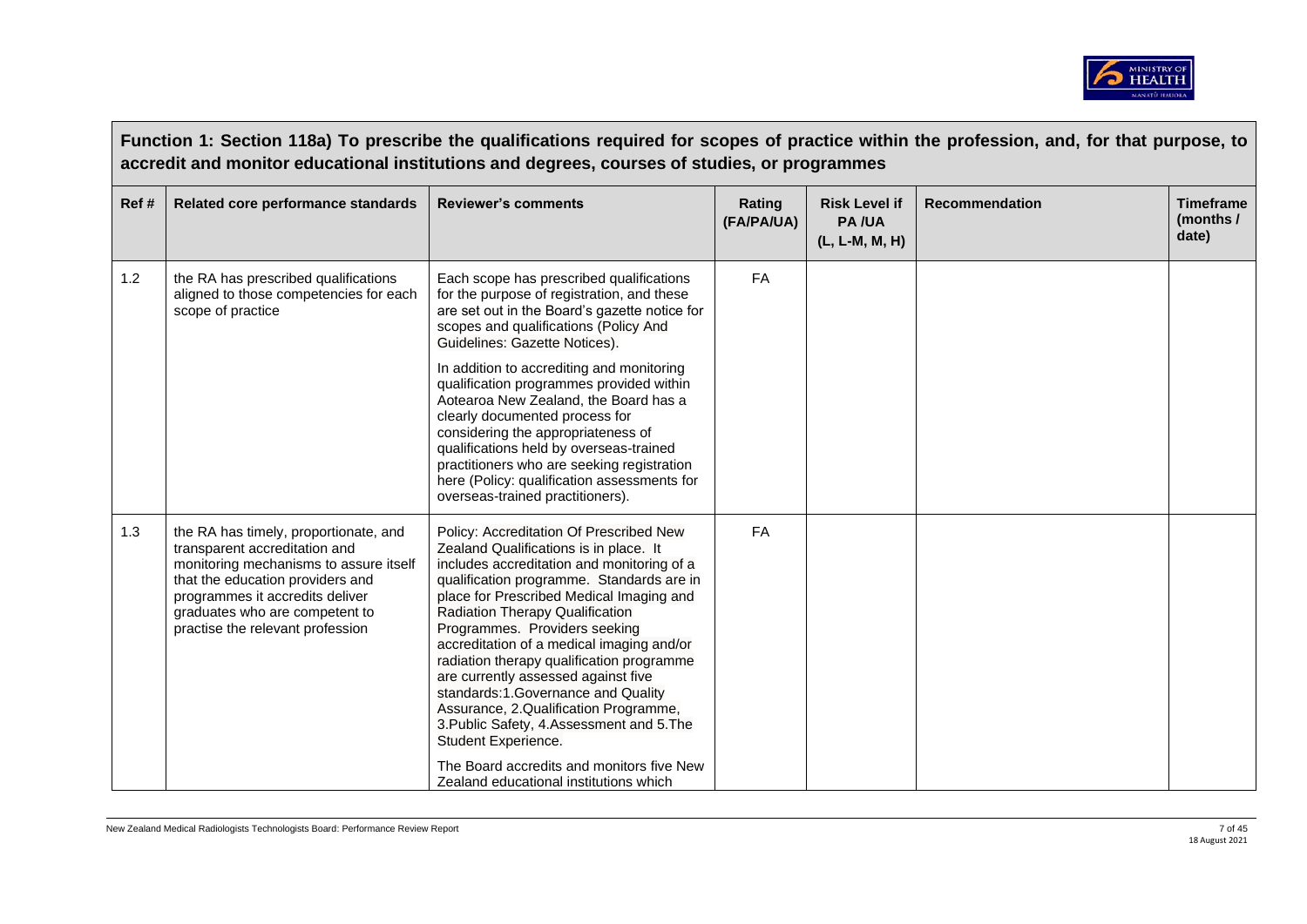

|       |                                    | Function 1: Section 118a) To prescribe the qualifications required for scopes of practice within the profession, and, for that purpose, to<br>accredit and monitor educational institutions and degrees, courses of studies, or programmes                                                                                                                                                                                                                                                                                                                                                                                                                                                                                                                                                                                                                                                                                                                                                                                                                                                                              |                      |                                                          |                       |                                        |
|-------|------------------------------------|-------------------------------------------------------------------------------------------------------------------------------------------------------------------------------------------------------------------------------------------------------------------------------------------------------------------------------------------------------------------------------------------------------------------------------------------------------------------------------------------------------------------------------------------------------------------------------------------------------------------------------------------------------------------------------------------------------------------------------------------------------------------------------------------------------------------------------------------------------------------------------------------------------------------------------------------------------------------------------------------------------------------------------------------------------------------------------------------------------------------------|----------------------|----------------------------------------------------------|-----------------------|----------------------------------------|
| Ref # | Related core performance standards | <b>Reviewer's comments</b>                                                                                                                                                                                                                                                                                                                                                                                                                                                                                                                                                                                                                                                                                                                                                                                                                                                                                                                                                                                                                                                                                              | Rating<br>(FA/PA/UA) | <b>Risk Level if</b><br><b>PA/UA</b><br>$(L, L-M, M, H)$ | <b>Recommendation</b> | <b>Timeframe</b><br>(months /<br>date) |
|       |                                    | provide prescribed qualifications for the<br>purpose of registration in the medical<br>imaging and radiation therapy profession.<br>Four of the institutions provide<br>undergraduate level 7-degree<br>programmes, and one provides both an<br>undergraduate level-7 degree as well as<br>three level-8 post-graduate diploma<br>programmes.<br>Accreditation and monitoring of the<br>programmes and the educational<br>institutions are framed within a set of<br>consistently applied standards.<br>Accreditation Review Reports have been<br>completed with the following education<br>providers.<br>University of Otago - Bachelor of<br>Radiation Therapy.<br>University of Auckland - Postgraduate<br>$\bullet$<br>Diploma in Health Sciences (MRI,<br>Ultrasound and Nuclear Medicine)<br>University of Auckland - Bachelor of<br>Medical Imaging (Honours)<br>Universal College of Learning (UCOL)<br>- Bachelor of Applied<br>Science - Medical Imaging Technology<br>Unitec Institute of Technology -<br>$\bullet$<br>Bachelor of Health Science (Medical<br>Imaging)<br>Ara Institute of Canterbury Ltd. - |                      |                                                          |                       |                                        |
|       |                                    | Bachelor of Medical Imaging                                                                                                                                                                                                                                                                                                                                                                                                                                                                                                                                                                                                                                                                                                                                                                                                                                                                                                                                                                                                                                                                                             |                      |                                                          |                       |                                        |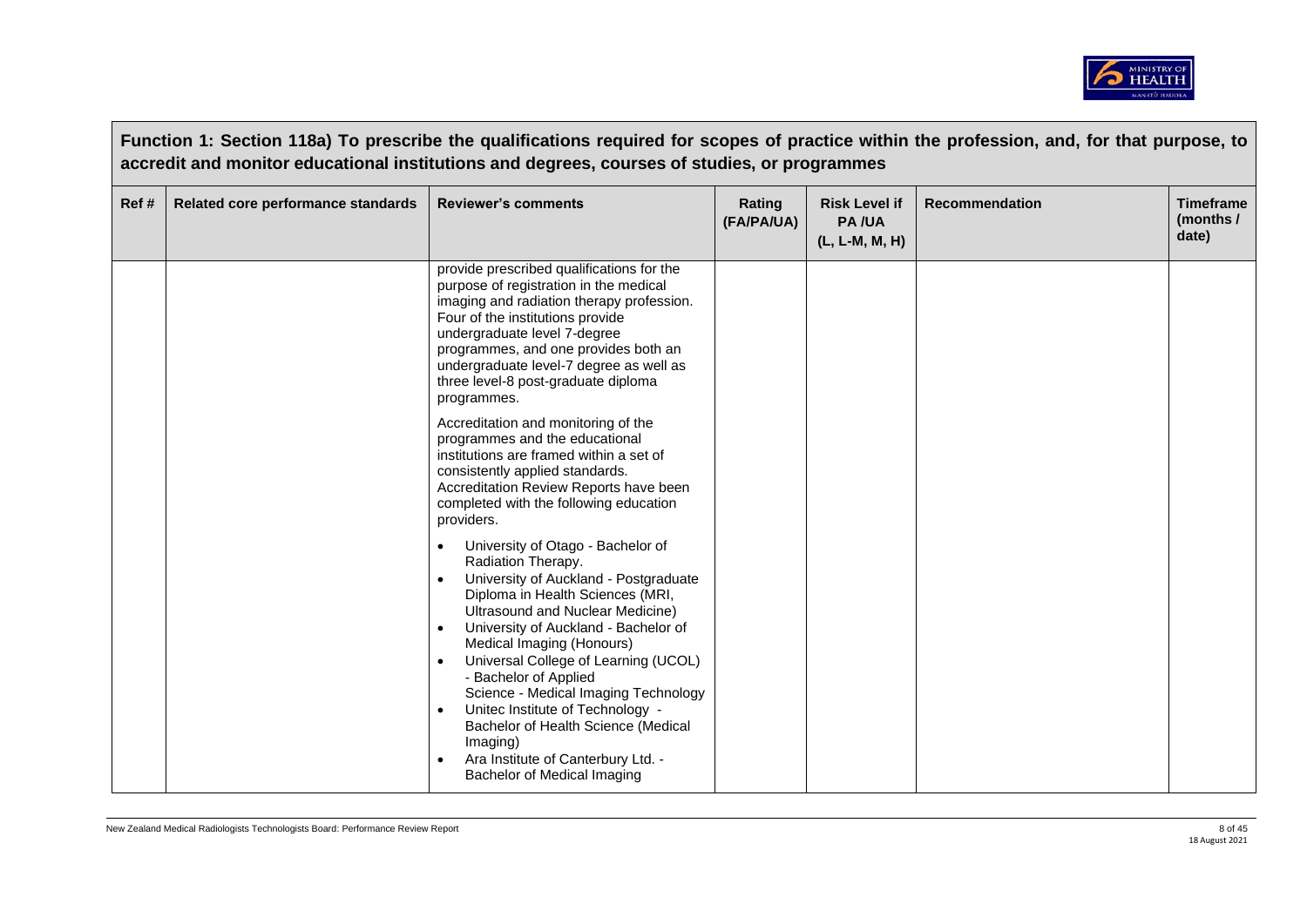

|       |                                    | Function 1: Section 118a) To prescribe the qualifications required for scopes of practice within the profession, and, for that purpose, to<br>accredit and monitor educational institutions and degrees, courses of studies, or programmes                                                                                                                                                                                                                                                                           |                      |                                                          |                       |                                        |
|-------|------------------------------------|----------------------------------------------------------------------------------------------------------------------------------------------------------------------------------------------------------------------------------------------------------------------------------------------------------------------------------------------------------------------------------------------------------------------------------------------------------------------------------------------------------------------|----------------------|----------------------------------------------------------|-----------------------|----------------------------------------|
| Ref # | Related core performance standards | <b>Reviewer's comments</b>                                                                                                                                                                                                                                                                                                                                                                                                                                                                                           | Rating<br>(FA/PA/UA) | <b>Risk Level if</b><br><b>PA/UA</b><br>$(L, L-M, M, H)$ | <b>Recommendation</b> | <b>Timeframe</b><br>(months /<br>date) |
|       |                                    | Accredited providers are required to submit<br>an annual report to the Board. Annual<br>Reports of these education providers<br>sighted from $2017 - 2020$ . The $2020$<br>reports show the change from previously<br>receiving the provider's annual report to<br>receiving the "accreditation qualification<br>programme - annual report template."                                                                                                                                                                |                      |                                                          |                       |                                        |
|       |                                    | All accredited programmes must<br>demonstrate alignment with the clinical and<br>cultural competence standards, and the<br>ethical standards required of medical<br>imaging and radiation therapy practitioners,<br>as set by the Board.                                                                                                                                                                                                                                                                             |                      |                                                          |                       |                                        |
|       |                                    | In keeping with the right-touch regulation<br>principle of proportionality, the Board<br>advised that its 2019 review of the<br>accreditation standards for medical<br>imaging and radiation therapy qualification<br>programmes in Aotearoa New Zealand<br>took cognisance of the substantial<br>experience demonstrated by the<br>qualification providers accredited at that<br>point in time, and at the same time allowing<br>for the entry of new (and previously non-<br>accredited) qualification programmes. |                      |                                                          |                       |                                        |
|       |                                    | The Board does not accredit a qualification<br>programme for a set period however, an<br>accredited provider is subject to an<br>ongoing programme of monitoring by the<br>Board. A programme remains accredited                                                                                                                                                                                                                                                                                                     |                      |                                                          |                       |                                        |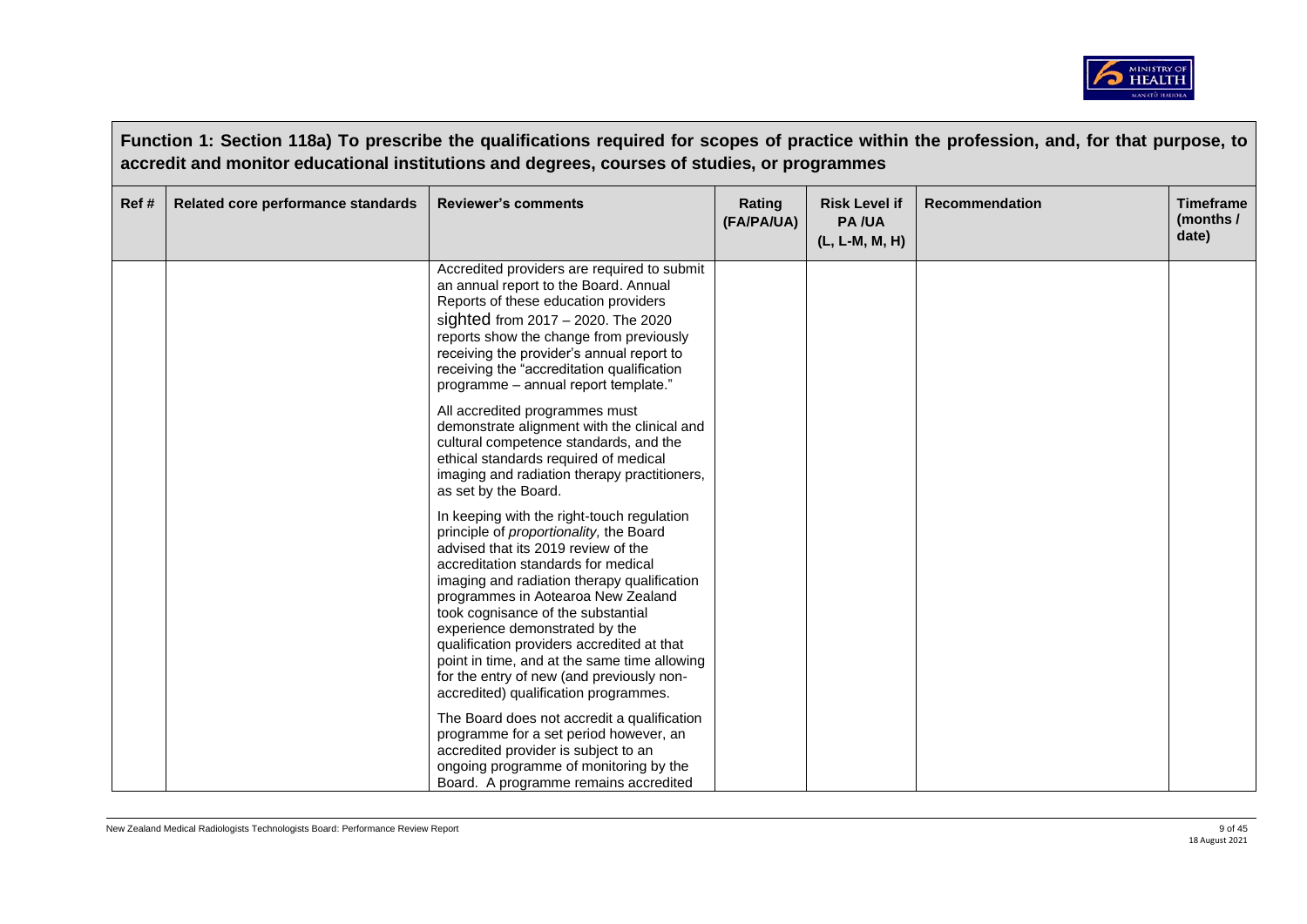

|      | Function 1: Section 118a) To prescribe the qualifications required for scopes of practice within the profession, and, for that purpose, to<br>accredit and monitor educational institutions and degrees, courses of studies, or programmes |                                                                                                                                                                                                                                                                                                                                                                                                                                                                                                                                                                                                               |                      |                                                        |                       |                                        |  |  |
|------|--------------------------------------------------------------------------------------------------------------------------------------------------------------------------------------------------------------------------------------------|---------------------------------------------------------------------------------------------------------------------------------------------------------------------------------------------------------------------------------------------------------------------------------------------------------------------------------------------------------------------------------------------------------------------------------------------------------------------------------------------------------------------------------------------------------------------------------------------------------------|----------------------|--------------------------------------------------------|-----------------------|----------------------------------------|--|--|
| Ref# | Related core performance standards                                                                                                                                                                                                         | <b>Reviewer's comments</b>                                                                                                                                                                                                                                                                                                                                                                                                                                                                                                                                                                                    | Rating<br>(FA/PA/UA) | <b>Risk Level if</b><br><b>PA/UA</b><br>(L, L-M, M, H) | <b>Recommendation</b> | <b>Timeframe</b><br>(months /<br>date) |  |  |
|      |                                                                                                                                                                                                                                            | only if the Board continues to be satisfied<br>that both the programme and the<br>qualification provider meet the<br>accreditation standards. If, during the<br>monitoring process, it is found that the<br>standards are no longer being met, the<br>Board may impose conditions or revoke<br>accreditation of a programme.                                                                                                                                                                                                                                                                                  |                      |                                                        |                       |                                        |  |  |
|      |                                                                                                                                                                                                                                            | Commencing in 2020, each year the<br>monitoring programme focuses on a<br>particular quality aspect. For the 2020<br>year, the Board's monitoring programme<br>focused on the impacts of the Covid-19<br>pandemic with a particular focus on<br>strategies to ensure graduates were able to<br>meet the requirements of the clinical<br>practice papers. In 2021 the monitoring<br>programme is focusing on student<br>assessments.<br>Ongoing monitoring work plan for 2021<br>includes standard message and reporting<br>template for the accredited providers to<br>complete and return with results being |                      |                                                        |                       |                                        |  |  |
|      |                                                                                                                                                                                                                                            | tracked in a spreadsheet.                                                                                                                                                                                                                                                                                                                                                                                                                                                                                                                                                                                     |                      |                                                        |                       |                                        |  |  |
| 1.4  | the RA takes appropriate actions where<br>concerns are identified                                                                                                                                                                          | The Board has processes in place to<br>monitor an accredited education provider<br>where concerns are identified.                                                                                                                                                                                                                                                                                                                                                                                                                                                                                             | FA                   |                                                        |                       |                                        |  |  |
|      |                                                                                                                                                                                                                                            | There has been one instance in recent<br>years (2016/17) where concerns were<br>identified and measures were put in place                                                                                                                                                                                                                                                                                                                                                                                                                                                                                     |                      |                                                        |                       |                                        |  |  |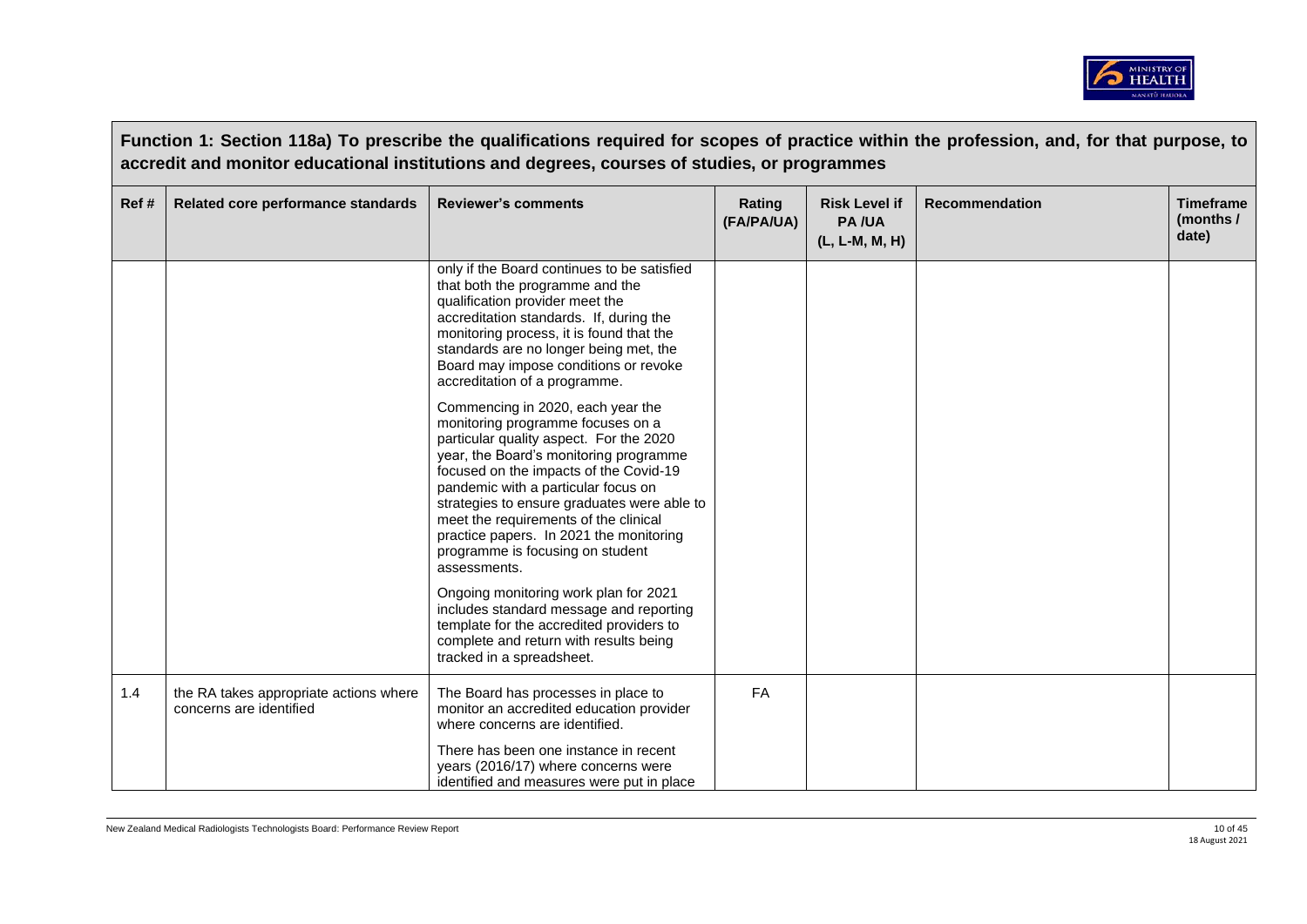

|      | Function 1: Section 118a) To prescribe the qualifications required for scopes of practice within the profession, and, for that purpose, to<br>accredit and monitor educational institutions and degrees, courses of studies, or programmes |                                                                                                                                                                                                                                                                                     |                      |                                                          |                       |                                          |  |
|------|--------------------------------------------------------------------------------------------------------------------------------------------------------------------------------------------------------------------------------------------|-------------------------------------------------------------------------------------------------------------------------------------------------------------------------------------------------------------------------------------------------------------------------------------|----------------------|----------------------------------------------------------|-----------------------|------------------------------------------|--|
| Ref# | Related core performance standards                                                                                                                                                                                                         | <b>Reviewer's comments</b>                                                                                                                                                                                                                                                          | Rating<br>(FA/PA/UA) | <b>Risk Level if</b><br><b>PA/UA</b><br>$(L, L-M, M, H)$ | <b>Recommendation</b> | <b>Timeframe</b><br>(months $/$<br>date) |  |
|      |                                                                                                                                                                                                                                            | whereby the provider was required to put a<br>remediation plan in place to bring the<br>programme up to the expected standards.<br>This included a customised monitoring<br>process with regular communications<br>between the provider and the Board (2018)<br>quarterly reports). |                      |                                                          |                       |                                          |  |
|      |                                                                                                                                                                                                                                            | The provider satisfied the Board the<br>programme was meeting the accreditation<br>standards and the standard monitoring<br>process was reinstated.                                                                                                                                 |                      |                                                          |                       |                                          |  |

 $\Box$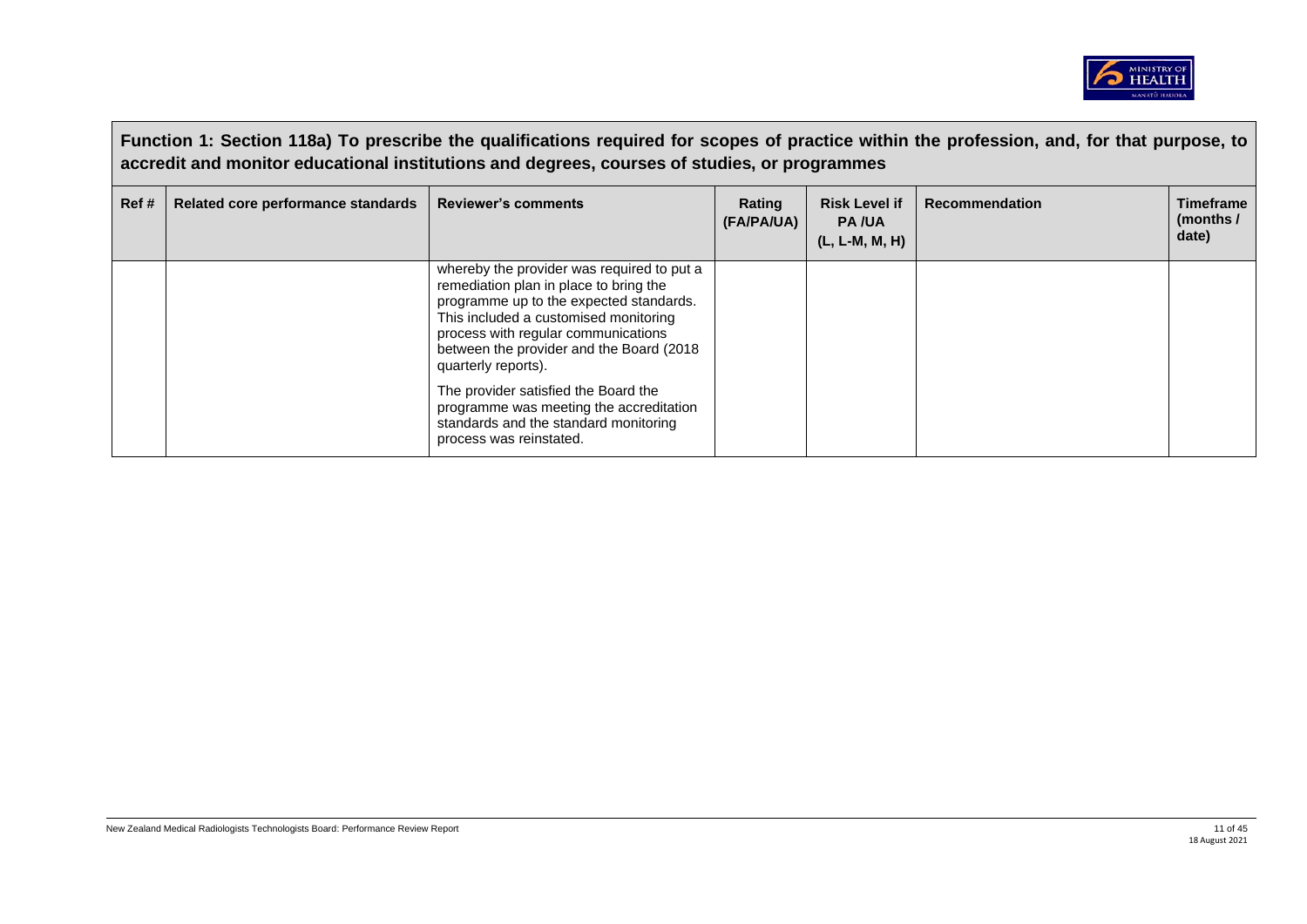

|      | Function 2: Section 118b) To authorise the registration of health practitioners under this Act, and to maintain registers.<br>Section 118c) To consider applications for annual practicing certificates |                                                                                                                                                                                                                                                                                                                                                                                                                                                                                                                                                                                                                                                                                                                                                                                                                                                                                                                                                                                                                                                                                                                                                                                                                                                                           |                      |                                                          |                                                                                                                                                                                                                                                                                                                                                                                                                                                            |                                        |  |  |
|------|---------------------------------------------------------------------------------------------------------------------------------------------------------------------------------------------------------|---------------------------------------------------------------------------------------------------------------------------------------------------------------------------------------------------------------------------------------------------------------------------------------------------------------------------------------------------------------------------------------------------------------------------------------------------------------------------------------------------------------------------------------------------------------------------------------------------------------------------------------------------------------------------------------------------------------------------------------------------------------------------------------------------------------------------------------------------------------------------------------------------------------------------------------------------------------------------------------------------------------------------------------------------------------------------------------------------------------------------------------------------------------------------------------------------------------------------------------------------------------------------|----------------------|----------------------------------------------------------|------------------------------------------------------------------------------------------------------------------------------------------------------------------------------------------------------------------------------------------------------------------------------------------------------------------------------------------------------------------------------------------------------------------------------------------------------------|----------------------------------------|--|--|
| Ref# | Related core performance standards                                                                                                                                                                      | <b>Reviewer's comments</b>                                                                                                                                                                                                                                                                                                                                                                                                                                                                                                                                                                                                                                                                                                                                                                                                                                                                                                                                                                                                                                                                                                                                                                                                                                                | Rating<br>(FA/PA/UA) | <b>Risk Level if</b><br><b>PA/UA</b><br>$(L, L-M, M, H)$ | <b>Recommendation</b>                                                                                                                                                                                                                                                                                                                                                                                                                                      | <b>Timeframe</b><br>(months /<br>date) |  |  |
| 2.1  | The RA maintains and publishes an<br>accessible, accurate register of<br>registrants (including, where permitted,<br>any conditions on their practice)                                                  | The Board's register is published on its<br>website and is updated automatically in<br>real time. A printed copy of the register is<br>available on request.<br>Conditions on practice are specifically<br>stated in all cases except for those related<br>to health issues. Where a practitioner has<br>conditions on their practice due to health<br>concerns the condition on the register is<br>normally stated as "please contact the<br>Board for conditions regarding scope of<br>practice". This alerts the reader to the fact<br>that the practitioner is subject to conditions<br>on their practice and therefore acts to<br>protect public health and safety while at the<br>same time protecting the privacy of the<br>practitioner in terms of sensitive health<br>information, when appropriate.<br>There is a policy in place for Managing The<br>Register. The currency of the register is<br>reviewed on a regular basis with the last<br>review completed in 2020.<br>An overview of the registration process<br>(practitioner facing) was provided to the<br>review team. This included, but was not<br>limited to, an overseas sonographer<br>example, cultural competency, police<br>clearance, first language and checking<br>qualification status. | PA                   | $\mathbf{L}$                                             | It was identified that an improvement<br>for the registration process would be<br>for the gender categories of male /<br>female to also include the ability to<br>select gender diverse (or similar).<br>Could also include in all other areas<br>where practitioner feedback is sought<br>e.g. responses to consultation<br>documents and an opportunity when<br>they apply for their APC renewal to<br>update their gender identity should<br>they wish. | 3 months<br>(15)<br>November<br>2021)  |  |  |

<u>г</u>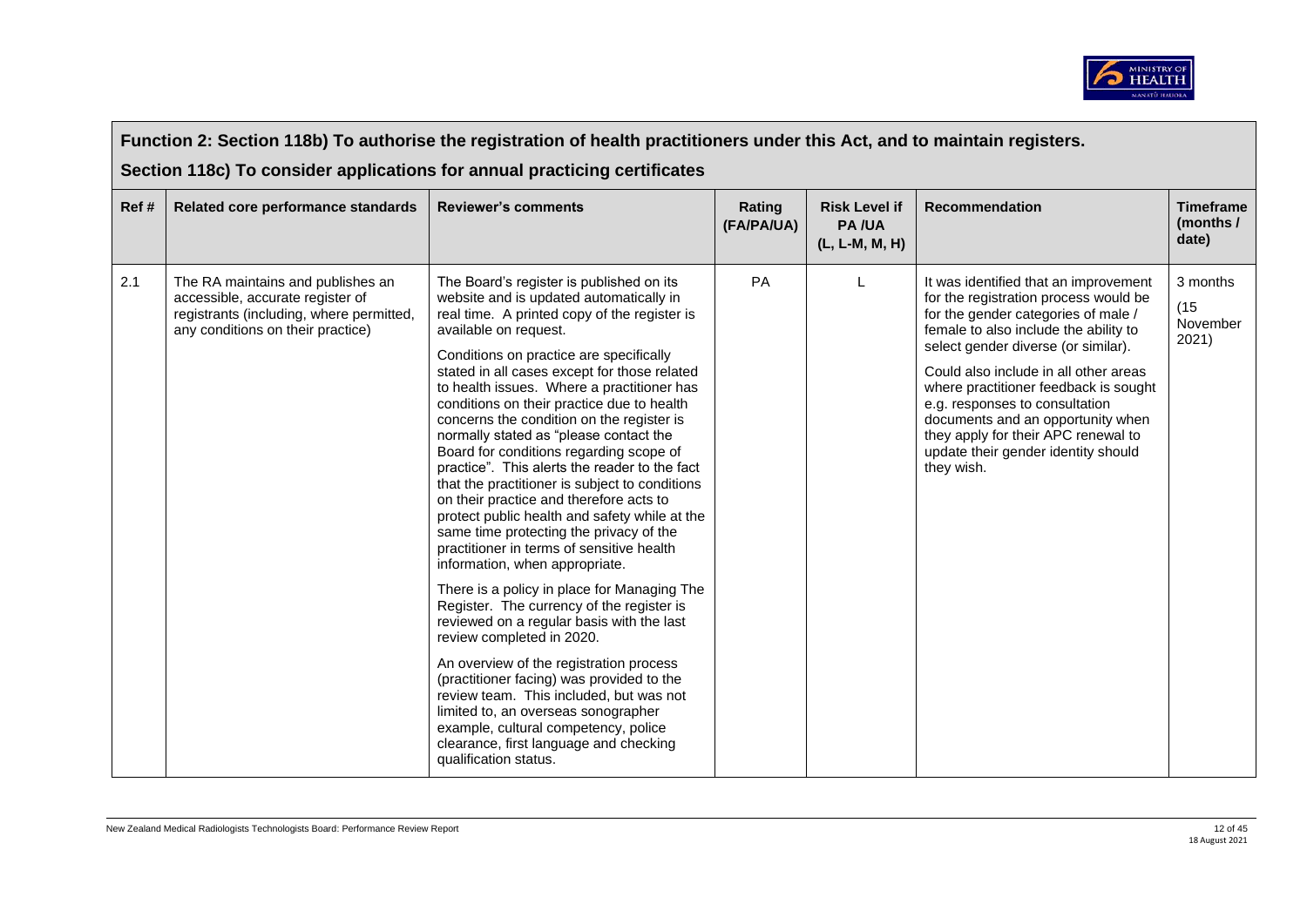

|       | Function 2: Section 118b) To authorise the registration of health practitioners under this Act, and to maintain registers.                                                                                                                                                                                                                                            |                                                                                                                                                                                                                                                                                                                                                                                                                                                                                                                                                                                                                                                                                                                                                                                                                                                                                                                                                                                                                                                                                                                                                                                                   |                      |                                                        |                       |                                        |  |  |
|-------|-----------------------------------------------------------------------------------------------------------------------------------------------------------------------------------------------------------------------------------------------------------------------------------------------------------------------------------------------------------------------|---------------------------------------------------------------------------------------------------------------------------------------------------------------------------------------------------------------------------------------------------------------------------------------------------------------------------------------------------------------------------------------------------------------------------------------------------------------------------------------------------------------------------------------------------------------------------------------------------------------------------------------------------------------------------------------------------------------------------------------------------------------------------------------------------------------------------------------------------------------------------------------------------------------------------------------------------------------------------------------------------------------------------------------------------------------------------------------------------------------------------------------------------------------------------------------------------|----------------------|--------------------------------------------------------|-----------------------|----------------------------------------|--|--|
|       | Section 118c) To consider applications for annual practicing certificates                                                                                                                                                                                                                                                                                             |                                                                                                                                                                                                                                                                                                                                                                                                                                                                                                                                                                                                                                                                                                                                                                                                                                                                                                                                                                                                                                                                                                                                                                                                   |                      |                                                        |                       |                                        |  |  |
| Ref # | Related core performance standards                                                                                                                                                                                                                                                                                                                                    | <b>Reviewer's comments</b>                                                                                                                                                                                                                                                                                                                                                                                                                                                                                                                                                                                                                                                                                                                                                                                                                                                                                                                                                                                                                                                                                                                                                                        | Rating<br>(FA/PA/UA) | <b>Risk Level if</b><br><b>PA/UA</b><br>(L, L-M, M, H) | <b>Recommendation</b> | <b>Timeframe</b><br>(months /<br>date) |  |  |
| 2.2   | The RA has clear, transparent, and<br>timely mechanisms to consider<br>applications and to:<br>Register applicants who meet all<br>$\bullet$<br>statutory requirements for<br>registration<br>Issue practicing certificates to<br>$\bullet$<br>applicants in a timely manner<br>Manage any requests for reviews<br>$\bullet$<br>of decisions made under<br>delegation | Registration applications are managed<br>through a dedicated team within MSS who<br>work under the supervision of the Board<br>Registrar. The 4-member team manages<br>all registration and recertification<br>applications for both the Board and the<br>Medical Sciences Council. Advised that<br>over the five-year period from 2016 to<br>2020, registration applications for the<br>Board averaged 447 per year, with an<br>average "declined application" rate of 5%.<br>7% of applicants were offered an<br>alternative pathway to registration through<br>undertaking a registration examination<br>assessment (REA). Registration<br>applications from overseas trained<br>practitioners averaged at 38% over this<br>five-year period.<br>Registrations can take from 3-12 weeks to<br>make a decision as this depends on<br>receiving the necessary documentation.<br>In the 2020 business year, the Board<br>issued a total of 3280 practising<br>certificates. Between 2016 and 2020 the<br>number of practising certificates issued by<br>the Board increased by 9%.<br>The registration process is articulated on<br>the Board's website which was upgraded in<br>April this year. | FA                   |                                                        |                       |                                        |  |  |

 $\blacksquare$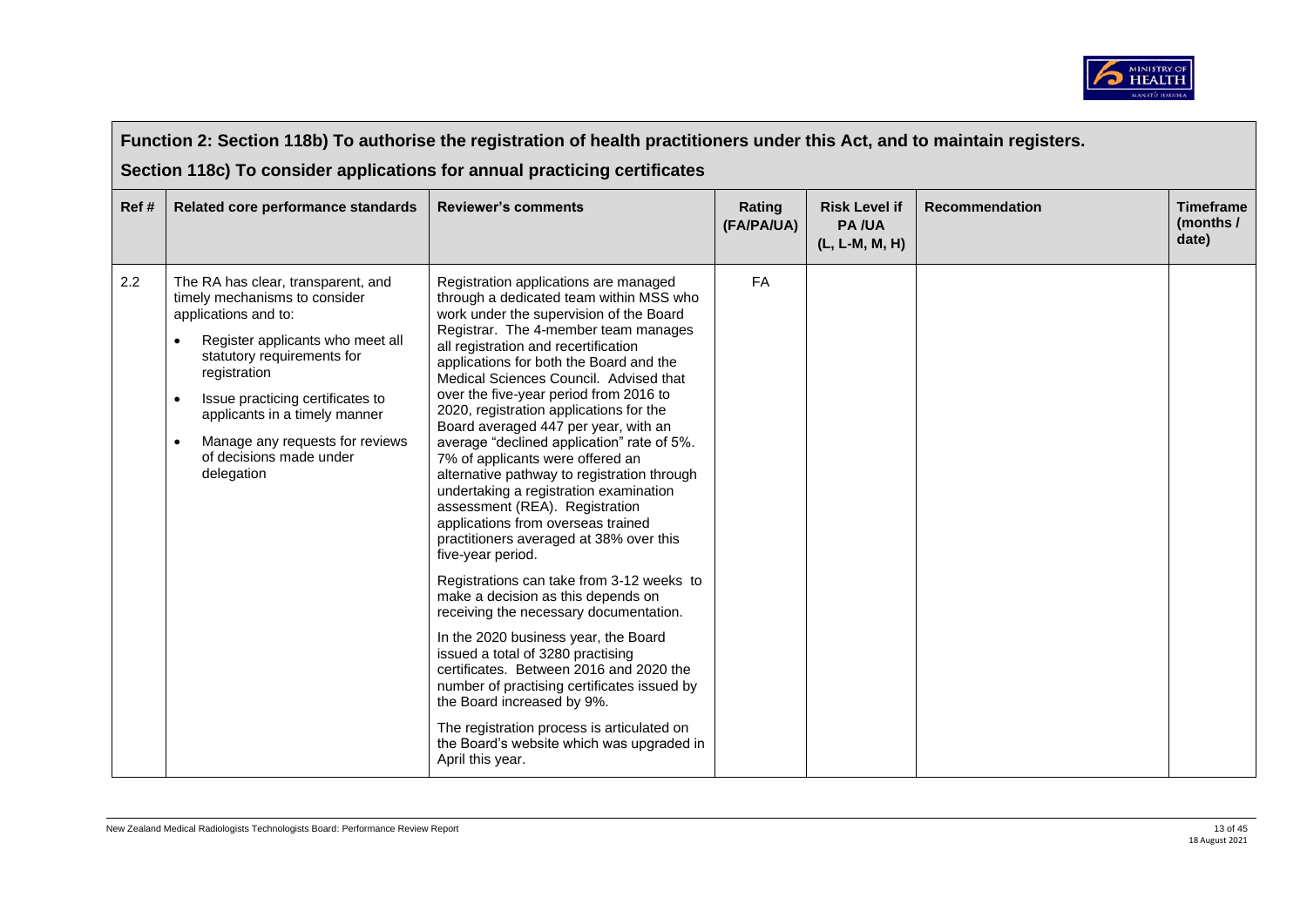

| Function 2: Section 118b) To authorise the registration of health practitioners under this Act, and to maintain registers. |                                                                           |                                                                                                                                                                                                                                                                                                                                                                                                                                                                                                                                                                                                                                                                                                                                                                                                                                                                                                                                                                                                                                                                                                                                                                                                                                                                                                                                                                                                                                       |                      |                                                        |                       |                                        |  |  |
|----------------------------------------------------------------------------------------------------------------------------|---------------------------------------------------------------------------|---------------------------------------------------------------------------------------------------------------------------------------------------------------------------------------------------------------------------------------------------------------------------------------------------------------------------------------------------------------------------------------------------------------------------------------------------------------------------------------------------------------------------------------------------------------------------------------------------------------------------------------------------------------------------------------------------------------------------------------------------------------------------------------------------------------------------------------------------------------------------------------------------------------------------------------------------------------------------------------------------------------------------------------------------------------------------------------------------------------------------------------------------------------------------------------------------------------------------------------------------------------------------------------------------------------------------------------------------------------------------------------------------------------------------------------|----------------------|--------------------------------------------------------|-----------------------|----------------------------------------|--|--|
|                                                                                                                            | Section 118c) To consider applications for annual practicing certificates |                                                                                                                                                                                                                                                                                                                                                                                                                                                                                                                                                                                                                                                                                                                                                                                                                                                                                                                                                                                                                                                                                                                                                                                                                                                                                                                                                                                                                                       |                      |                                                        |                       |                                        |  |  |
| Ref#                                                                                                                       | Related core performance standards                                        | <b>Reviewer's comments</b>                                                                                                                                                                                                                                                                                                                                                                                                                                                                                                                                                                                                                                                                                                                                                                                                                                                                                                                                                                                                                                                                                                                                                                                                                                                                                                                                                                                                            | Rating<br>(FA/PA/UA) | <b>Risk Level if</b><br><b>PA/UA</b><br>(L, L-M, M, H) | <b>Recommendation</b> | <b>Timeframe</b><br>(months /<br>date) |  |  |
|                                                                                                                            |                                                                           | Following a public consultation process the<br>Board introduced an online examination as<br>another pathway to registration.<br>Examinations for the MIT and RT scopes<br>launched in 2019, with examinations for<br>nuclear medicine, sonography, and MRI<br>scopes rolling out in 2020. This pathway is<br>primarily offered to overseas-trained<br>practitioners who do not have a formal<br>academic qualification that is deemed as<br>equivalent to, or as satisfactory as, the<br>New Zealand prescribed qualifications, but<br>who have significant clinical experience.<br>This mechanism recognises that many<br>overseas countries have different<br>structures in terms of regulating various<br>practice modalities within their medical<br>imaging and radiation therapy professions.<br>The Board liaised closely with its Australian<br>counterpart, the Medical Radiation Practice<br>Board of Australia (MRPBA) when<br>developing its online examinations<br>framework. Through the collaborative<br>relationship established between the two<br>boards over a number of years, the<br><b>Medical Radiation Technologists Board</b><br>was able to align its New Zealand policy<br>and examination framework to that used in<br>Australia. This has allowed for a high level<br>of consistency across the two countries in<br>terms of the level of knowledge and skills<br>required to demonstrate competence for |                      |                                                        |                       |                                        |  |  |

 $\blacksquare$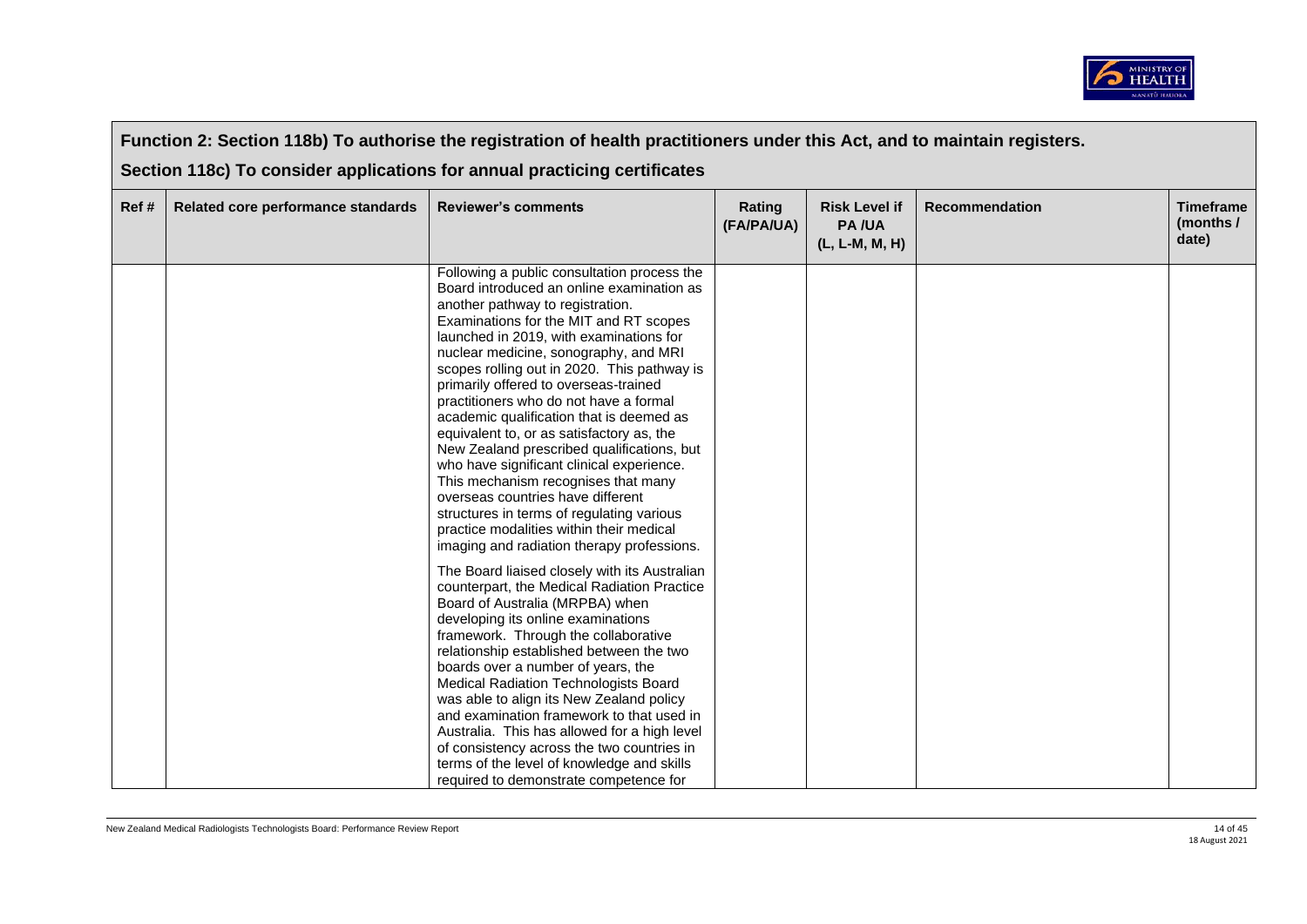

|       | Function 2: Section 118b) To authorise the registration of health practitioners under this Act, and to maintain registers. |                                                                                                                                                                                                                                                                                                                                                                                                                                                                                                                                                                                                                                                                                                                                                                        |                      |                                                        |                       |                                        |  |  |  |
|-------|----------------------------------------------------------------------------------------------------------------------------|------------------------------------------------------------------------------------------------------------------------------------------------------------------------------------------------------------------------------------------------------------------------------------------------------------------------------------------------------------------------------------------------------------------------------------------------------------------------------------------------------------------------------------------------------------------------------------------------------------------------------------------------------------------------------------------------------------------------------------------------------------------------|----------------------|--------------------------------------------------------|-----------------------|----------------------------------------|--|--|--|
|       | Section 118c) To consider applications for annual practicing certificates                                                  |                                                                                                                                                                                                                                                                                                                                                                                                                                                                                                                                                                                                                                                                                                                                                                        |                      |                                                        |                       |                                        |  |  |  |
| Ref # | Related core performance standards                                                                                         | <b>Reviewer's comments</b>                                                                                                                                                                                                                                                                                                                                                                                                                                                                                                                                                                                                                                                                                                                                             | Rating<br>(FA/PA/UA) | <b>Risk Level if</b><br><b>PA/UA</b><br>(L, L-M, M, H) | <b>Recommendation</b> | <b>Timeframe</b><br>(months /<br>date) |  |  |  |
|       |                                                                                                                            | the purpose of registration. This is of<br>significance in terms of the provisions of<br>the Trans-Tasman Mutual Recognition Act.                                                                                                                                                                                                                                                                                                                                                                                                                                                                                                                                                                                                                                      |                      |                                                        |                       |                                        |  |  |  |
|       |                                                                                                                            | Advised that ultimately online examinations<br>will replace the Registration Examination<br>Assessment (REA) registration pathway.<br>An REA is a practical-based assessment of<br>a practitioner's competence in respect of a<br>particular scope of practice. The Board<br>recognised that the process had some<br>inherent barriers and consequently<br>invested in the development of a different<br>examination format which significantly<br>reduced those barriers.                                                                                                                                                                                                                                                                                             |                      |                                                        |                       |                                        |  |  |  |
|       |                                                                                                                            | Board correspondence clearly sets out<br>applicants' rights to have delegated<br>decisions reviewed by the Board. There is<br>a well-established process for considering<br>requests for reviews of registration and/or<br>recertification decisions which includes the<br>practitioner being given opportunities to<br>meet with Board representatives to discuss<br>their case. Reviews are undertaken by<br>Board members who were not involved in<br>the initial decision, thereby ensuring<br>impartiality. In a number of instances<br>these face-to-face meetings have provided<br>the Board with additional information which<br>has led to a subsequent decision to grant<br>registration. In some cases this has<br>involved the imposition of conditions on |                      |                                                        |                       |                                        |  |  |  |

 $\Box$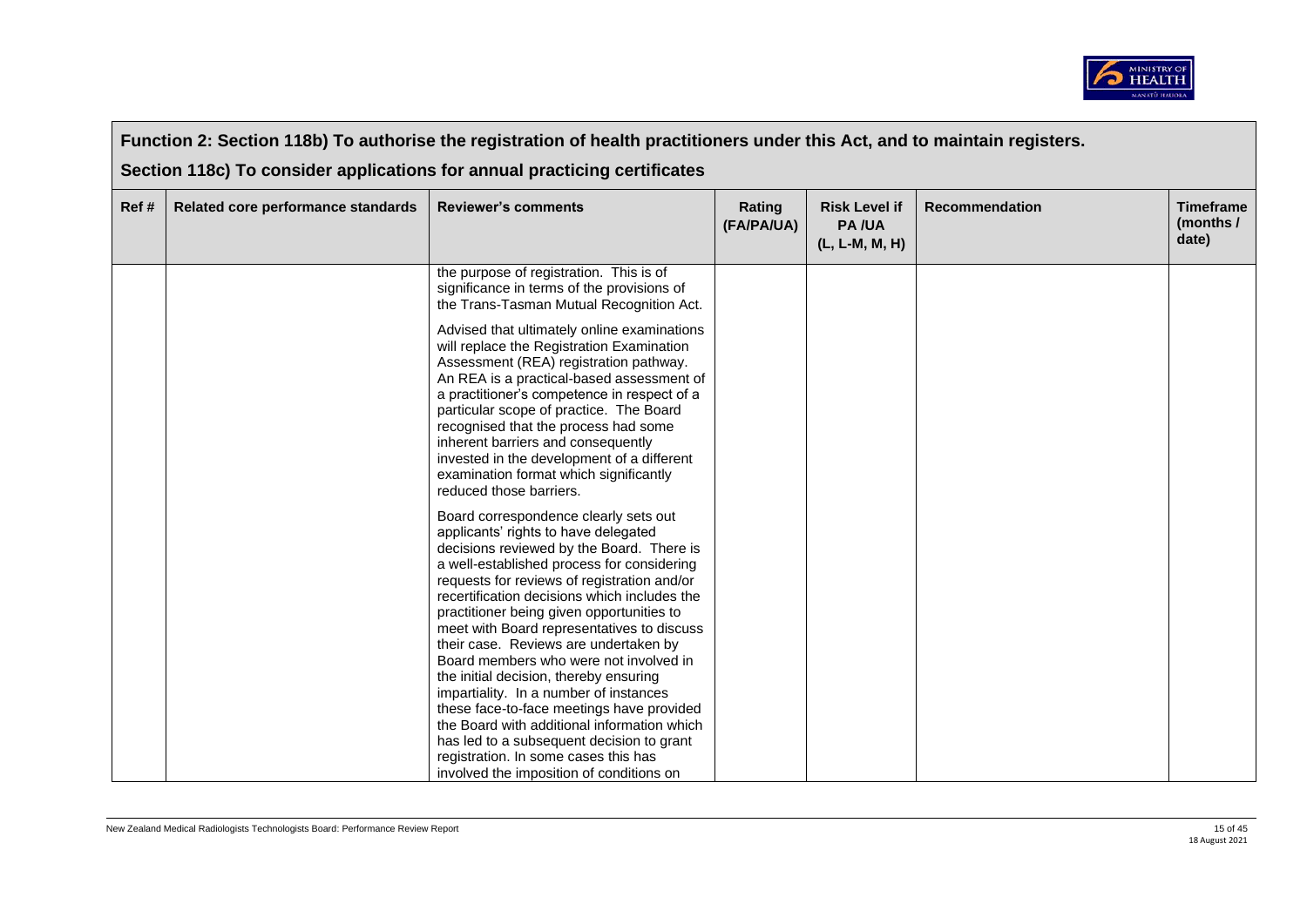

|      | Function 2: Section 118b) To authorise the registration of health practitioners under this Act, and to maintain registers. |                                                                                                                                                                                                                                                                                                                                                                                                                                                                                                                                                                                                                                                                                                                                                                                                                                                                                                                                                                                                                                                                                                                                                                                                                                                                                          |                      |                                                        |                       |                                        |  |  |
|------|----------------------------------------------------------------------------------------------------------------------------|------------------------------------------------------------------------------------------------------------------------------------------------------------------------------------------------------------------------------------------------------------------------------------------------------------------------------------------------------------------------------------------------------------------------------------------------------------------------------------------------------------------------------------------------------------------------------------------------------------------------------------------------------------------------------------------------------------------------------------------------------------------------------------------------------------------------------------------------------------------------------------------------------------------------------------------------------------------------------------------------------------------------------------------------------------------------------------------------------------------------------------------------------------------------------------------------------------------------------------------------------------------------------------------|----------------------|--------------------------------------------------------|-----------------------|----------------------------------------|--|--|
|      |                                                                                                                            | Section 118c) To consider applications for annual practicing certificates                                                                                                                                                                                                                                                                                                                                                                                                                                                                                                                                                                                                                                                                                                                                                                                                                                                                                                                                                                                                                                                                                                                                                                                                                |                      |                                                        |                       |                                        |  |  |
| Ref# | Related core performance standards                                                                                         | <b>Reviewer's comments</b>                                                                                                                                                                                                                                                                                                                                                                                                                                                                                                                                                                                                                                                                                                                                                                                                                                                                                                                                                                                                                                                                                                                                                                                                                                                               | Rating<br>(FA/PA/UA) | <b>Risk Level if</b><br><b>PA/UA</b><br>(L, L-M, M, H) | <b>Recommendation</b> | <b>Timeframe</b><br>(months /<br>date) |  |  |
|      |                                                                                                                            | practice as a mechanism for protecting<br>public health and safety.                                                                                                                                                                                                                                                                                                                                                                                                                                                                                                                                                                                                                                                                                                                                                                                                                                                                                                                                                                                                                                                                                                                                                                                                                      |                      |                                                        |                       |                                        |  |  |
|      |                                                                                                                            | The management of registration and<br>practising certificate applications is guided<br>by a series of policy and procedure<br>documents which, as a minimum, are<br>reviewed on a two-yearly cycle. Policies<br>are aligned to the relevant sections of the<br>Act and include a reference to other related<br>documents to ensure the various rules and<br>standards are joined up and implemented<br>fairly (in alignment with the right touch<br>regulation principle of consistency).<br>Examples of policy documents include but<br>are not limited to: Registration, Practising<br>Certificates, Examinations Policy And<br>Guidelines, Locum Practice, Criminal<br>History, English Language Proficiency,<br>Return To Practice, etc. All new polices<br>and revised polices where it is proposed to<br>make significant changes to the intent of<br>the current version, are subject to a public<br>consultation process to assist the Board<br>with issuing a final version.<br>All overseas applications are subject to a<br>qualification assessment which is managed<br>through the MSS staff team and based on<br>a set of standard criteria consistently<br>applied to all applications. The<br>assessment utilises international<br>databases of educational information. |                      |                                                        |                       |                                        |  |  |

 $\overline{\phantom{a}}$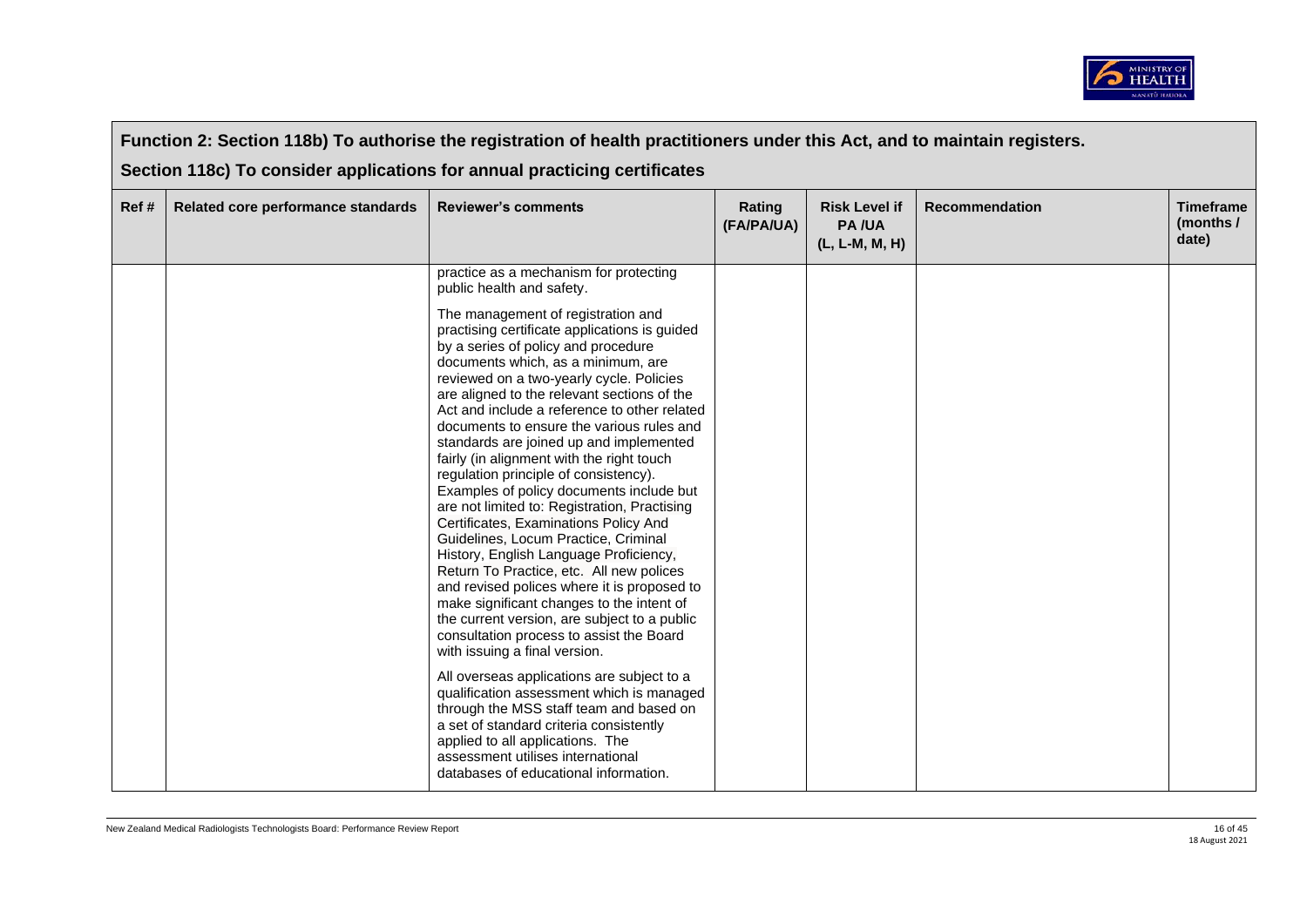

| Function 2: Section 118b) To authorise the registration of health practitioners under this Act, and to maintain registers.<br>Section 118c) To consider applications for annual practicing certificates |                                    |                                                                                                                             |                      |                                                          |                |                                          |  |
|---------------------------------------------------------------------------------------------------------------------------------------------------------------------------------------------------------|------------------------------------|-----------------------------------------------------------------------------------------------------------------------------|----------------------|----------------------------------------------------------|----------------|------------------------------------------|--|
| Ref#                                                                                                                                                                                                    | Related core performance standards | <b>Reviewer's comments</b>                                                                                                  | Rating<br>(FA/PA/UA) | <b>Risk Level if</b><br><b>PA/UA</b><br>$(L, L-M, M, H)$ | Recommendation | <b>Timeframe</b><br>(months $/$<br>date) |  |
|                                                                                                                                                                                                         |                                    | The Board has clearly stated delegations<br>that are applied to all regulatory functions<br>as well as corporate functions. |                      |                                                          |                |                                          |  |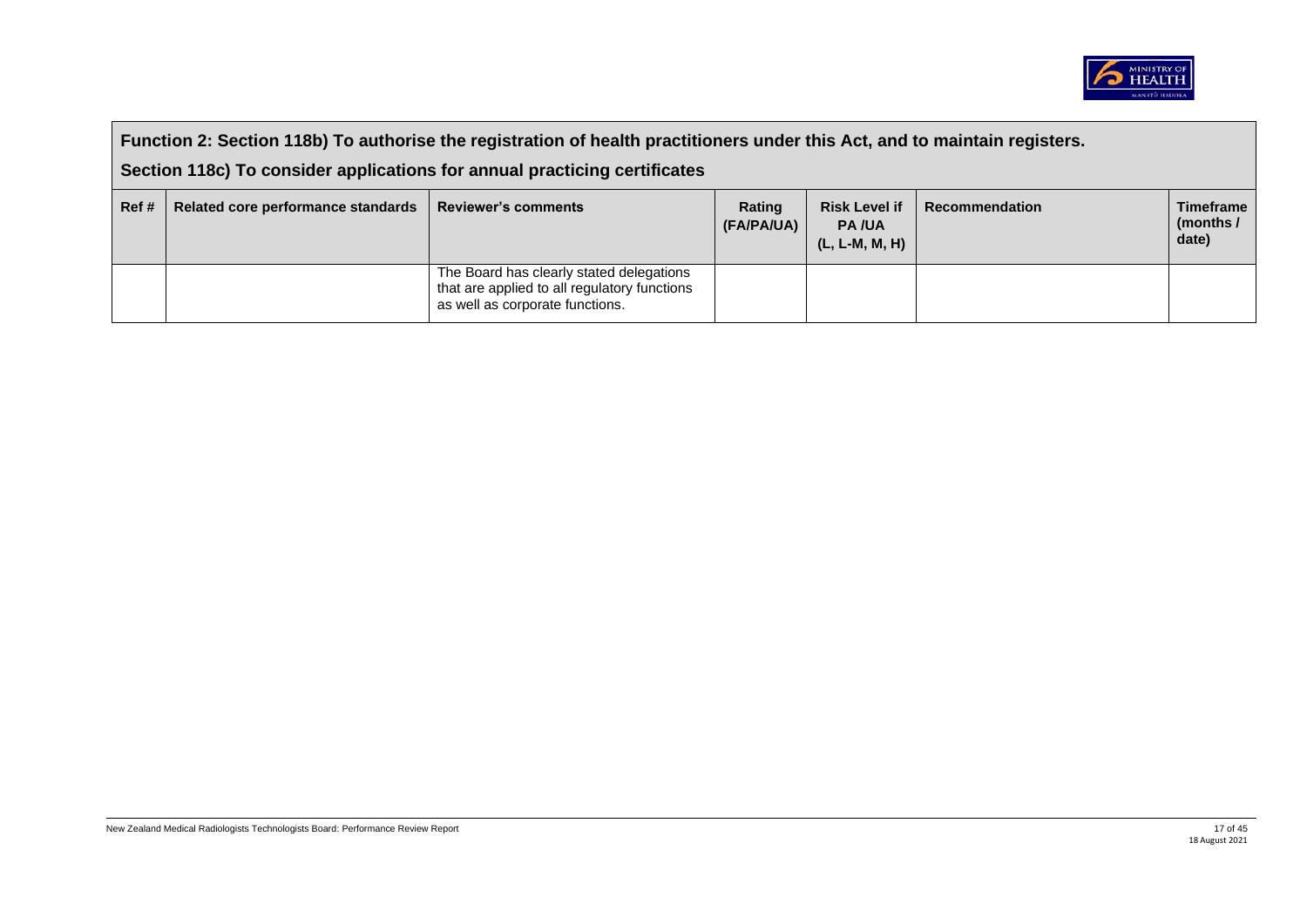

**Section 118e) To recognise, accredit, and set programmes to ensure the ongoing competence of health practitioners.** 

| Ref# | Related core performance standards                                                                                                                                                                                                                                                                                                                                                                                                                                                                                                                                                                | <b>Reviewer's comments</b>                                                                                                                                                                                                                                                                                                                                                                                                                                                                                                                                                                                                                                                                                                                                                                                                                                                                                                                                                                                                                                                                                                                                                                        | Rating<br>(FA/PA/UA) | <b>Risk Level if</b><br><b>PA/UA</b><br>(L, L-M, M, H) | <b>Recommendation</b> | <b>Timeframe</b><br>(months /<br>date) |
|------|---------------------------------------------------------------------------------------------------------------------------------------------------------------------------------------------------------------------------------------------------------------------------------------------------------------------------------------------------------------------------------------------------------------------------------------------------------------------------------------------------------------------------------------------------------------------------------------------------|---------------------------------------------------------------------------------------------------------------------------------------------------------------------------------------------------------------------------------------------------------------------------------------------------------------------------------------------------------------------------------------------------------------------------------------------------------------------------------------------------------------------------------------------------------------------------------------------------------------------------------------------------------------------------------------------------------------------------------------------------------------------------------------------------------------------------------------------------------------------------------------------------------------------------------------------------------------------------------------------------------------------------------------------------------------------------------------------------------------------------------------------------------------------------------------------------|----------------------|--------------------------------------------------------|-----------------------|----------------------------------------|
| 3.1  | The RA has proportionate, appropriate,<br>transparent and standards-based<br>mechanisms to:<br>Assure itself that applicants<br>$\bullet$<br>seeking registration or the issuing<br>of a practicing certificate meet, and<br>are actively maintaining, the<br>required standard<br>Review a health practitioner's<br>$\bullet$<br>competence and practice against<br>the required standard of<br>competence<br>Improve and remediate the<br>$\bullet$<br>competence of practitioners found<br>to be below the required standard<br>Promote the competence of health<br>$\bullet$<br>practitioners | There are established Registration And<br><b>Recertification Procedures - Reference</b><br>Booklet For The MSS registrations And<br>Recertification Team.<br>Polices are in place for CPD for Annual<br>Recertification of Medical Imaging and<br>Radiation Therapy Practitioners and<br>Supervision.<br>For some practitioners, registration is<br>granted with the inclusion of a condition<br>that they fulfil a specified period of<br>supervised practice which requires sign-off<br>from a nominated supervisor attesting that<br>the practitioner meets the required<br>competencies for the relevant scope of<br>practice. This mechanism helps the Board<br>to satisfy itself that, in addition to meeting<br>the qualification and fitness to practise pre-<br>requisites, the practitioner is safe and<br>competent to practise within Aotearoa New<br>Zealand.<br>The Board is currently undertaking a<br>review of its framework for supervised<br>practice. The first step is to review the<br>policy document on supervision to ensure it<br>is easily understood by all practitioners and<br>employers. A second stage of the review<br>project will involve the development of a | FA                   |                                                        |                       |                                        |
|      |                                                                                                                                                                                                                                                                                                                                                                                                                                                                                                                                                                                                   | menu of support resources for practitioners                                                                                                                                                                                                                                                                                                                                                                                                                                                                                                                                                                                                                                                                                                                                                                                                                                                                                                                                                                                                                                                                                                                                                       |                      |                                                        |                       |                                        |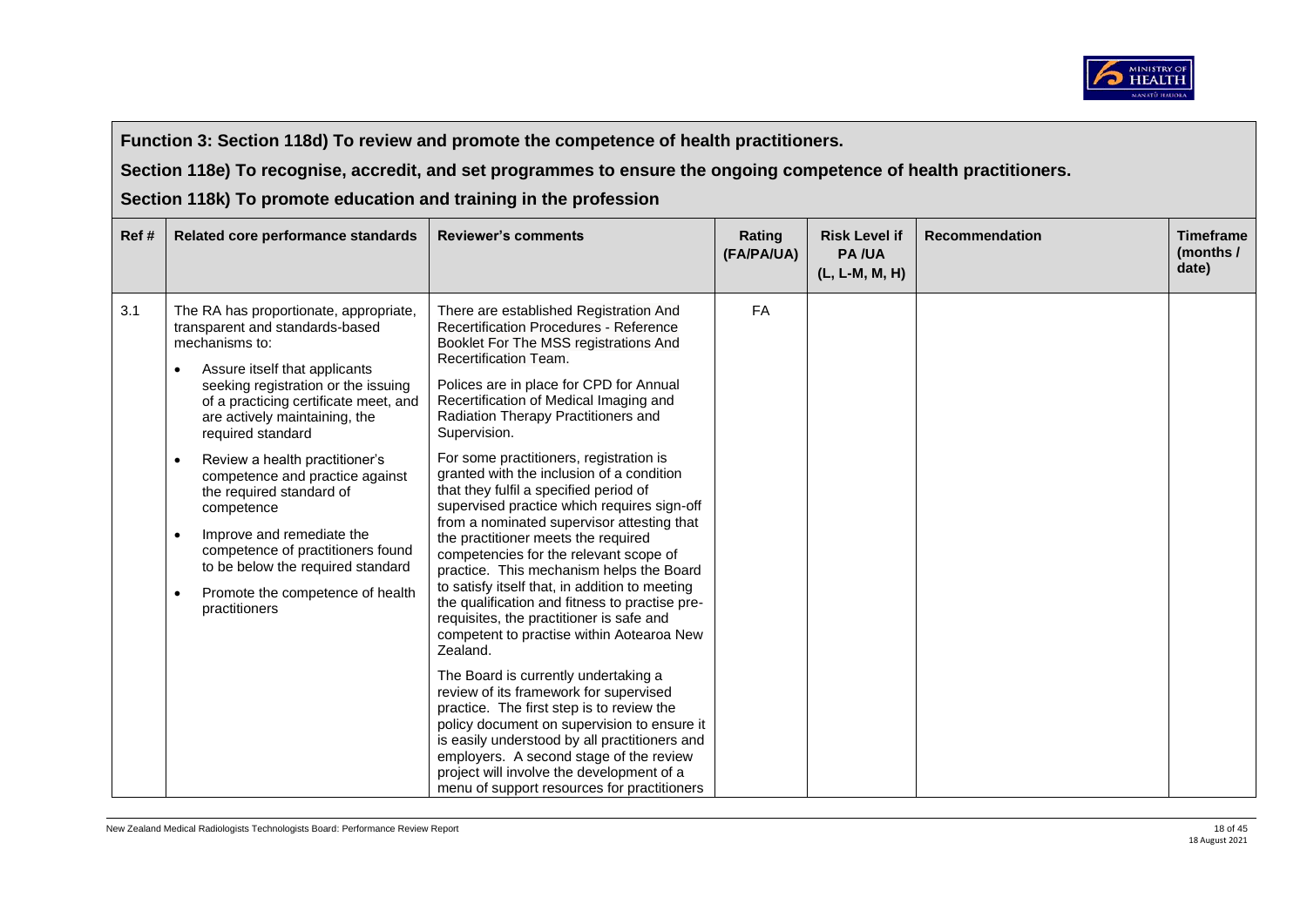

**Section 118e) To recognise, accredit, and set programmes to ensure the ongoing competence of health practitioners.** 

| Ref# | Related core performance standards | <b>Reviewer's comments</b>                                                                                                                                                                                                                                                                                                                                                                                                                                                                                     | Rating<br>(FA/PA/UA) | <b>Risk Level if</b><br><b>PA/UA</b><br>(L, L-M, M, H) | <b>Recommendation</b> | <b>Timeframe</b><br>(months /<br>date) |
|------|------------------------------------|----------------------------------------------------------------------------------------------------------------------------------------------------------------------------------------------------------------------------------------------------------------------------------------------------------------------------------------------------------------------------------------------------------------------------------------------------------------------------------------------------------------|----------------------|--------------------------------------------------------|-----------------------|----------------------------------------|
|      |                                    | who provide supervision and those<br>receiving supervision. This project has an<br>expected timeline of 12-18 months.                                                                                                                                                                                                                                                                                                                                                                                          |                      |                                                        |                       |                                        |
|      |                                    | Professional Standards Competence<br>Review Operational Manual Nov 2020<br>provides for: Competence reviews which<br>are designed to assist practitioners to<br>improve their practice. They are based on<br>a collegial and educative approach.<br>Competence reviews are to be fair,<br>constructive, supportive and educative.<br>Reviews may be general, focused or mixed<br>depending on the terms of reference. The<br>methods adopted will depend on the nature<br>of the review to be undertaken.      |                      |                                                        |                       |                                        |
|      |                                    | Practising certificates (APC) are issued on<br>an annual cycle and a core component of<br>the renewal process requires practitioners<br>to make a statutory declaration that they<br>have undergone a performance appraisal<br>in the previous 12-month period and there<br>have been no concerns raised as to their<br>competence. This is checked by the Board<br>as a component of the annual CPD audit<br>programme.<br>All practitioners are required to undertake<br>continuing professional development |                      |                                                        |                       |                                        |
|      |                                    | (CPD) and the Board audits 20% of all<br>current APC holders each year. The                                                                                                                                                                                                                                                                                                                                                                                                                                    |                      |                                                        |                       |                                        |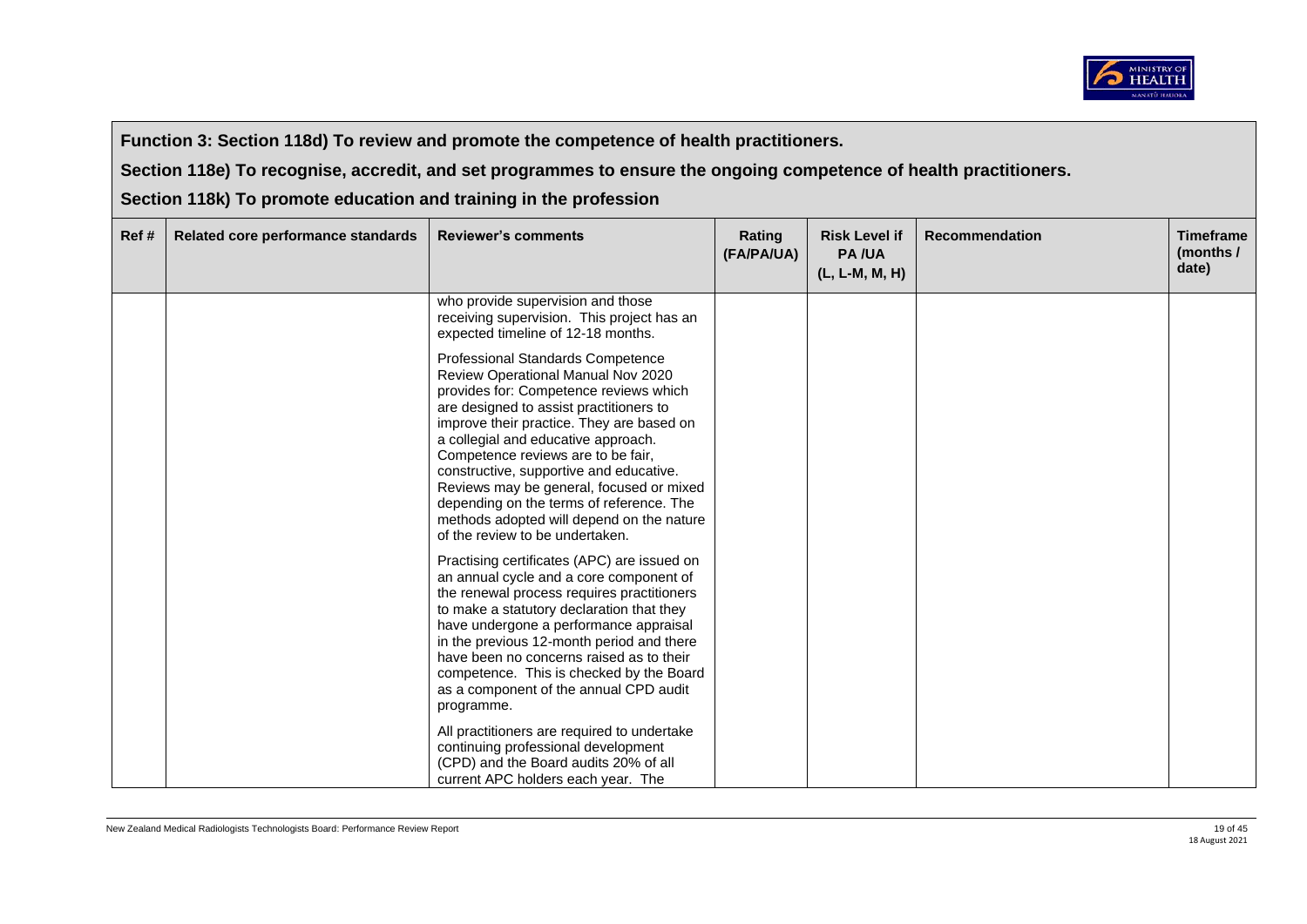

**Section 118e) To recognise, accredit, and set programmes to ensure the ongoing competence of health practitioners.** 

| Ref# | Related core performance standards | <b>Reviewer's comments</b>                                                                                                                                                                                                                                                                                                                                                                                                                                                                                                                                                                                                                                       | Rating<br>(FA/PA/UA) | <b>Risk Level if</b><br><b>PA/UA</b><br>(L, L-M, M, H) | <b>Recommendation</b> | <b>Timeframe</b><br>(months /<br>date) |
|------|------------------------------------|------------------------------------------------------------------------------------------------------------------------------------------------------------------------------------------------------------------------------------------------------------------------------------------------------------------------------------------------------------------------------------------------------------------------------------------------------------------------------------------------------------------------------------------------------------------------------------------------------------------------------------------------------------------|----------------------|--------------------------------------------------------|-----------------------|----------------------------------------|
|      |                                    | sampling of practitioners is spread across<br>all scopes of practice and includes a<br>sample of overseas-trained practitioners<br>who were registered in the previous 12-<br>month period as well as a sample of recent<br>New Zealand graduates. The registrations<br>team mark each CPD portfolio to criteria<br>and follow-up with the practitioner as<br>necessary. CPD audit report is provided to<br>the Board.                                                                                                                                                                                                                                           |                      |                                                        |                       |                                        |
|      |                                    | The Board has published a set of CPD<br>standards that practitioners are expected to<br>meet. Practitioners manage their own CPD<br>and they can do this through self-<br>management and/or through participating<br>in a formal CPD programme offered by a<br>third party (usually a medical<br>imaging/radiation therapy-related<br>professional body). Minimum CPD Hours<br>that Practitioners must complete is 60<br>hours of CPD activity over a three-year<br>period – triennium – with a minimum of 10<br>hours in any one year. At least 35 hours of<br>CPD activities within a triennium must be<br>directly relevant to their scope(s) of<br>practice. |                      |                                                        |                       |                                        |
|      |                                    | In its 2021-2022 business year the Board<br>plans to review its requirements in terms of<br>CPD and demonstration of cultural<br>competence. This is in alignment with the                                                                                                                                                                                                                                                                                                                                                                                                                                                                                       |                      |                                                        |                       |                                        |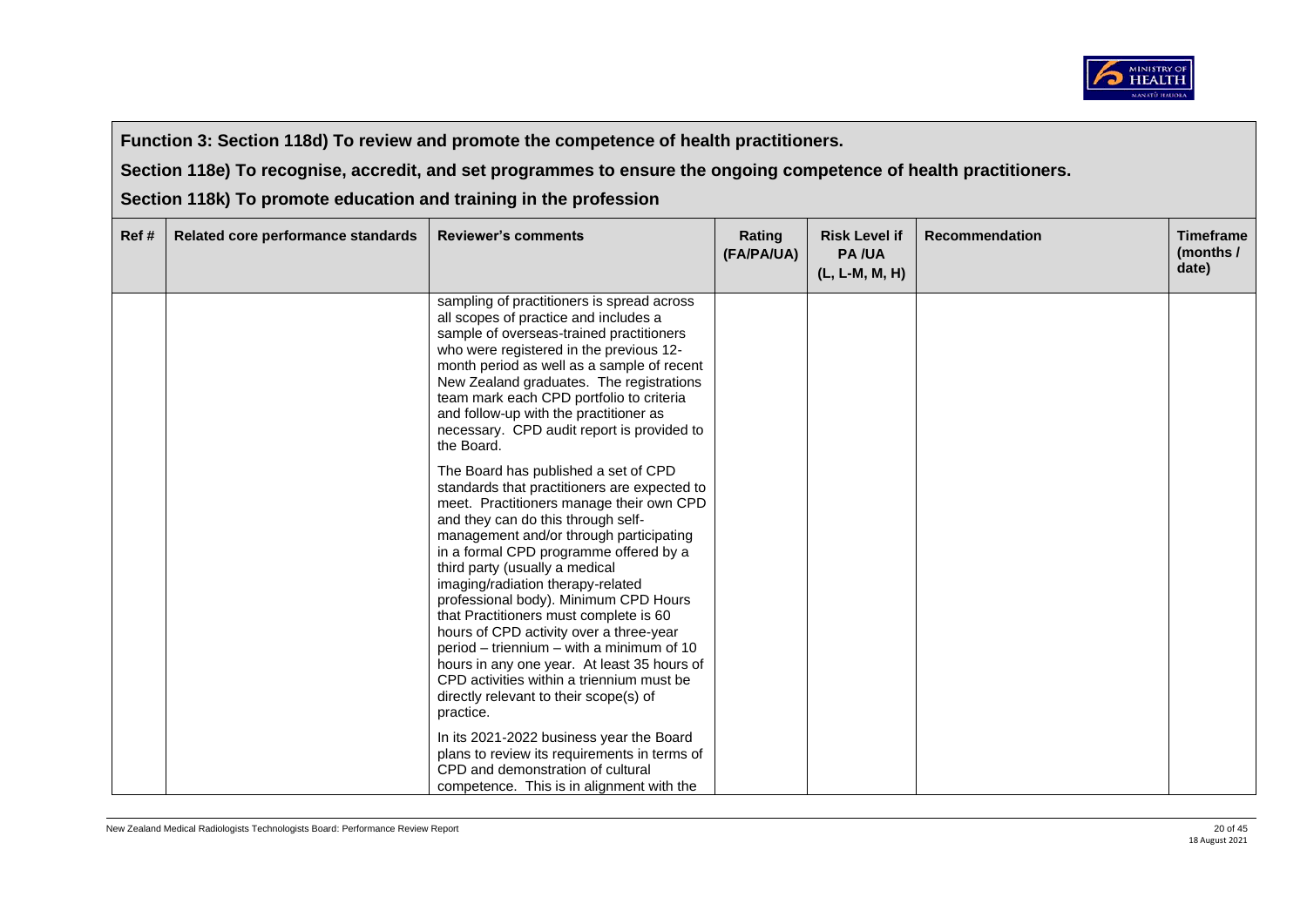

**Section 118e) To recognise, accredit, and set programmes to ensure the ongoing competence of health practitioners.** 

| Ref# | Related core performance standards | <b>Reviewer's comments</b>                                                                                                                                                               | Rating<br>(FA/PA/UA) | <b>Risk Level if</b><br><b>PA/UA</b><br>(L, L-M, M, H) | <b>Recommendation</b> | <b>Timeframe</b><br>(months /<br>date) |
|------|------------------------------------|------------------------------------------------------------------------------------------------------------------------------------------------------------------------------------------|----------------------|--------------------------------------------------------|-----------------------|----------------------------------------|
|      |                                    | Board's strategic focus on reviewing its<br>standards framework for cultural<br>competence in respect of the ongoing<br>competence of health practitioners<br>registered with the Board. |                      |                                                        |                       |                                        |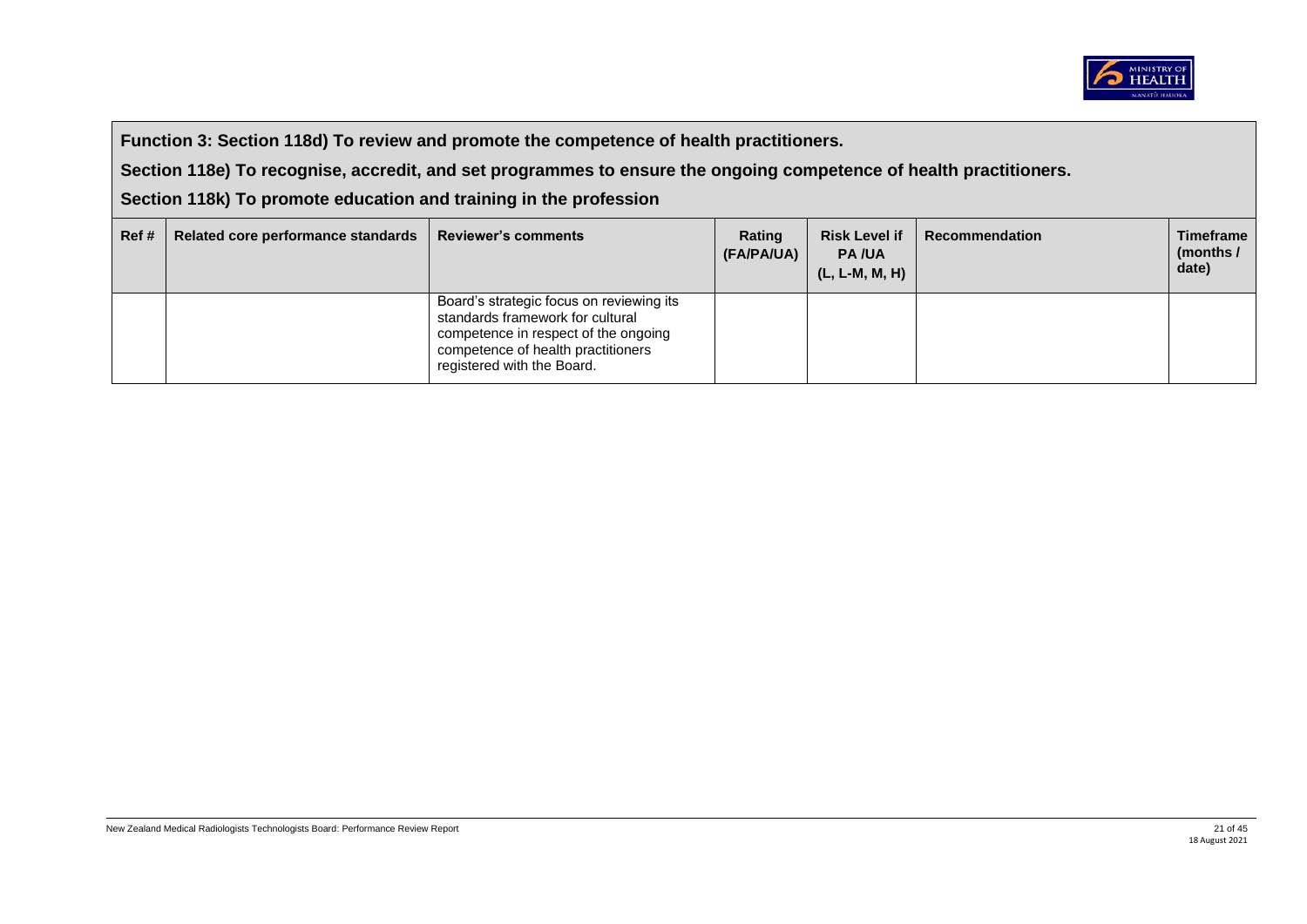

| Ref # | Related core performance standards                                                                                                                                                                                                                                                                                                                                                                   | <b>Reviewer's comments</b>                                                                                                                                                                                                                                                                                                                                                                                                                                                                                                                                             | Rating<br>(FA/PA/UA) | <b>Risk Level if</b><br><b>PA/UA</b><br>$(L, L-M, M, H)$ | <b>Recommendation</b>                                                                                                                                                                                                | <b>Timeframe</b><br>(months /<br>date) |
|-------|------------------------------------------------------------------------------------------------------------------------------------------------------------------------------------------------------------------------------------------------------------------------------------------------------------------------------------------------------------------------------------------------------|------------------------------------------------------------------------------------------------------------------------------------------------------------------------------------------------------------------------------------------------------------------------------------------------------------------------------------------------------------------------------------------------------------------------------------------------------------------------------------------------------------------------------------------------------------------------|----------------------|----------------------------------------------------------|----------------------------------------------------------------------------------------------------------------------------------------------------------------------------------------------------------------------|----------------------------------------|
| 4.1   | The RA has appropriate, timely,<br>transparent, fair, and proportionate<br>mechanisms for:<br>Providing clear, easily accessible public<br>information about how to raise<br>concerns or make a notification about a<br>health practitioner                                                                                                                                                          | The MRTB website includes how the public<br>can raise a concern about a practitioner.<br>This includes categories of competence,<br>conduct or health. The complaints process<br>is explained and a complaints document<br>can be accessed by the public.<br>Notifications policy is available to the public<br>under resources on the website.<br>Any decisions by the Health Practitioners<br>Disciplinary Tribunal (HPDT) are published<br>on the website.                                                                                                          | FA                   |                                                          |                                                                                                                                                                                                                      |                                        |
| 4.2   | Identifying and responding in a<br>$\bullet$<br>timely way to any complaint or<br>notification about a health<br>practitioner<br>Considering information related to<br>$\bullet$<br>a health practitioner's conduct or<br>the safety of the practitioner's<br>practice<br>Ensuring all parties to a complaint<br>$\bullet$<br>are supported to fully inform the<br>authority's consideration process | Advised that while the number of<br>notifications received by the Board are<br>relatively small, some of those have<br>presented with a degree of complexity and<br>a corresponding impact on the resources<br>required to manage them.<br>There are documented policies and<br>procedures in place to guide Board<br>members and staff through the processes<br>to ensure public health and safety is<br>maintained and there is compliance with<br>the requirements of the Act.<br>This includes Policy And Guideline:<br>Notifications that sets out the policy and | PA                   |                                                          | Regarding the "Notifications"<br>Register"; to explore if the register<br>can be better linked to the practitioner<br>database such as an automated<br>process and how this information is<br>provided to the Board. | 6 months<br>(15)<br>February<br>2022)  |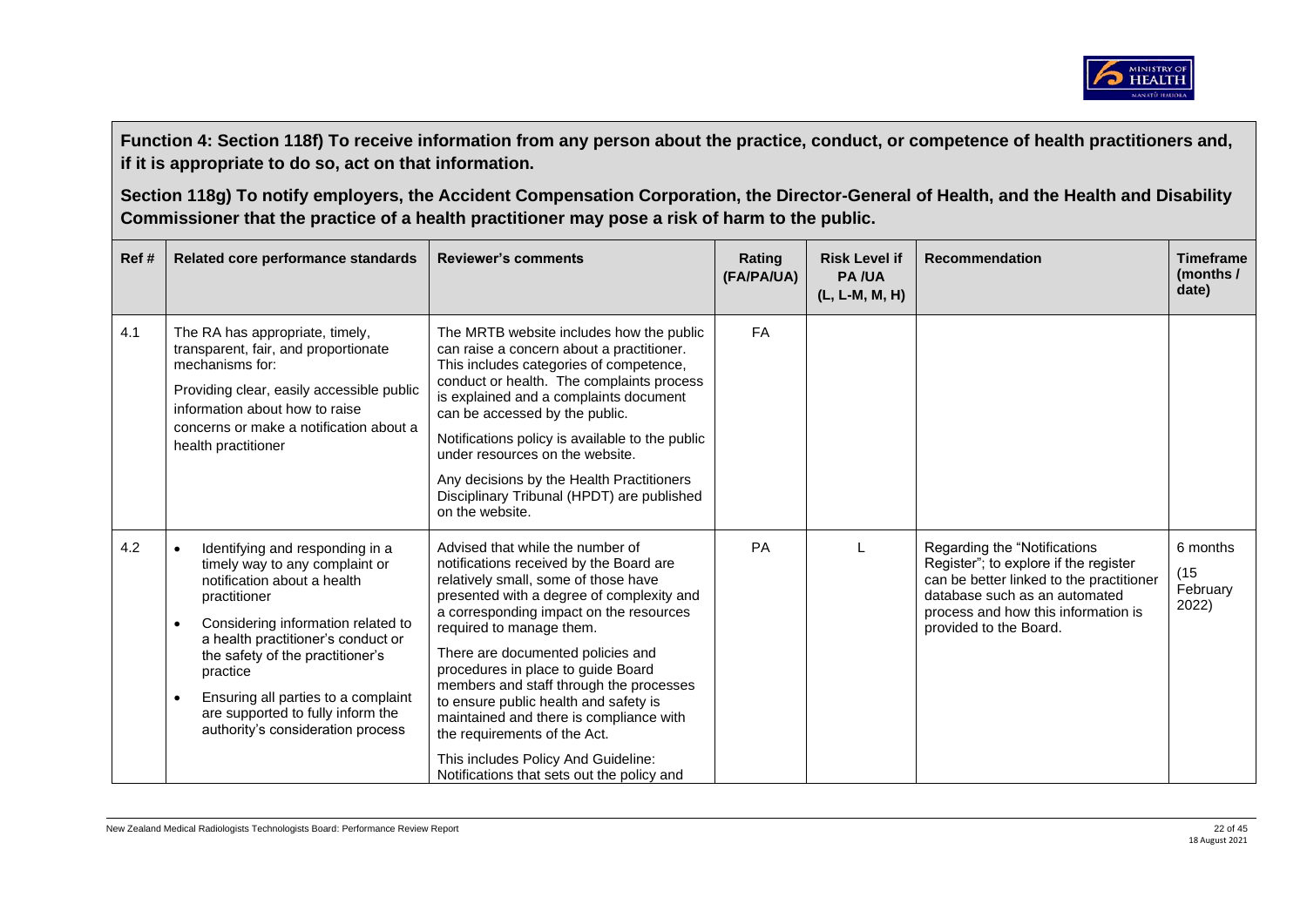

| Ref# | Related core performance standards | <b>Reviewer's comments</b>                                                                                                                                                                                                                                                                                                                                                                                                         | Rating<br>(FA/PA/UA) | <b>Risk Level if</b><br><b>PA/UA</b><br>(L, L-M, M, H) | <b>Recommendation</b> | <b>Timeframe</b><br>(months $/$<br>date) |
|------|------------------------------------|------------------------------------------------------------------------------------------------------------------------------------------------------------------------------------------------------------------------------------------------------------------------------------------------------------------------------------------------------------------------------------------------------------------------------------|----------------------|--------------------------------------------------------|-----------------------|------------------------------------------|
|      |                                    | guidelines for the investigation process for<br>complaints or concerns relating to<br>competence, health and conduct made<br>under the Act.                                                                                                                                                                                                                                                                                        |                      |                                                        |                       |                                          |
|      |                                    | The Professional Standards Committee,<br>which comprises Board members from the<br>profession plus a lay member, has<br>delegated authority to make decisions in<br>respect of notifications received and advise<br>the Registrar on the approach to be taken<br>with each notification. The delegations are<br>in accordance with the provisions under the<br>Act (Included in the Professional Standards<br>Operational Manual). |                      |                                                        |                       |                                          |
|      |                                    | The Board's Professional Standards<br>Committee (the Committee) has delegated<br>authority to oversee the processes for all<br>notifications.                                                                                                                                                                                                                                                                                      |                      |                                                        |                       |                                          |
|      |                                    | The Board is updated at each of its two-<br>monthly meetings on the status of<br>notifications with calls for formal resolutions<br>to be made in respect of any individual<br>case as required. If a full Board discussion<br>and/or decision is required outside of the<br>two-monthly meeting schedule, the<br>Registrar arranges for an extraordinary                                                                          |                      |                                                        |                       |                                          |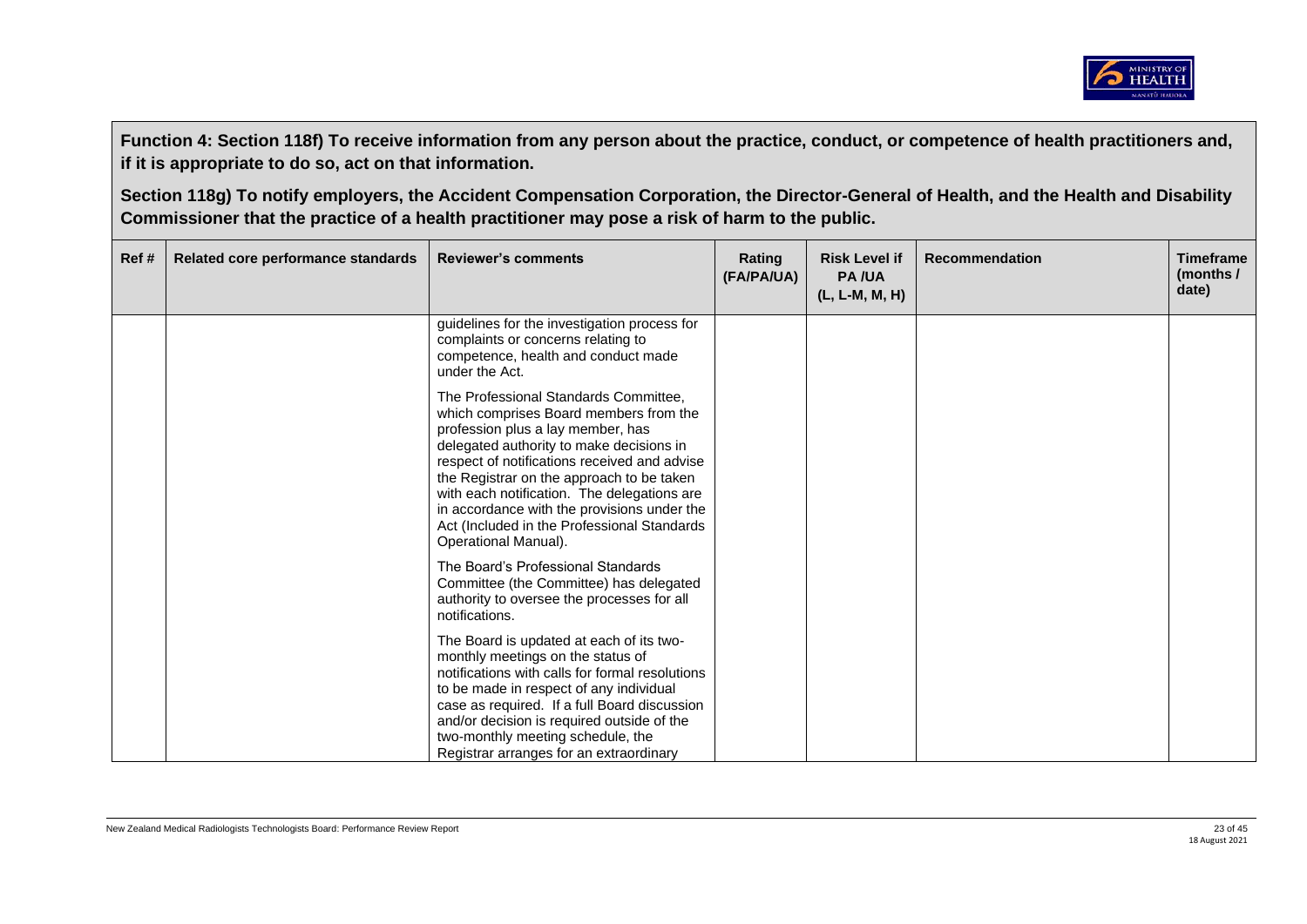

| Ref # | Related core performance standards | <b>Reviewer's comments</b>                                                                                                                                                                                                                                                                                                                                                                                                                                                                                                                                                                                                                                                                                                                                                                                                                                                         | Rating<br>(FA/PA/UA) | <b>Risk Level if</b><br><b>PA/UA</b><br>$(L, L-M, M, H)$ | <b>Recommendation</b> | <b>Timeframe</b><br>(months /<br>date) |
|-------|------------------------------------|------------------------------------------------------------------------------------------------------------------------------------------------------------------------------------------------------------------------------------------------------------------------------------------------------------------------------------------------------------------------------------------------------------------------------------------------------------------------------------------------------------------------------------------------------------------------------------------------------------------------------------------------------------------------------------------------------------------------------------------------------------------------------------------------------------------------------------------------------------------------------------|----------------------|----------------------------------------------------------|-----------------------|----------------------------------------|
|       |                                    | meeting to be convened via video<br>conferencing.                                                                                                                                                                                                                                                                                                                                                                                                                                                                                                                                                                                                                                                                                                                                                                                                                                  |                      |                                                          |                       |                                        |
|       |                                    | Discussion with Board representatives<br>confirmed the Professional Standards<br>Committee's processes and reporting to<br>the Board.                                                                                                                                                                                                                                                                                                                                                                                                                                                                                                                                                                                                                                                                                                                                              |                      |                                                          |                       |                                        |
|       |                                    | Professional Standards Professional<br>Conduct Operational Manual states that<br>Professional Conduct Committees (PCC)<br>undertake investigations into a<br>practitioner's alleged professional<br>misconduct. Following its investigation, a<br>PCC can order that the practitioner<br>appears before the Health Practitioners<br>Disciplinary Tribunal (HPDT). The<br>Committee has delegated authority to<br>determine whether a notification is to be<br>investigated by a PCC and approve the<br>appointment of a PCC. The Board's input<br>into the PCC process ceases upon<br>appointment of the PCC. The PCC takes<br>full responsibility for the management of<br>the investigation process and any<br>subsequent referral to the HPDT.<br>The Registrar's regular report to the Board<br>includes updated information regarding<br>complaints, a Professional Standards |                      |                                                          |                       |                                        |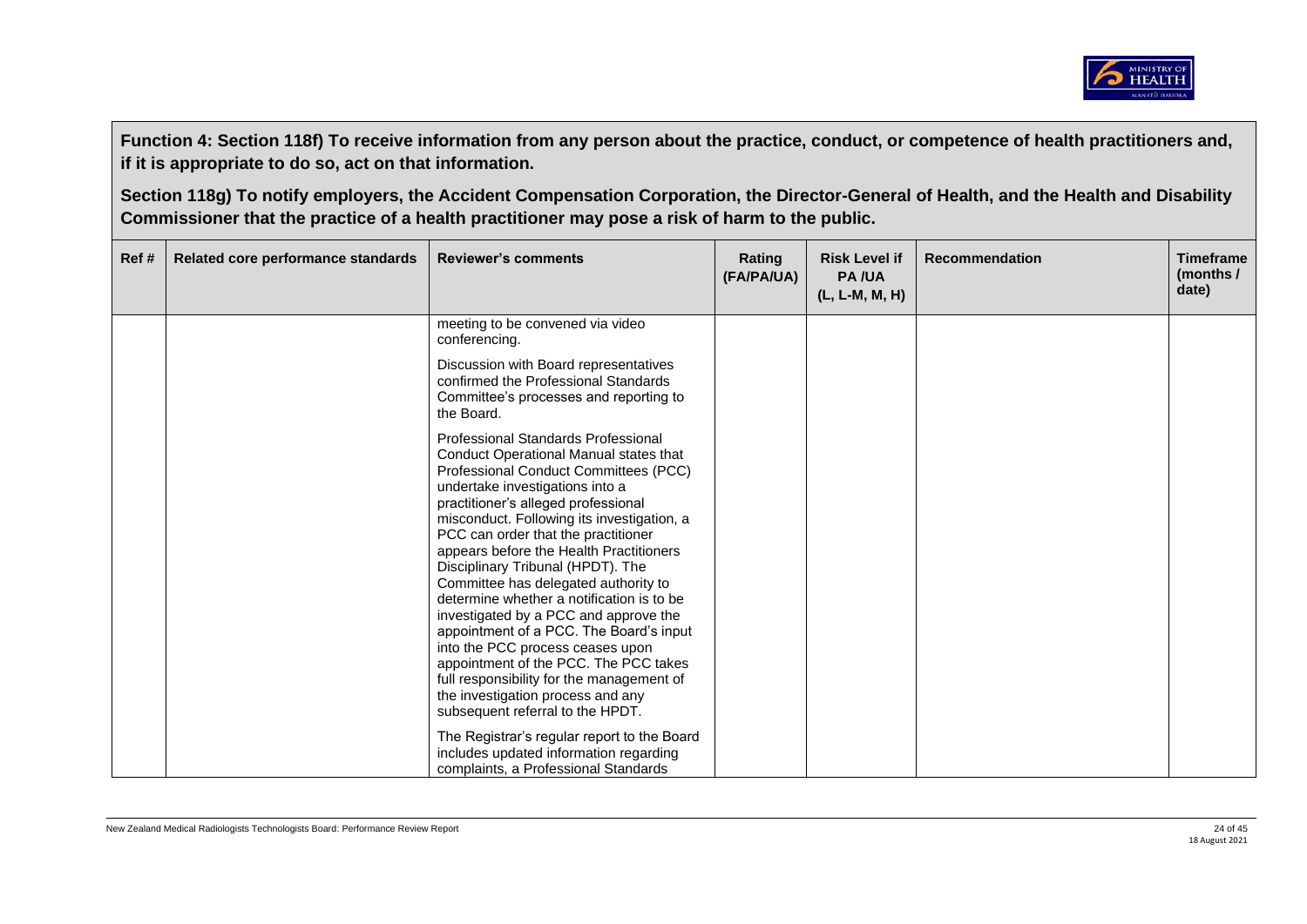

| Ref# | Related core performance standards | <b>Reviewer's comments</b>                                                                                                                                                                                                                                                                                                                                                                                                                                                                                                                                                                                                                                                                                              | Rating<br>(FA/PA/UA) | <b>Risk Level if</b><br><b>PA/UA</b><br>(L, L-M, M, H) | <b>Recommendation</b> | <b>Timeframe</b><br>(months $/$<br>date) |
|------|------------------------------------|-------------------------------------------------------------------------------------------------------------------------------------------------------------------------------------------------------------------------------------------------------------------------------------------------------------------------------------------------------------------------------------------------------------------------------------------------------------------------------------------------------------------------------------------------------------------------------------------------------------------------------------------------------------------------------------------------------------------------|----------------------|--------------------------------------------------------|-----------------------|------------------------------------------|
|      |                                    | Committee update, and HPDT decisions (if<br>any).                                                                                                                                                                                                                                                                                                                                                                                                                                                                                                                                                                                                                                                                       |                      |                                                        |                       |                                          |
|      |                                    | MRTB Competence Case Sample and<br>MRTB Conduct Case Sample provided for<br>this performance review. Also, examples<br>reviewed and discussed with the Registrar<br>for competence notification, conduct<br>notification, and PCC.                                                                                                                                                                                                                                                                                                                                                                                                                                                                                      |                      |                                                        |                       |                                          |
|      |                                    | Advised that in 2020, and in accordance<br>with the 2019 edition of the Health<br>Practitioners Competence Assurance Act<br>2003 (sections 157 and 157A-157I), the<br>Board consulted on, and subsequently<br>adopted a new policy on the Publication of<br>Practitioners Subject to an Order or<br>Direction. Development of the policy was<br>assisted through a collaborative approach<br>with other responsible authorities, inclusive<br>of legal expert review and advice prior to<br>finalising and publishing the policy. This<br>policy document articulates the principles<br>and processes the Board will follow when<br>considering whether to publish the name of<br>a practitioner about whom an order or |                      |                                                        |                       |                                          |
|      |                                    | direction has been made. The Board may<br>use a variety of media to publish a notice<br>including (without limitation): websites,                                                                                                                                                                                                                                                                                                                                                                                                                                                                                                                                                                                       |                      |                                                        |                       |                                          |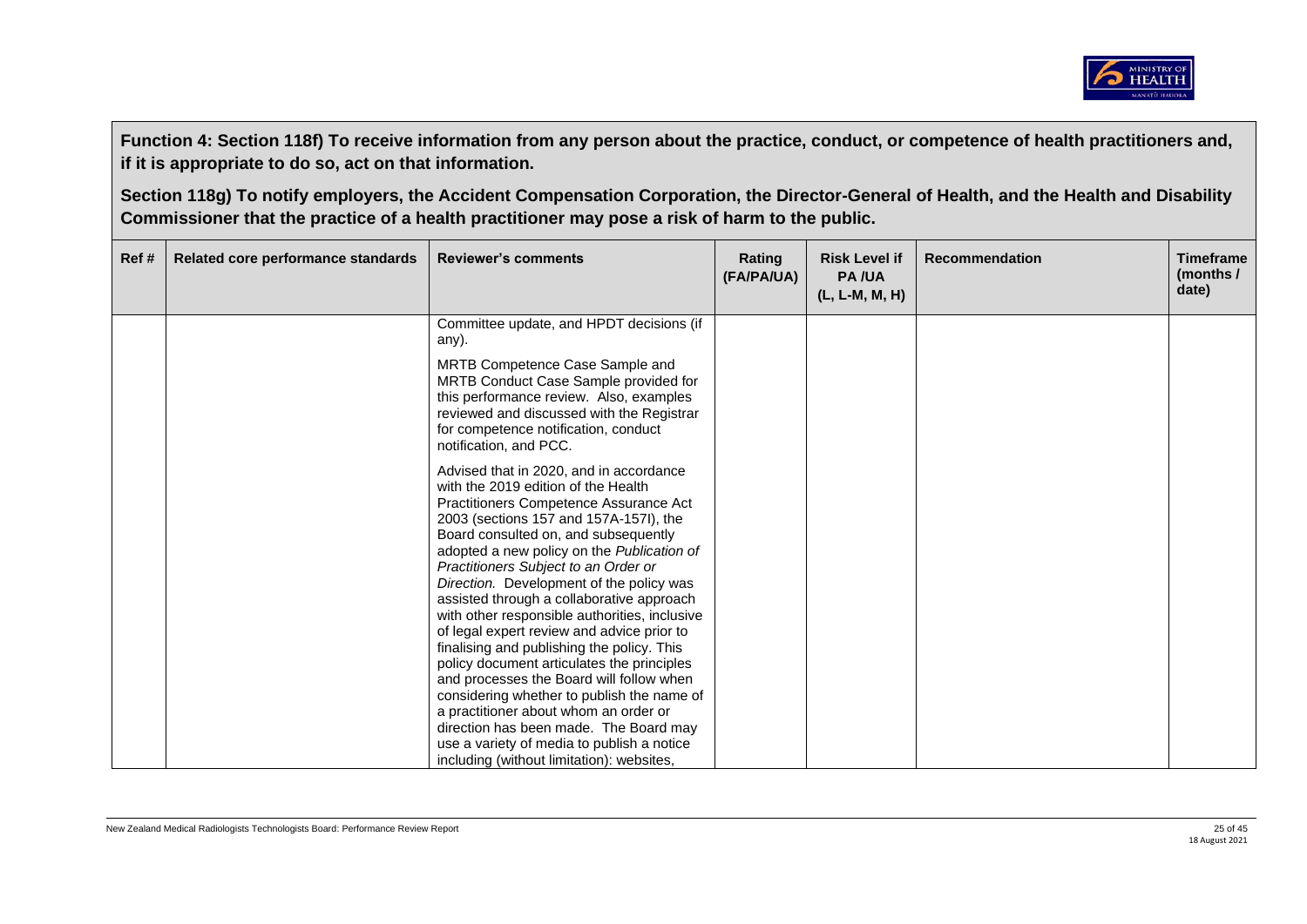

| Ref# | Related core performance standards                                                                                                                                         | <b>Reviewer's comments</b>                                                                                                                                                                                                                                                                                                                                                                                                                                                                                                                       | Rating<br>(FA/PA/UA) | <b>Risk Level if</b><br><b>PA/UA</b><br>$(L, L-M, M, H)$ | Recommendation | <b>Timeframe</b><br>(months /<br>date) |
|------|----------------------------------------------------------------------------------------------------------------------------------------------------------------------------|--------------------------------------------------------------------------------------------------------------------------------------------------------------------------------------------------------------------------------------------------------------------------------------------------------------------------------------------------------------------------------------------------------------------------------------------------------------------------------------------------------------------------------------------------|----------------------|----------------------------------------------------------|----------------|----------------------------------------|
|      |                                                                                                                                                                            | newsletters, news media, online<br>publications, and social media.                                                                                                                                                                                                                                                                                                                                                                                                                                                                               |                      |                                                          |                |                                        |
|      |                                                                                                                                                                            | The Board maintains a "Notifications"<br>Register" inclusive of both historical and<br>current cases. This register is in an excel<br>spreadsheet with information transferred<br>manually to the practitioner database.                                                                                                                                                                                                                                                                                                                         |                      |                                                          |                |                                        |
| 4.3  | Enabling action, such as informing<br>appropriate parties (including those<br>specified in section 118(g)) that a<br>practitioner may pose a risk of harm to<br>the public | Professional Standards Operational<br>Manual includes: If the Board believes the<br>practitioner under review may pose a risk<br>of harm to the public, they must notify the<br>following people: - The Accident<br>Compensation Corporation - The Director-<br>General of Health - The Health and<br>Disability Commissioner - Any person who,<br>to the knowledge of the Board, is the<br>employer of the practitioner. There is a<br>threshold test to determine the risk of<br>harm.<br>Advised that this mechanism has rarely<br>been used. | <b>FA</b>            |                                                          |                |                                        |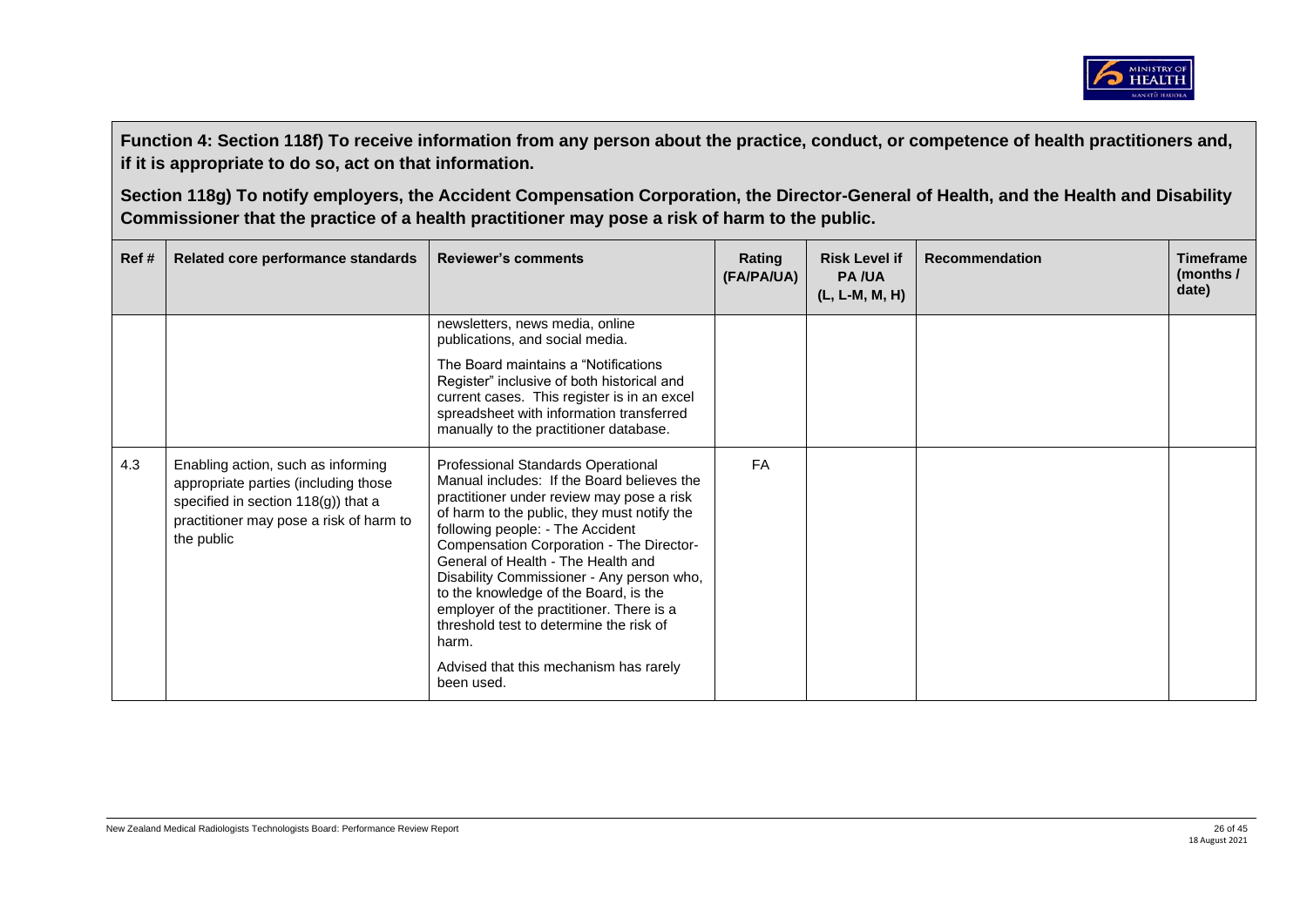

| Function 5: Section 118h) To consider the cases of health practitioners who may be unable to perform the functions required for the<br>practice of the profession. |                                                                                                                                                                                                                                                                                                                                                           |                                                                                                                                                                                                                                                                                                                                                                                                                                                                                                                                                                                                                                                                                                                                                                                                                                                                                                                                                                                                                                                                                                                                                                                                                                                                       |                      |                                                        |                       |                                        |  |
|--------------------------------------------------------------------------------------------------------------------------------------------------------------------|-----------------------------------------------------------------------------------------------------------------------------------------------------------------------------------------------------------------------------------------------------------------------------------------------------------------------------------------------------------|-----------------------------------------------------------------------------------------------------------------------------------------------------------------------------------------------------------------------------------------------------------------------------------------------------------------------------------------------------------------------------------------------------------------------------------------------------------------------------------------------------------------------------------------------------------------------------------------------------------------------------------------------------------------------------------------------------------------------------------------------------------------------------------------------------------------------------------------------------------------------------------------------------------------------------------------------------------------------------------------------------------------------------------------------------------------------------------------------------------------------------------------------------------------------------------------------------------------------------------------------------------------------|----------------------|--------------------------------------------------------|-----------------------|----------------------------------------|--|
| Ref#                                                                                                                                                               | Related core performance standards                                                                                                                                                                                                                                                                                                                        | <b>Reviewer's comments</b>                                                                                                                                                                                                                                                                                                                                                                                                                                                                                                                                                                                                                                                                                                                                                                                                                                                                                                                                                                                                                                                                                                                                                                                                                                            | Rating<br>(FA/PA/UA) | <b>Risk Level if</b><br><b>PA/UA</b><br>(L, L-M, M, H) | <b>Recommendation</b> | <b>Timeframe</b><br>(months /<br>date) |  |
| 5.1                                                                                                                                                                | The RA has clear and transparent<br>mechanisms to:<br>Receive, review, and make<br>$\bullet$<br>decisions regarding notifications<br>about health practitioners who may<br>be unable to perform the functions<br>required for the practice of the<br>profession<br>Take appropriate, timely, and<br>$\bullet$<br>proportionate action to minimise<br>risk | The Board has received a small number of<br>notifications over recent years in respect of<br>concerns raised about a practitioner's<br>health and the impact of those concerns on<br>their ability to practise.<br>Advised that a pastoral approach is often<br>taken as a first step in the Board's review<br>process, with the practitioner being<br>contacted via a phone call rather than a<br>formal written letter being the starting point<br>of communications with the practitioner.<br>This has been found to be a good way of<br>engaging the practitioner and has<br>sometimes led to the voluntary<br>surrendering of their practising certificate<br>while they access the necessary medical<br>care to address their health concern.<br>As per Policy And Guideline: Notifications,<br>the Board decides whether an issue of<br>competence, health or conduct exists and<br>takes appropriate action, including<br>determining whether the practitioner poses<br>a risk of serious harm to the public. The<br>Board has the power to restrict a<br>practitioner's scope of practice or suspend<br>their registration on an interim basis, during<br>an investigation.<br>A full risk assessment is always<br>undertaken before any decision is made as | FA                   |                                                        |                       |                                        |  |

 $\blacksquare$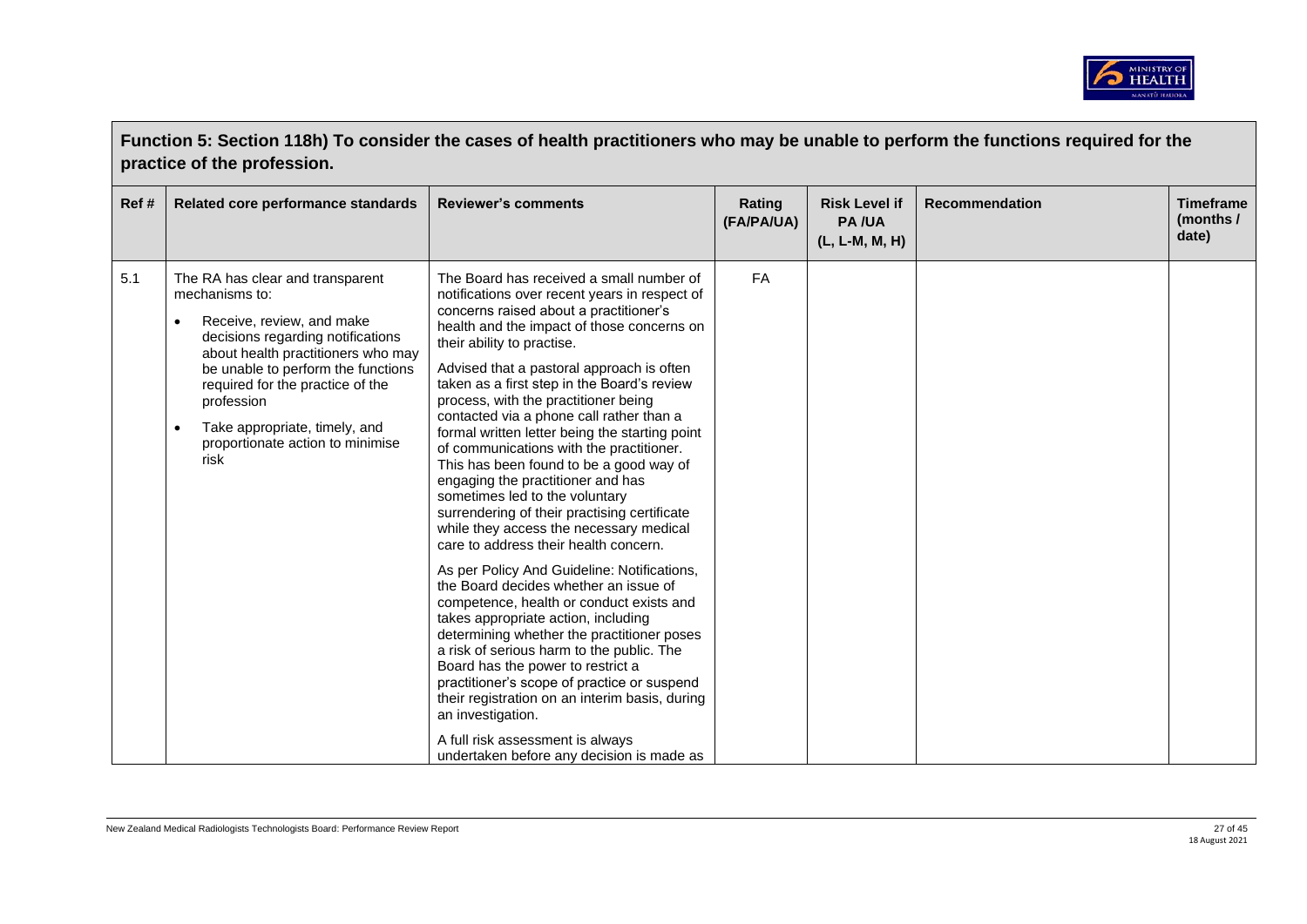

|      | Function 5: Section 118h) To consider the cases of health practitioners who may be unable to perform the functions required for the<br>practice of the profession. |                                                                                       |                      |                                                        |                |                                        |  |  |
|------|--------------------------------------------------------------------------------------------------------------------------------------------------------------------|---------------------------------------------------------------------------------------|----------------------|--------------------------------------------------------|----------------|----------------------------------------|--|--|
| Ref# | Related core performance standards                                                                                                                                 | <b>Reviewer's comments</b>                                                            | Rating<br>(FA/PA/UA) | <b>Risk Level if</b><br><b>PA/UA</b><br>(L, L-M, M, H) | Recommendation | <b>Timeframe</b><br>(months /<br>date) |  |  |
|      |                                                                                                                                                                    | to the approach to be used with each<br>health-related notification.                  |                      |                                                        |                |                                        |  |  |
|      |                                                                                                                                                                    | Also, example reviewed and discussed<br>with the Registrar for a health notification. |                      |                                                        |                |                                        |  |  |

 $\blacksquare$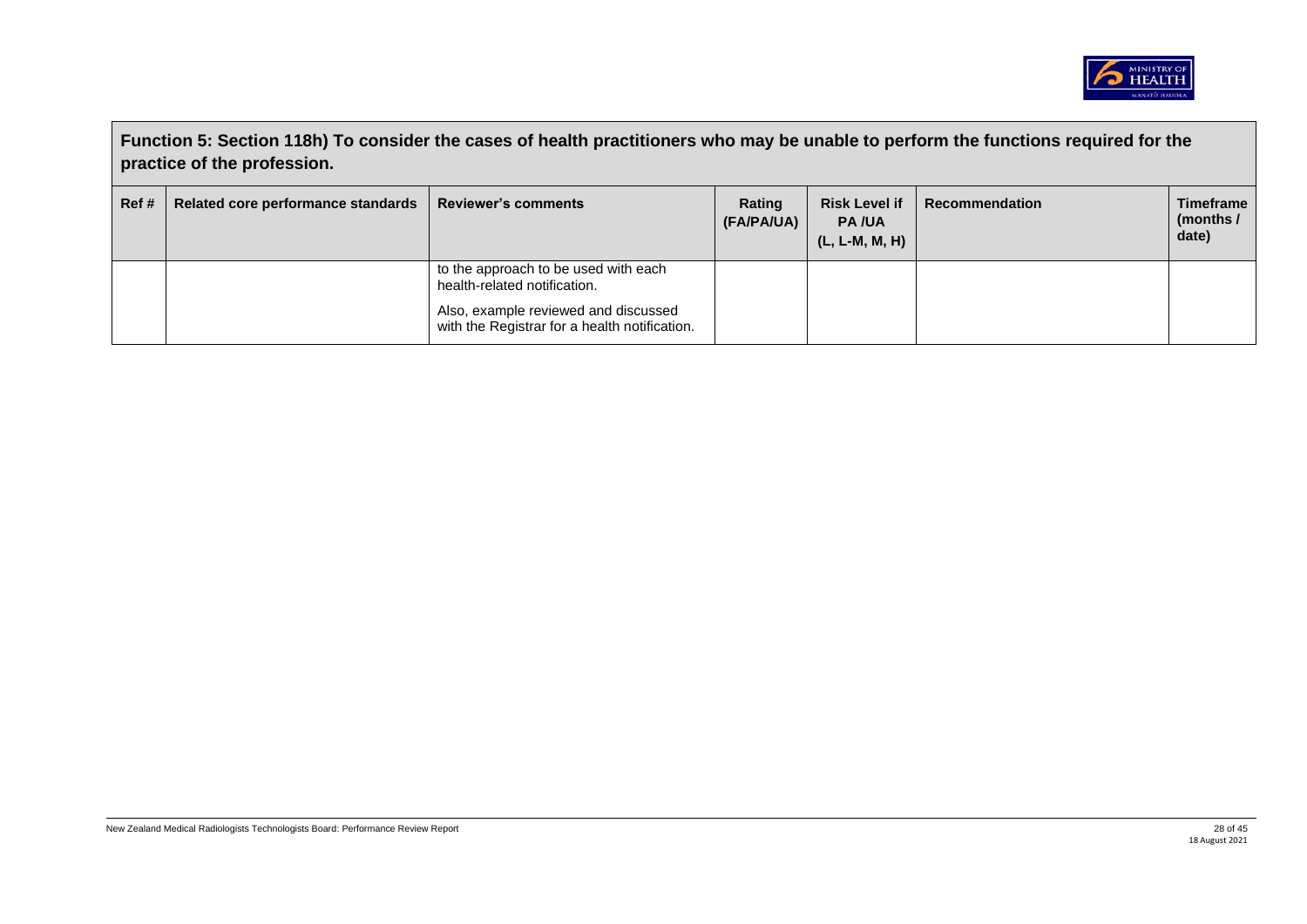

|       | Function 6: Section 118i) To set standards of clinical competence, cultural competence (including competencies that will enable effective<br>and respectful interaction with Māori), and ethical conduct to be observed by health practitioners of the profession. |                                                                                                                                                                                                                                                                                                                                                                                                                                                                                                                                                                                                                                                                                                                                                                                                                                                                                                                                                                                                                                                                                                                                                                                                                                                                                                          |                      |                                                        |                                                                                                                                                                                                                                                                                 |                                                     |  |  |  |
|-------|--------------------------------------------------------------------------------------------------------------------------------------------------------------------------------------------------------------------------------------------------------------------|----------------------------------------------------------------------------------------------------------------------------------------------------------------------------------------------------------------------------------------------------------------------------------------------------------------------------------------------------------------------------------------------------------------------------------------------------------------------------------------------------------------------------------------------------------------------------------------------------------------------------------------------------------------------------------------------------------------------------------------------------------------------------------------------------------------------------------------------------------------------------------------------------------------------------------------------------------------------------------------------------------------------------------------------------------------------------------------------------------------------------------------------------------------------------------------------------------------------------------------------------------------------------------------------------------|----------------------|--------------------------------------------------------|---------------------------------------------------------------------------------------------------------------------------------------------------------------------------------------------------------------------------------------------------------------------------------|-----------------------------------------------------|--|--|--|
| Ref # | Related core performance standards                                                                                                                                                                                                                                 | <b>Reviewer's comments</b>                                                                                                                                                                                                                                                                                                                                                                                                                                                                                                                                                                                                                                                                                                                                                                                                                                                                                                                                                                                                                                                                                                                                                                                                                                                                               | Rating<br>(FA/PA/UA) | <b>Risk Level if</b><br><b>PA/UA</b><br>(L, L-M, M, H) | <b>Recommendation</b>                                                                                                                                                                                                                                                           | <b>Timeframe</b><br>(months /<br>date)              |  |  |  |
| 6.1   | The RA sets standards of clinical and<br>cultural competence and ethical<br>conduct that are:<br>Informed by relevant evidence<br>Clearly articulated and accessible                                                                                               | Polices are in place to support the setting<br>of clinical and cultural competence and<br>ethical conduct include: A) Cultural<br>Competence that sets out the Board's<br>expectations of all registered medical<br>imaging and radiation therapy practitioners<br>in respect of cultural competence. It<br>acknowledges Te Tiriti o Waitangi and<br>cultural competence in practice by way of<br>self-reflection, information and education<br>and skills. B) Competence Standards for<br>Medical Imaging and Radiation Therapy<br>Practitioners in Aotearoa New Zealand that<br>identify the minimum knowledge, skills and<br>professional attributes necessary for<br>practice. Key competencies are arranged<br>within a number of integrated themes<br>called Domains, Domain 1: Professional<br>and Ethical Conduct Domain 2:<br>Communication and Collaboration Domain<br>3: Evidence-Based Practice and<br>Professional Learning Domain 4: Safety of<br>Practice and Risk Management Domain 5:<br>Specific scope of practices. C) Code Of<br>Ethical Conduct For Medical Imaging And<br>Radiation Therapy Practitioners In<br>Aotearoa New Zealand to describe the<br>conduct or behaviour expected of<br>registered medical imaging and radiation<br>therapy practitioners. The Code is set out | <b>PA</b>            |                                                        | That the Board proceed with its plan<br>to review the competence standards,<br>informed by and aligned to the<br>principles of Te Tiriti o Waitangi as<br>articulated in Whakamaua (refer<br>10.1), and informed by the<br>consultations and collaborations<br>already planned. | $6 - 12$<br>months<br>(up to 1<br><b>July 2022)</b> |  |  |  |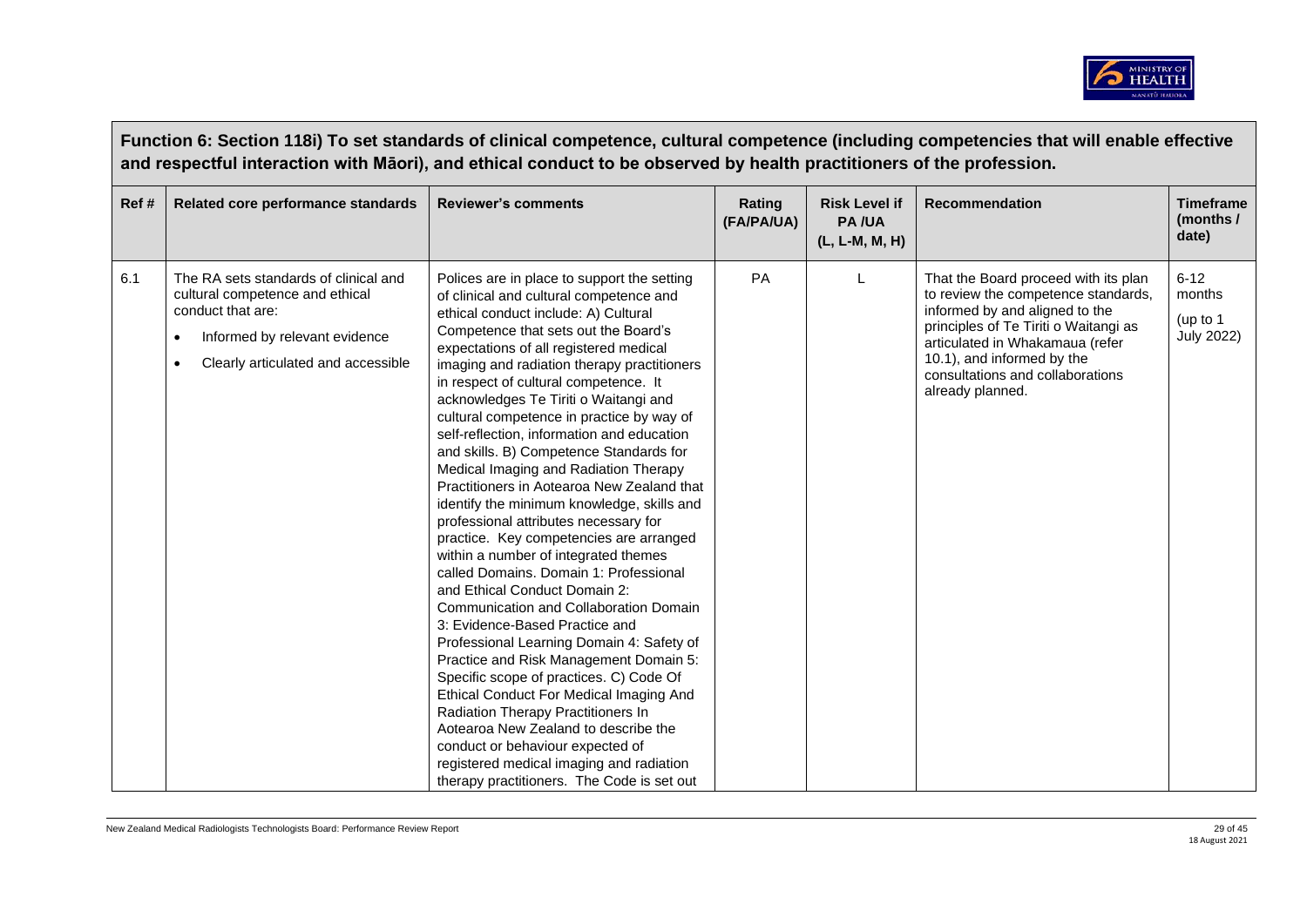

|       | Function 6: Section 118i) To set standards of clinical competence, cultural competence (including competencies that will enable effective<br>and respectful interaction with Māori), and ethical conduct to be observed by health practitioners of the profession. |                                                                                                                                                                                                                                                                                                                                                                                                                                                                                                                                                                                                                                                                                                                                                                                                                                    |                      |                                                        |                       |                                        |  |  |
|-------|--------------------------------------------------------------------------------------------------------------------------------------------------------------------------------------------------------------------------------------------------------------------|------------------------------------------------------------------------------------------------------------------------------------------------------------------------------------------------------------------------------------------------------------------------------------------------------------------------------------------------------------------------------------------------------------------------------------------------------------------------------------------------------------------------------------------------------------------------------------------------------------------------------------------------------------------------------------------------------------------------------------------------------------------------------------------------------------------------------------|----------------------|--------------------------------------------------------|-----------------------|----------------------------------------|--|--|
| Ref # | Related core performance standards                                                                                                                                                                                                                                 | <b>Reviewer's comments</b>                                                                                                                                                                                                                                                                                                                                                                                                                                                                                                                                                                                                                                                                                                                                                                                                         | Rating<br>(FA/PA/UA) | <b>Risk Level if</b><br><b>PA/UA</b><br>(L, L-M, M, H) | <b>Recommendation</b> | <b>Timeframe</b><br>(months /<br>date) |  |  |
|       |                                                                                                                                                                                                                                                                    | in a framework of 5 principles: 1) Patient<br>Health and Wellbeing, 2) Patient-Centred<br>Service Delivery, 3) Collaborative Practice<br>to Optimise Health Outcomes, 4) Honesty<br>and Integrity, and 5) Responsibility for<br>Professional Decisions.                                                                                                                                                                                                                                                                                                                                                                                                                                                                                                                                                                            |                      |                                                        |                       |                                        |  |  |
|       |                                                                                                                                                                                                                                                                    | The Board has explicit policy and<br>processes for consulting on core regulation<br>standards. This helps to ensure its<br>regulatory frameworks are well informed by<br>current practice and the lens of a wide<br>range of stakeholders. The Board is<br>currently considering what can be done to<br>improve their approach to ensuring<br>ongoing regulatory framework reviews are<br>inclusive of a Māori perspective. This has<br>involved seeking expert advice from a<br>national Māori advisory agency within the<br>health sector (Te Tumu Whakarae). This<br>work is being managed as a joint initiative<br>with the Medical Sciences Council. The<br>Board is also engaged with the other 15<br>RAs who are collectively considering<br>potential collaborative approaches to<br>various aspects of health regulation. |                      |                                                        |                       |                                        |  |  |
|       |                                                                                                                                                                                                                                                                    | A revision of the competence standards is<br>scheduled for 2021, and this will include<br>input from members of the profession to                                                                                                                                                                                                                                                                                                                                                                                                                                                                                                                                                                                                                                                                                                  |                      |                                                        |                       |                                        |  |  |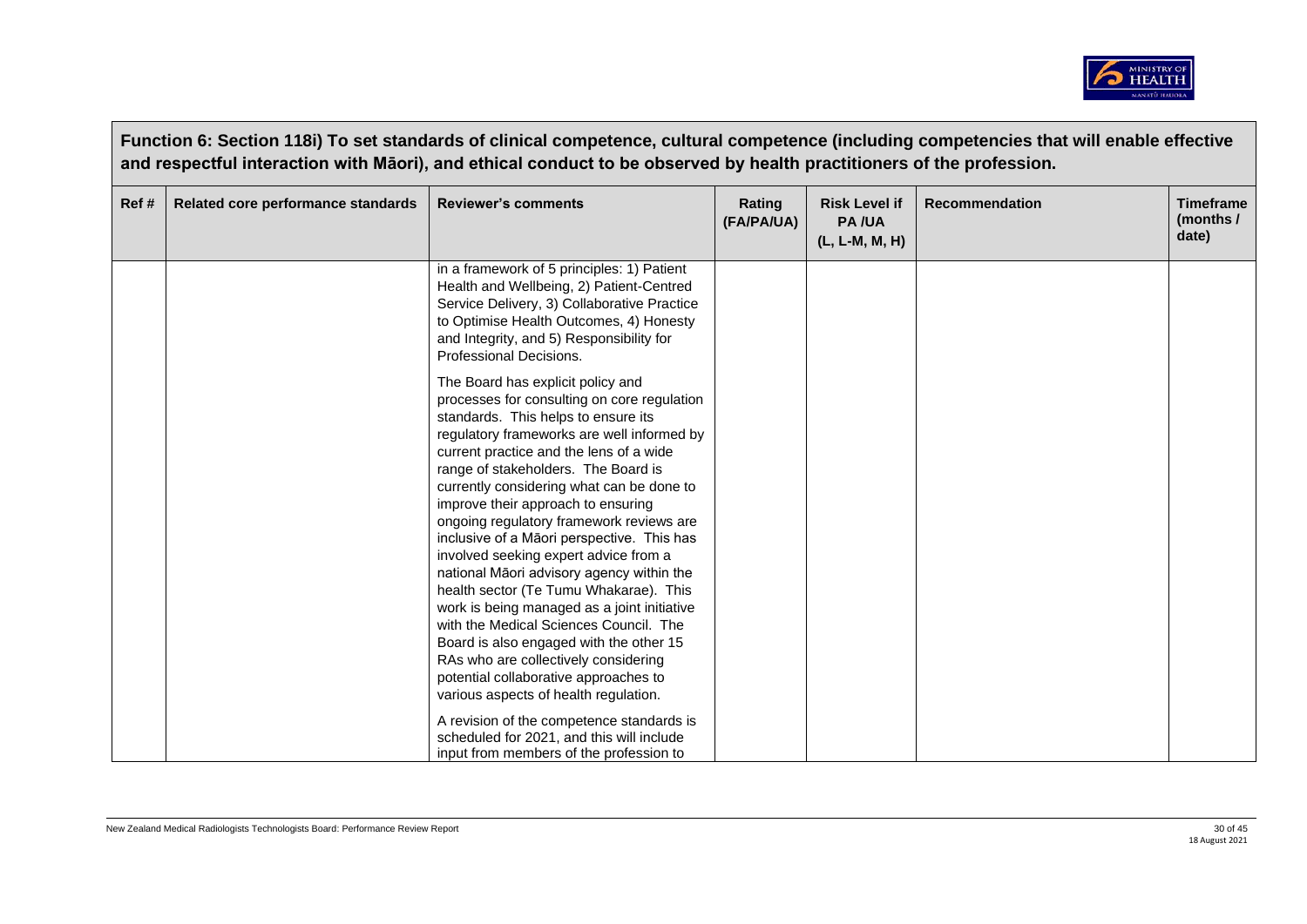

|      | Function 6: Section 118i) To set standards of clinical competence, cultural competence (including competencies that will enable effective<br>and respectful interaction with Māori), and ethical conduct to be observed by health practitioners of the profession. |                                                                                                                                                                                                                                                                                                                                                                                                                                                                                                                                                                                                                                                                                                                                                                                                                                                                                                                                                                                              |                      |                                                        |                       |                                        |  |  |
|------|--------------------------------------------------------------------------------------------------------------------------------------------------------------------------------------------------------------------------------------------------------------------|----------------------------------------------------------------------------------------------------------------------------------------------------------------------------------------------------------------------------------------------------------------------------------------------------------------------------------------------------------------------------------------------------------------------------------------------------------------------------------------------------------------------------------------------------------------------------------------------------------------------------------------------------------------------------------------------------------------------------------------------------------------------------------------------------------------------------------------------------------------------------------------------------------------------------------------------------------------------------------------------|----------------------|--------------------------------------------------------|-----------------------|----------------------------------------|--|--|
| Ref# | Related core performance standards                                                                                                                                                                                                                                 | <b>Reviewer's comments</b>                                                                                                                                                                                                                                                                                                                                                                                                                                                                                                                                                                                                                                                                                                                                                                                                                                                                                                                                                                   | Rating<br>(FA/PA/UA) | <b>Risk Level if</b><br><b>PA/UA</b><br>(L, L-M, M, H) | <b>Recommendation</b> | <b>Timeframe</b><br>(months /<br>date) |  |  |
|      |                                                                                                                                                                                                                                                                    | develop a proposed revised version prior to<br>being issued for public consultation.                                                                                                                                                                                                                                                                                                                                                                                                                                                                                                                                                                                                                                                                                                                                                                                                                                                                                                         |                      |                                                        |                       |                                        |  |  |
| 6.2  | Developed in consultation with the<br>profession and other stakeholders                                                                                                                                                                                            | Policy for Consultations states the<br>commitment to having open, transparent,<br>and consistent communication with<br>registered practitioners, stakeholders, and<br>members of the public. A key aspect of this<br>is to consult when reviewing or developing<br>standards, guidelines, and policies.<br>Consultation allows the Board to seek<br>information and/or feedback from relevant<br>parties that it will consider when making a<br>decision.<br>Advised that in 2016 the Board undertook a<br>major revision of the competence<br>standards documents. Prior to 2016 the<br>standards were articulated as separate<br>documents for each of the five scopes of<br>practice which resulted in reiterations of<br>common standards in each set of<br>documents. The current standards are<br>articulated within a single document that<br>integrates competencies common to all<br>scopes of practice with additional<br>competencies that are specific to each of<br>the scopes. | <b>FA</b>            |                                                        |                       |                                        |  |  |
|      |                                                                                                                                                                                                                                                                    | The drafting of the 2016 integrated<br>competence standards document was                                                                                                                                                                                                                                                                                                                                                                                                                                                                                                                                                                                                                                                                                                                                                                                                                                                                                                                     |                      |                                                        |                       |                                        |  |  |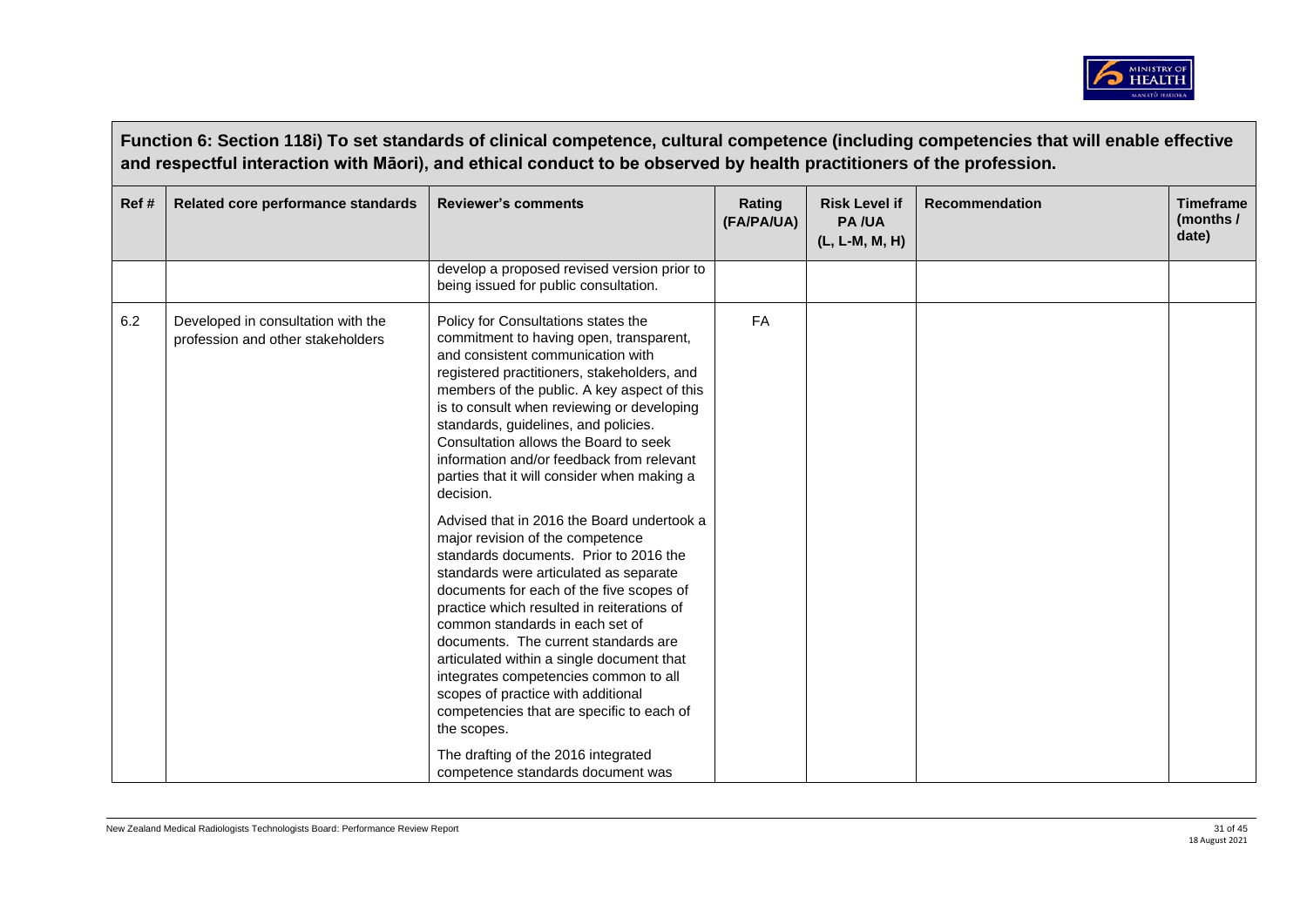

|      | Function 6: Section 118I) To set standards of clinical competence, cultural competence (including competencies that will enable effective<br>and respectful interaction with Māori), and ethical conduct to be observed by health practitioners of the profession. |                                                                                                                                                                                                                                                                                                                                                                                                                                                                                                                                                                                                                                                                                                                                                                                                                                                                                                                                            |                      |                                                        |                                                                                                                                                                                                                        |                                                                       |  |  |  |
|------|--------------------------------------------------------------------------------------------------------------------------------------------------------------------------------------------------------------------------------------------------------------------|--------------------------------------------------------------------------------------------------------------------------------------------------------------------------------------------------------------------------------------------------------------------------------------------------------------------------------------------------------------------------------------------------------------------------------------------------------------------------------------------------------------------------------------------------------------------------------------------------------------------------------------------------------------------------------------------------------------------------------------------------------------------------------------------------------------------------------------------------------------------------------------------------------------------------------------------|----------------------|--------------------------------------------------------|------------------------------------------------------------------------------------------------------------------------------------------------------------------------------------------------------------------------|-----------------------------------------------------------------------|--|--|--|
| Ref# | Related core performance standards                                                                                                                                                                                                                                 | <b>Reviewer's comments</b>                                                                                                                                                                                                                                                                                                                                                                                                                                                                                                                                                                                                                                                                                                                                                                                                                                                                                                                 | Rating<br>(FA/PA/UA) | <b>Risk Level if</b><br><b>PA/UA</b><br>(L, L-M, M, H) | <b>Recommendation</b>                                                                                                                                                                                                  | <b>Timeframe</b><br>(months /<br>date)                                |  |  |  |
|      |                                                                                                                                                                                                                                                                    | managed through workshops with<br>representatives from the profession with<br>the final draft of the proposed revised<br>standards then being issued for public<br>consultation.<br>The 2016 iteration of the competence<br>standards also took into consideration<br>recent work that had been done by the<br>Board's Australian counterpart, the Medical<br>Radiation Practice Board of Australia. This<br>allowed for a New Zealand document that<br>used the same structure for the articulation<br>of key competencies and the performance<br>indicators aligned with each of those. This<br>not only strengthened the two Board's ties<br>under the provisions of the Trans-Tasman<br>Mutual Recognition Act, having similarly<br>articulated competence standards has<br>allowed for a more seamless transition of<br>medical imaging and radiation therapy<br>practitioners wanting to practise in either of<br>the two countries. |                      |                                                        |                                                                                                                                                                                                                        |                                                                       |  |  |  |
| 6.3  | Inclusive of one or more competencies<br>that enable practitioners to interact<br>effectively and respectfully with Māori                                                                                                                                          | The Board has published a Code of Ethical<br>Conduct, and this was reviewed in 2019.<br>Both the Code and the Competence<br>Standards include explicit reference to the<br>expectation for practitioners to engage in<br>professional behaviour that demonstrates<br>respect of cultural difference. There are                                                                                                                                                                                                                                                                                                                                                                                                                                                                                                                                                                                                                             | PA                   | L                                                      | That the Board proceed with its<br>planned review of the Cultural<br>Competence policy document, and<br>ensure that cultural safety is<br>incorporated as a key element within<br>the cultural competence requirement. | $6 - 12$<br>months<br>(up to 1<br><b>July 2022</b><br>and<br>ongoing) |  |  |  |

**Function 6: Section 118i) To set standards of clinical competence, cultural competence (including competencies that will enable effective**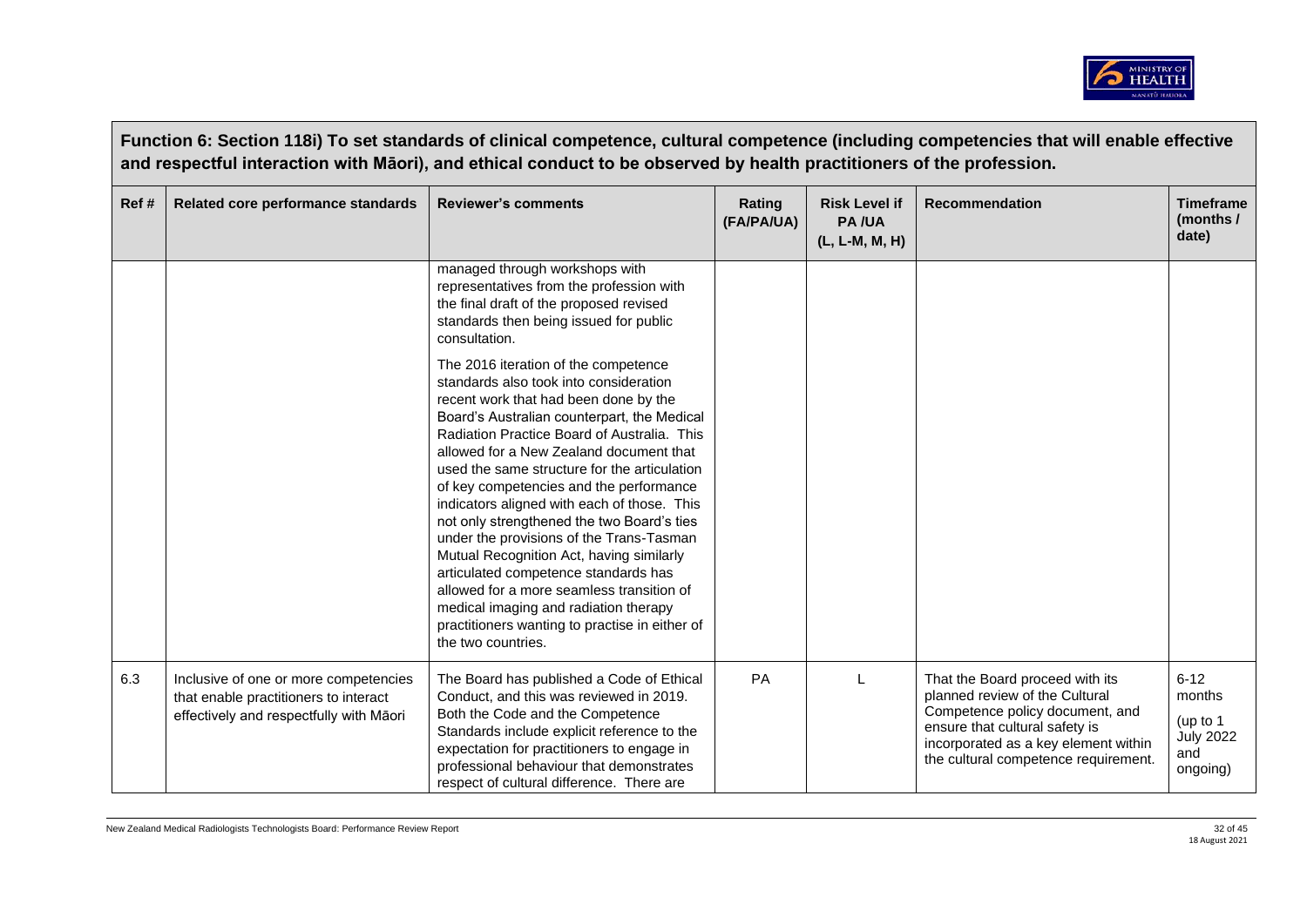

|       | Function 6: Section 118i) To set standards of clinical competence, cultural competence (including competencies that will enable effective<br>and respectful interaction with Māori), and ethical conduct to be observed by health practitioners of the profession. |                                                                                                                                                                                                                                                                                                                                                                                                                                                                                                                                                                                                                                                                                                                                                                                                                                                                                                                                                                                                                                                                                                                       |                      |                                                        |                                                                                                                                                                                                                                                                                                                                                                                                                                                                                                              |                                        |  |  |  |
|-------|--------------------------------------------------------------------------------------------------------------------------------------------------------------------------------------------------------------------------------------------------------------------|-----------------------------------------------------------------------------------------------------------------------------------------------------------------------------------------------------------------------------------------------------------------------------------------------------------------------------------------------------------------------------------------------------------------------------------------------------------------------------------------------------------------------------------------------------------------------------------------------------------------------------------------------------------------------------------------------------------------------------------------------------------------------------------------------------------------------------------------------------------------------------------------------------------------------------------------------------------------------------------------------------------------------------------------------------------------------------------------------------------------------|----------------------|--------------------------------------------------------|--------------------------------------------------------------------------------------------------------------------------------------------------------------------------------------------------------------------------------------------------------------------------------------------------------------------------------------------------------------------------------------------------------------------------------------------------------------------------------------------------------------|----------------------------------------|--|--|--|
| Ref # | Related core performance standards                                                                                                                                                                                                                                 | <b>Reviewer's comments</b>                                                                                                                                                                                                                                                                                                                                                                                                                                                                                                                                                                                                                                                                                                                                                                                                                                                                                                                                                                                                                                                                                            | Rating<br>(FA/PA/UA) | <b>Risk Level if</b><br><b>PA/UA</b><br>(L, L-M, M, H) | <b>Recommendation</b>                                                                                                                                                                                                                                                                                                                                                                                                                                                                                        | <b>Timeframe</b><br>(months /<br>date) |  |  |  |
|       |                                                                                                                                                                                                                                                                    | specifically articulated requirements for<br>practitioners to:<br>Include application of the Treaty of<br>Waitangi with an understanding of its<br>principles within the context of<br>Aotearoa New Zealand and medical<br>imaging and radiation therapy practice<br>and its practical application within the<br>profession; and<br>Uphold tikanga best practice<br>guidelines when working with Māori<br>patients and their whanau.<br>A Cultural Competence policy document<br>sets out the Board's expectations of<br>practitioners in terms of embracing cultural<br>competence as a cornerstone of their<br>professional practice. A review of this<br>policy is planned for later in 2021 and<br>planning is underway as to the best way to<br>engage Māori practitioners in this process.<br>In its five-year strategic plan, the Board<br>states a commitment to working to improve<br>cultural safety for patients and medical<br>imaging and radiation therapy practitioners<br>to help facilitate health equity. This<br>overarching objective is reflected in the<br>Board's business plan for 2021-2022: |                      |                                                        | That in partnership with Māori, the<br>Board develop, adopt and promote<br>tikanga best practice guidelines for its<br>scopes of practice, and include these<br>in the requirements on practitioners.<br>That the Board (together with the<br>Medical Sciences Council and the<br><b>Medical Sciences Secretariat)</b><br>develop a plan for developing te reo<br>Māori and tikanga Māori practices<br>within the organisations, commence<br>activation this plan and continue this<br>activation over time. |                                        |  |  |  |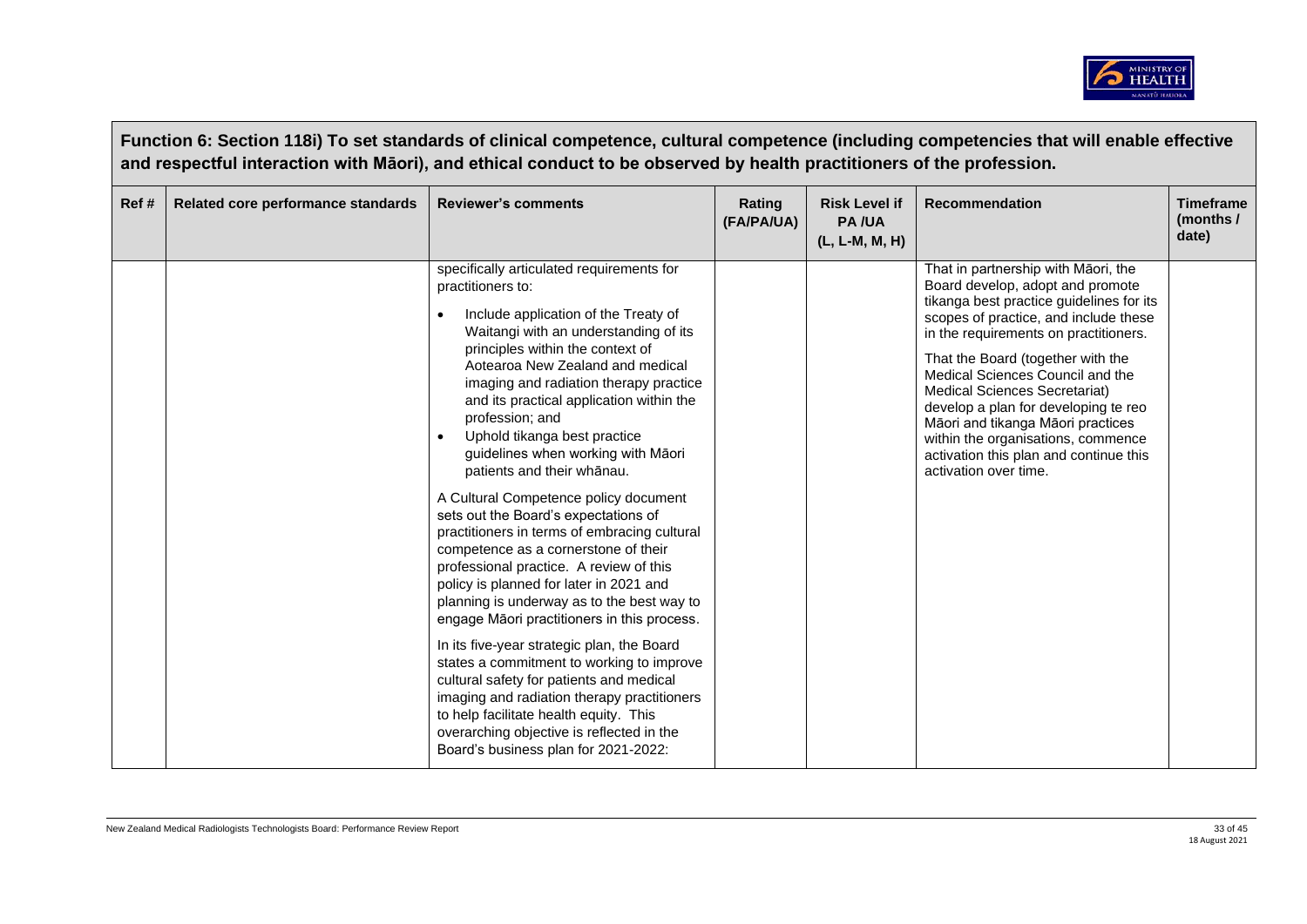

|       | Function 6: Section 118i) To set standards of clinical competence, cultural competence (including competencies that will enable effective<br>and respectful interaction with Māori), and ethical conduct to be observed by health practitioners of the profession. |                                                                                                                                                                                                                                                                                                                   |                      |                                                          |                       |                                        |  |  |
|-------|--------------------------------------------------------------------------------------------------------------------------------------------------------------------------------------------------------------------------------------------------------------------|-------------------------------------------------------------------------------------------------------------------------------------------------------------------------------------------------------------------------------------------------------------------------------------------------------------------|----------------------|----------------------------------------------------------|-----------------------|----------------------------------------|--|--|
| Ref # | Related core performance standards                                                                                                                                                                                                                                 | <b>Reviewer's comments</b>                                                                                                                                                                                                                                                                                        | Rating<br>(FA/PA/UA) | <b>Risk Level if</b><br><b>PA/UA</b><br>$(L, L-M, M, H)$ | <b>Recommendation</b> | <b>Timeframe</b><br>(months /<br>date) |  |  |
|       |                                                                                                                                                                                                                                                                    | Consult on a revision of the Board's<br>standards and resources relating to<br>cultural competence; and<br>Work with education providers,<br>$\bullet$<br>professional bodies, and employers to<br>ensure cultural safety is embedded in<br>all training and recertification<br>programmes.                       |                      |                                                          |                       |                                        |  |  |
|       |                                                                                                                                                                                                                                                                    | Building the Board's collective<br>understanding of cultural competency is<br>ongoing and in 2021 members undertook<br>to complete two online courses that focus<br>on Māori healthcare and cultural<br>competence. Secretariat staff are also<br>engaging in the same professional<br>development opportunities. |                      |                                                          |                       |                                        |  |  |
|       |                                                                                                                                                                                                                                                                    | The Board also participates in joint<br>workshops on Māori Cultural Competency<br>with its colleagues from the Medical<br>Sciences Council.                                                                                                                                                                       |                      |                                                          |                       |                                        |  |  |
|       |                                                                                                                                                                                                                                                                    | Discussion with Board representatives and<br>the Chief Executive confirmed the Board's<br>strong interest, focus and commitment on<br>improving cultural competencies and<br>working with Māori.                                                                                                                  |                      |                                                          |                       |                                        |  |  |

**Contract**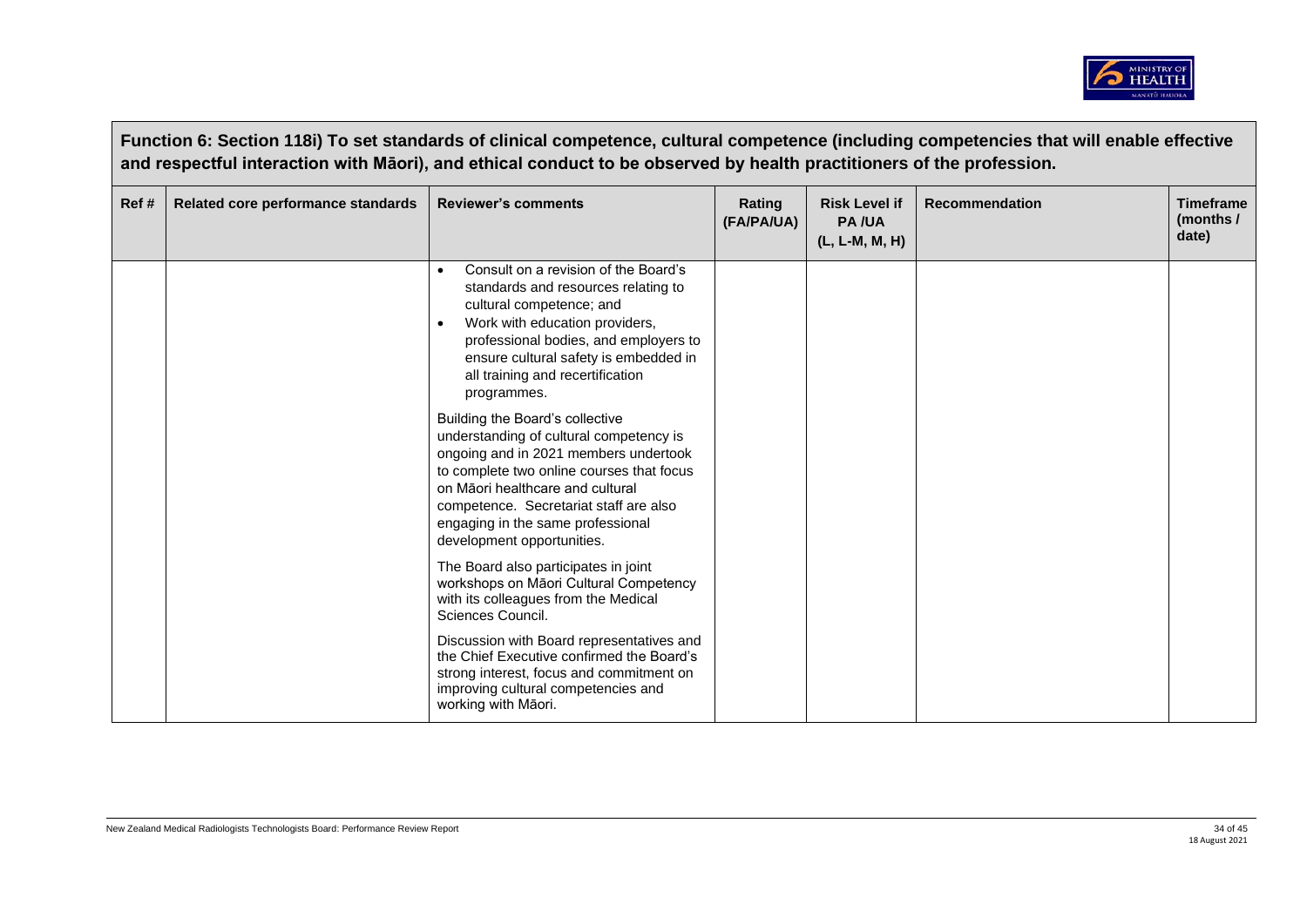

| Ref# | Related core performance standards                                                                                                      | <b>Reviewer's comments</b>                                                                                                                                                                                                                                                                                                                                                                          | Rating<br>(FA/PA/UA) | <b>Risk Level if</b><br><b>PA/UA</b><br>(L, L-M, M, H) | Recommendation | <b>Timeframe</b><br>(months /<br>date) |
|------|-----------------------------------------------------------------------------------------------------------------------------------------|-----------------------------------------------------------------------------------------------------------------------------------------------------------------------------------------------------------------------------------------------------------------------------------------------------------------------------------------------------------------------------------------------------|----------------------|--------------------------------------------------------|----------------|----------------------------------------|
| 7.1  | The RA understands the environment<br>in which it works and has effective and<br>collaborative relationships with other<br>authorities. | The Board's partnership arrangement with<br>the Medical Sciences Council through their<br>joint ownership of a shared secretariat, the<br>Medical Sciences Secretariat (MSS)<br>provides the platform for sharing of<br>resources and joint initiatives in respect of<br>their regulatory frameworks.                                                                                               | <b>FA</b>            |                                                        |                |                                        |
|      |                                                                                                                                         | The Board has had an ongoing<br>collaborative relationship with other<br>authorities and continues to liaise with<br>colleagues from other authorities. Advised<br>that this is primarily at the operational level<br>with the Registrar and/or Chief Executive<br>engaging in ongoing forums to discuss<br>matters of common interest. Meetings are<br>typically scheduled for three-times a year. |                      |                                                        |                |                                        |
|      |                                                                                                                                         | The Board is part of the whole-of-RAs<br>collective that has a Memorandum of<br>Understanding with the Health Practitioners<br>Disciplinary Tribunal (HPDT) and work is in<br>progress amongst the RAs to update this<br>important document.                                                                                                                                                        |                      |                                                        |                |                                        |
|      |                                                                                                                                         | As part of its ongoing collaboration efforts,<br>the collective responsible authorities met<br>early 2021 to discuss potential<br>collaborative initiatives for the upcoming<br>year. This includes topics of cultural<br>safety, equity, and Te Tiriti o Waitangi<br>obligations for responsible authorities and<br>working to agree the top three collaborative<br>projects.                      |                      |                                                        |                |                                        |

 $\Box$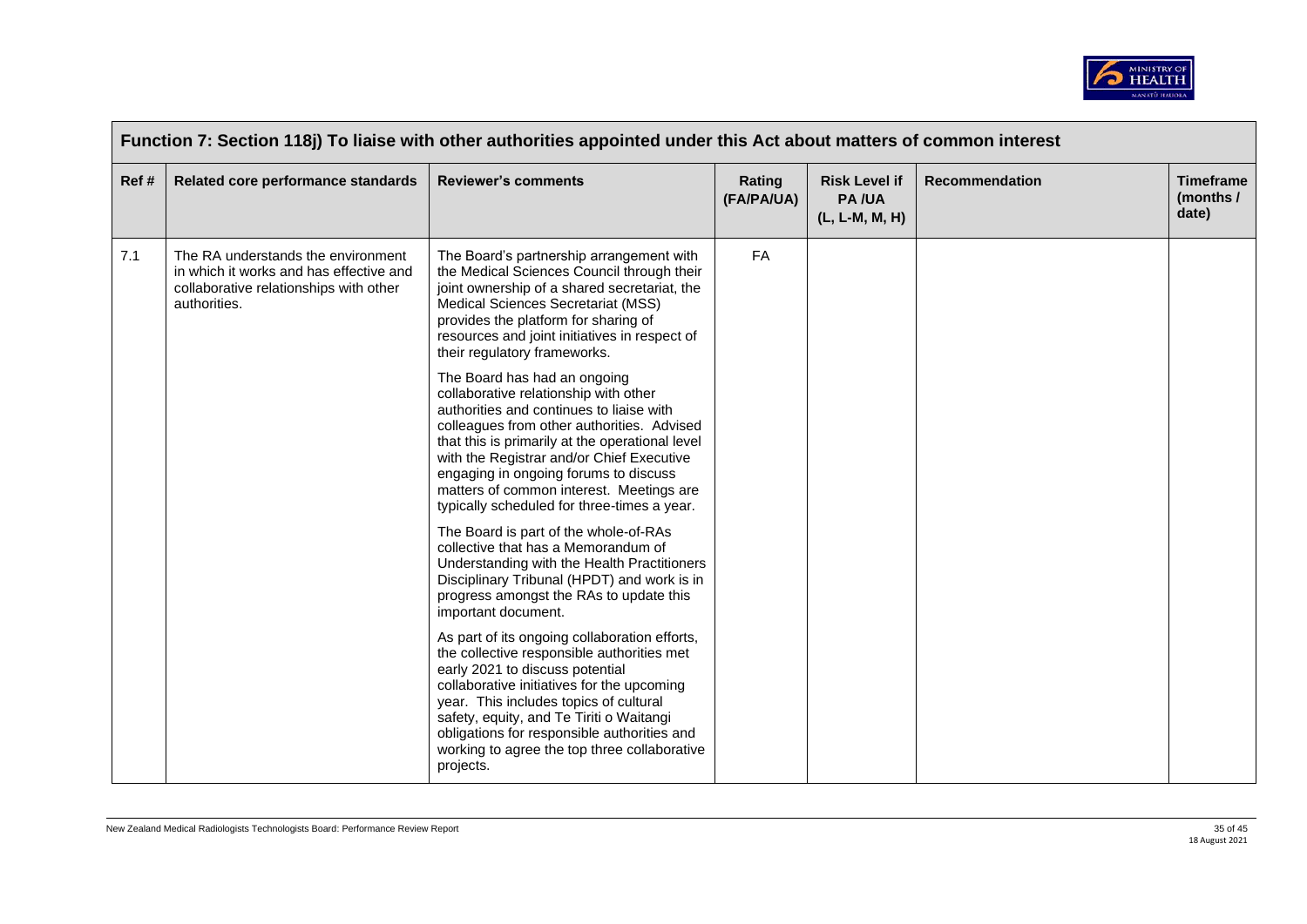

| Function 8: Section 118ja) To promote and facilitate inter-disciplinary collaboration and cooperation in the delivery of health services. |                                                                                                                                                                                                                                                       |                                                                                                                                                                                                                                                                                                                                                                                                                                                                                                                                                                                                                                                                                                                                                                                                                                                                                                                                                                                                                                                                                                                                                                                                                                                                                                                                           |                      |                                                        |                       |                                        |  |  |
|-------------------------------------------------------------------------------------------------------------------------------------------|-------------------------------------------------------------------------------------------------------------------------------------------------------------------------------------------------------------------------------------------------------|-------------------------------------------------------------------------------------------------------------------------------------------------------------------------------------------------------------------------------------------------------------------------------------------------------------------------------------------------------------------------------------------------------------------------------------------------------------------------------------------------------------------------------------------------------------------------------------------------------------------------------------------------------------------------------------------------------------------------------------------------------------------------------------------------------------------------------------------------------------------------------------------------------------------------------------------------------------------------------------------------------------------------------------------------------------------------------------------------------------------------------------------------------------------------------------------------------------------------------------------------------------------------------------------------------------------------------------------|----------------------|--------------------------------------------------------|-----------------------|----------------------------------------|--|--|
| Ref#                                                                                                                                      | Related core performance standards                                                                                                                                                                                                                    | <b>Reviewer's comments</b>                                                                                                                                                                                                                                                                                                                                                                                                                                                                                                                                                                                                                                                                                                                                                                                                                                                                                                                                                                                                                                                                                                                                                                                                                                                                                                                | Rating<br>(FA/PA/UA) | <b>Risk Level if</b><br><b>PA/UA</b><br>(L, L-M, M, H) | <b>Recommendation</b> | <b>Timeframe</b><br>(months /<br>date) |  |  |
| 8.1                                                                                                                                       | The RA uses mechanisms within the<br>HPCA Act such as competence<br>standards, accreditation standards, and<br>communications to promote and<br>facilitate inter-disciplinary collaboration<br>and cooperation in the delivery of<br>health services. | An integrated set of competence standards<br>are in place for each of the Board's five<br>scopes of practice. Key competencies are<br>arranged within a number of integrated<br>themes that apply to all scopes with an<br>additional set of clinical competencies that<br>apply to each specific scope of practice.<br>The Code Of Ethical Conduct is set out in a<br>framework of five principles that supports<br>the competence standards.<br>Inter-disciplinary cooperation, collaboration<br>and communication across the professions<br>regulated by the Board (medical imaging<br>and radiation therapy profession) and the<br>Medical Sciences Council (medical<br>laboratory science profession and<br>anaesthetic technology profession) is<br>promoted and facilitated through both<br>authorities having a common construct for<br>the competence standards required for<br>each of these professions.<br>The Board's accreditation standards<br>include a specific requirement for principles<br>of inter-professional learning and practice<br>to be embedded in the curriculum.<br>In 2021-2022 the Board is planning to<br>develop a guideline for registered<br>practitioners on teamwork and inter-<br>professional collaboration. This will be<br>managed as a joint initiative with the<br>Medical Sciences Council. | FA                   |                                                        |                       |                                        |  |  |

 $\overline{\phantom{a}}$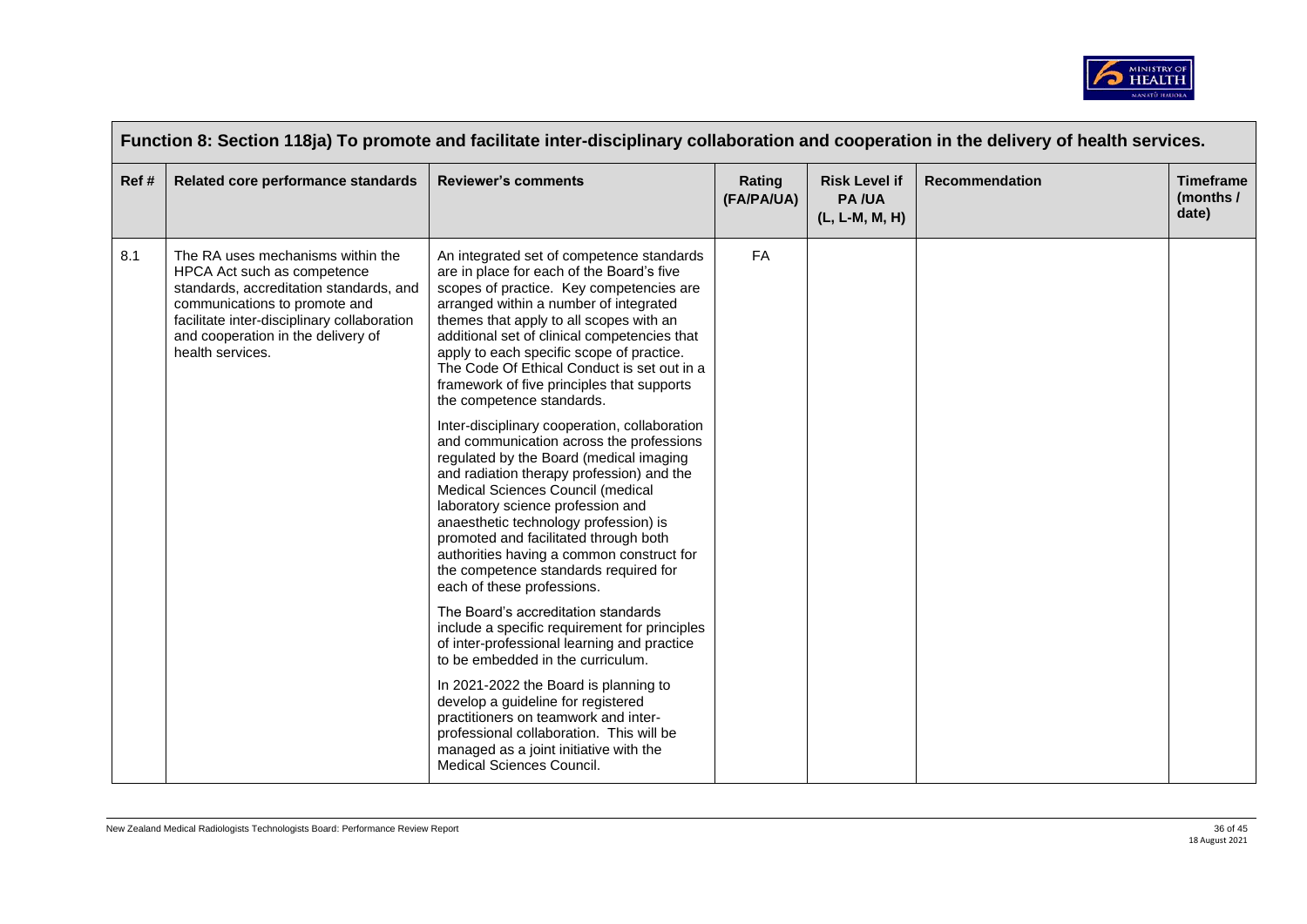

|                                                                                                                                                                                                                                                                                                            | Function 9: Section 118I) To promote public awareness of the responsibilities of the authority.                                                                                                                                                                                                                                                                                                                                                                                                                                                                                                                                                                                                                                                                                                    |                                                                                                                                           |                                                        |                       |                                        |  |  |  |  |
|------------------------------------------------------------------------------------------------------------------------------------------------------------------------------------------------------------------------------------------------------------------------------------------------------------|----------------------------------------------------------------------------------------------------------------------------------------------------------------------------------------------------------------------------------------------------------------------------------------------------------------------------------------------------------------------------------------------------------------------------------------------------------------------------------------------------------------------------------------------------------------------------------------------------------------------------------------------------------------------------------------------------------------------------------------------------------------------------------------------------|-------------------------------------------------------------------------------------------------------------------------------------------|--------------------------------------------------------|-----------------------|----------------------------------------|--|--|--|--|
| Related core performance standards                                                                                                                                                                                                                                                                         | <b>Reviewer's comments</b>                                                                                                                                                                                                                                                                                                                                                                                                                                                                                                                                                                                                                                                                                                                                                                         | Rating<br>(FA/PA/UA)                                                                                                                      | <b>Risk Level if</b><br><b>PA/UA</b><br>(L, L-M, M, H) | <b>Recommendation</b> | <b>Timeframe</b><br>(months /<br>date) |  |  |  |  |
| The RA:<br>Demonstrates its understanding of<br>$\bullet$<br>that the principal purpose of the<br>HPCA Act is to protect the health<br>and safety of members of the<br>public by providing for mechanisms<br>to ensure that health practitioners<br>are competent and fit to practice<br>their professions | The Board has a very good understanding<br>of its role in protecting public health and<br>safety which includes an informative and<br>comprehensive website for the public,<br>competency standards, CPD audits and<br>health notification processes.<br>The discussions with the Board<br>representatives, Chief Executive and staff<br>demonstrated their understanding of the                                                                                                                                                                                                                                                                                                                                                                                                                   | <b>FA</b>                                                                                                                                 |                                                        |                       |                                        |  |  |  |  |
|                                                                                                                                                                                                                                                                                                            | importance to protect public safety.<br>Policies consistently recognise the Board's                                                                                                                                                                                                                                                                                                                                                                                                                                                                                                                                                                                                                                                                                                                |                                                                                                                                           |                                                        |                       |                                        |  |  |  |  |
|                                                                                                                                                                                                                                                                                                            | Advised of a recent initiative that<br>demonstrates the strategic approach it<br>takes in meeting its responsibilities and<br>functions under the Act: In 2019 the Board<br>presented a case to the Minister of Health<br>for a name change to The Medical Imaging<br>and Radiation Therapy Sciences Council of<br>New Zealand. The current title is<br>inaccurate in terms of the health practices<br>the authority is responsible for regulating.<br>Medical radiation technology is an outdated<br>term that is not used widely in<br>contemporary health services. Rather,<br>medical imaging and radiation therapy are<br>more common and widely understood<br>terminologies used to describe these<br>health practices, both within New Zealand<br>and international contexts. Incorporating |                                                                                                                                           |                                                        |                       |                                        |  |  |  |  |
|                                                                                                                                                                                                                                                                                                            |                                                                                                                                                                                                                                                                                                                                                                                                                                                                                                                                                                                                                                                                                                                                                                                                    | principal purpose to protect public safety.<br>both medical imaging and radiation therapy<br>into the authority's title better recognises |                                                        |                       |                                        |  |  |  |  |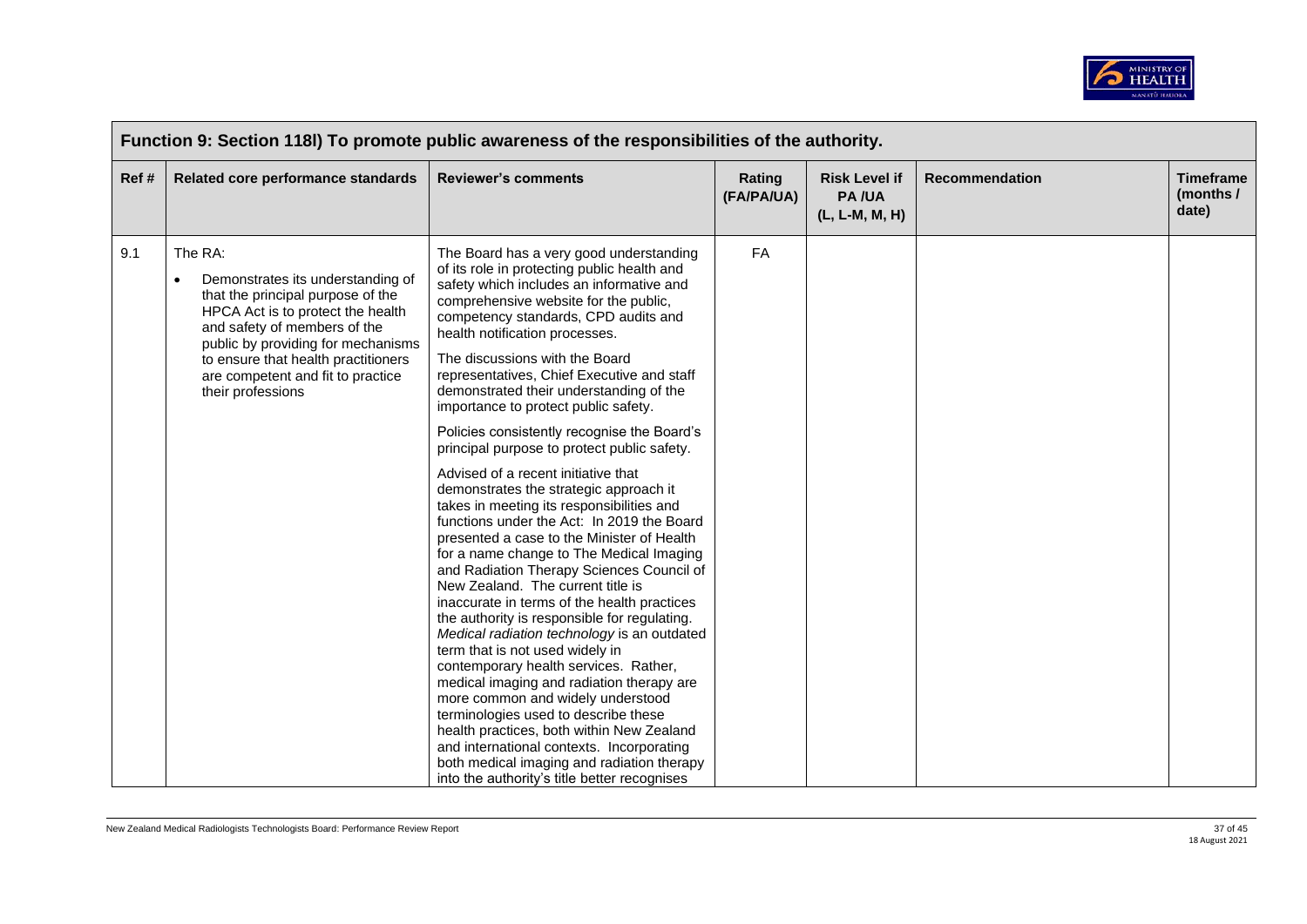

|       | Function 9: Section 118I) To promote public awareness of the responsibilities of the authority.                                                |                                                                                                                                                                                                                                                                                                                                                                                                                                                                                                                                                                                                                                                                                                                                                                                                                                                                                                                                                                                                                                                                                                                                                    |                      |                                                        |                                                                                                                                                                                                                             |                                        |  |  |
|-------|------------------------------------------------------------------------------------------------------------------------------------------------|----------------------------------------------------------------------------------------------------------------------------------------------------------------------------------------------------------------------------------------------------------------------------------------------------------------------------------------------------------------------------------------------------------------------------------------------------------------------------------------------------------------------------------------------------------------------------------------------------------------------------------------------------------------------------------------------------------------------------------------------------------------------------------------------------------------------------------------------------------------------------------------------------------------------------------------------------------------------------------------------------------------------------------------------------------------------------------------------------------------------------------------------------|----------------------|--------------------------------------------------------|-----------------------------------------------------------------------------------------------------------------------------------------------------------------------------------------------------------------------------|----------------------------------------|--|--|
| Ref # | Related core performance standards                                                                                                             | <b>Reviewer's comments</b>                                                                                                                                                                                                                                                                                                                                                                                                                                                                                                                                                                                                                                                                                                                                                                                                                                                                                                                                                                                                                                                                                                                         | Rating<br>(FA/PA/UA) | <b>Risk Level if</b><br><b>PA/UA</b><br>(L, L-M, M, H) | Recommendation                                                                                                                                                                                                              | <b>Timeframe</b><br>(months /<br>date) |  |  |
|       |                                                                                                                                                | the competencies required of practitioners.<br>Ministerial approval for a name change<br>was agreed in principle and the Board is<br>now waiting for this to be enacted through<br>the next Statutes Amendment Bill.                                                                                                                                                                                                                                                                                                                                                                                                                                                                                                                                                                                                                                                                                                                                                                                                                                                                                                                               |                      |                                                        |                                                                                                                                                                                                                             |                                        |  |  |
| 9.2   | Provides clear, accurate, and<br>$\bullet$<br>publicly accessible information<br>about its purpose, functions and<br>core regulatory processes | The Board has a public website that<br>contains key information on its role and<br>functions and the core regulatory<br>processes that are in place. The website is<br>structured for key audience groups with<br>specific pages containing critical<br>information for the public, practitioners, and<br>other key stakeholders such as education<br>providers. This includes policies,<br>newsletters, annual reports and the<br>Board's five-year strategic plan.<br>The website is subject to regular reviews<br>(responsibility of designated member of the<br>secretariat staff team) in respect of its<br>design and structure, with the latest review<br>being completed with a new-look website<br>rolled-out in April 2021. Reviews of the<br>design and structure of the website are<br>managed as a joint initiative with the<br>Medical Sciences Council as both websites<br>have the same infrastructure but their own<br>branding and content. The register can be<br>searched.<br>Ethnicity data is collected for the MoH but<br>the Board does not report on the ethnicity<br>of the workforce to practitioners or the<br>public. | PA                   | L                                                      | That the Board report publicly on the<br>ethnicity breakdown of its workforce<br>and this could be included in its<br>annual report.<br>There is also an opportunity to add a<br>general search function to the<br>website. | 3 months<br>(15)<br>November<br>2021)  |  |  |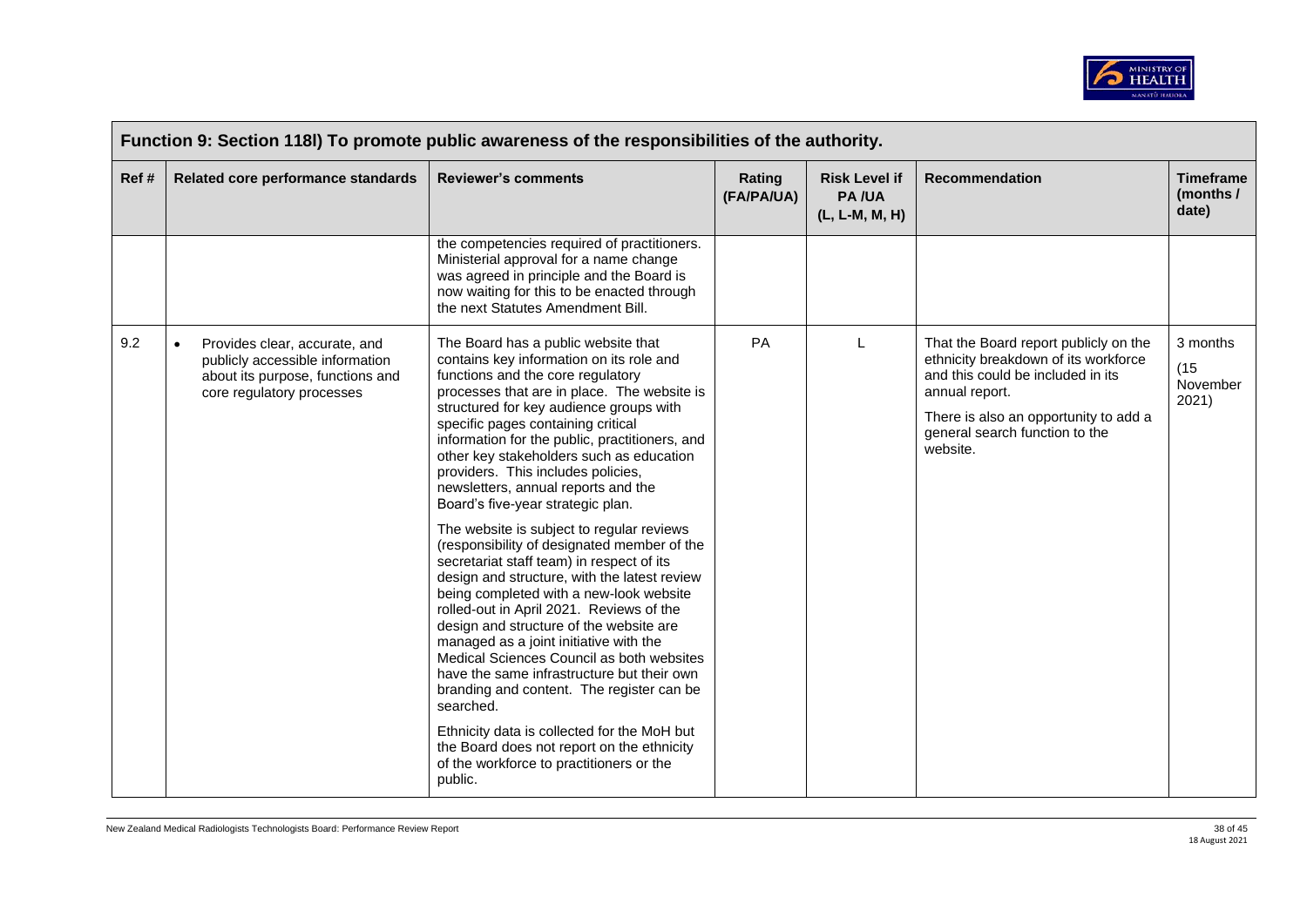

| Ref # | Related core performance standards                                                                                                                                                                                                                            | <b>Reviewer's comments</b>                                                                                                                                                                                                                                                                                                                                                                                                                                                                                                                                                                                                                                                                                                                                                                                                                                                                                                                                             | Rating<br>(FA/PA/UA) | <b>Risk Level if</b><br><b>PA/UA</b><br>(L, L-M, M, H) | <b>Recommendation</b>                                                                                                                                                                                                                                                                                                                                                                                                                                                                                                                                                                                                                                                                                                                                                                                                                                                                                                                                                                                                                                                                                                                    | <b>Timeframe</b><br>(months /<br>date)                                |
|-------|---------------------------------------------------------------------------------------------------------------------------------------------------------------------------------------------------------------------------------------------------------------|------------------------------------------------------------------------------------------------------------------------------------------------------------------------------------------------------------------------------------------------------------------------------------------------------------------------------------------------------------------------------------------------------------------------------------------------------------------------------------------------------------------------------------------------------------------------------------------------------------------------------------------------------------------------------------------------------------------------------------------------------------------------------------------------------------------------------------------------------------------------------------------------------------------------------------------------------------------------|----------------------|--------------------------------------------------------|------------------------------------------------------------------------------------------------------------------------------------------------------------------------------------------------------------------------------------------------------------------------------------------------------------------------------------------------------------------------------------------------------------------------------------------------------------------------------------------------------------------------------------------------------------------------------------------------------------------------------------------------------------------------------------------------------------------------------------------------------------------------------------------------------------------------------------------------------------------------------------------------------------------------------------------------------------------------------------------------------------------------------------------------------------------------------------------------------------------------------------------|-----------------------------------------------------------------------|
| 10.1  | The RA:<br>Ensures that the principles of<br>$\bullet$<br>equity and of te Tiriti o Waitangi/<br>the Treaty of Waitangi (as<br>articulated in Whakamaua: Māori<br>Health Action Plan 2020-2025) are<br>followed in the implementation of<br>all its functions | Discussed that in 2021 the Board is looking<br>to strengthen its engagement with Māori to<br>seek advice on the various elements of its<br>regulatory framework to better ensure the<br>framework is responsive to the needs of<br>Māori as tangata whenua of Aotearoa New<br>Zealand. This work is a joint initiative with<br>the Medical Sciences Council. As a<br>starting point some discussion forums with<br>Māori practitioners from the professions<br>are to be arranged to look at practical ways<br>the Board can promote improved culturally<br>competent practices across the medical<br>imaging and radiation therapy workforce.<br>The Board participates in joint workshops<br>with the Medical Sciences Council.to build<br>a collective understanding of Māori cultural<br>competence. The two authorities are also<br>planning to develop a joint policy statement<br>in respect of right-touch-regulation<br>(scheduled for late 2021/early 2022). | PA                   |                                                        | That the Board shift its objective in<br>this area from "better ensuring the<br>framework is responsive to the needs<br>of Māori as tangata whenua of<br>Aotearoa New Zealand" to "aligning<br>its regulatory framework to the<br>principles of Te Tiriti o Waitangi (as<br>articulated in Whakamaua: Māori<br>Health Action Plan 2020-2025) and<br>operationalising the principles of Te<br>Tiriti in all its functions". The<br>principles of tino rangatiratanga and<br>of partnership can be used as the<br>foundations of this alignment, bringing<br>shape and focus to the principles of<br>active participation, equity and<br>options.<br>Also, that the Board proceed with its<br>planned work alongside the Medical<br>Sciences Council to build a broad<br>understanding of what cultural<br>competence in Māori contexts and<br>cultural safety in broader terms might<br>look like within the scopes of the two<br>RAs. The development and<br>operationalising of this understanding<br>can then be informed by the<br>planned engagement with<br>practitioners, alongside seeking<br>information from other RAs, as well | $6 - 12$<br>months<br>(up to 1<br><b>July 2022</b><br>and<br>ongoing) |

 $\mathbb{F}$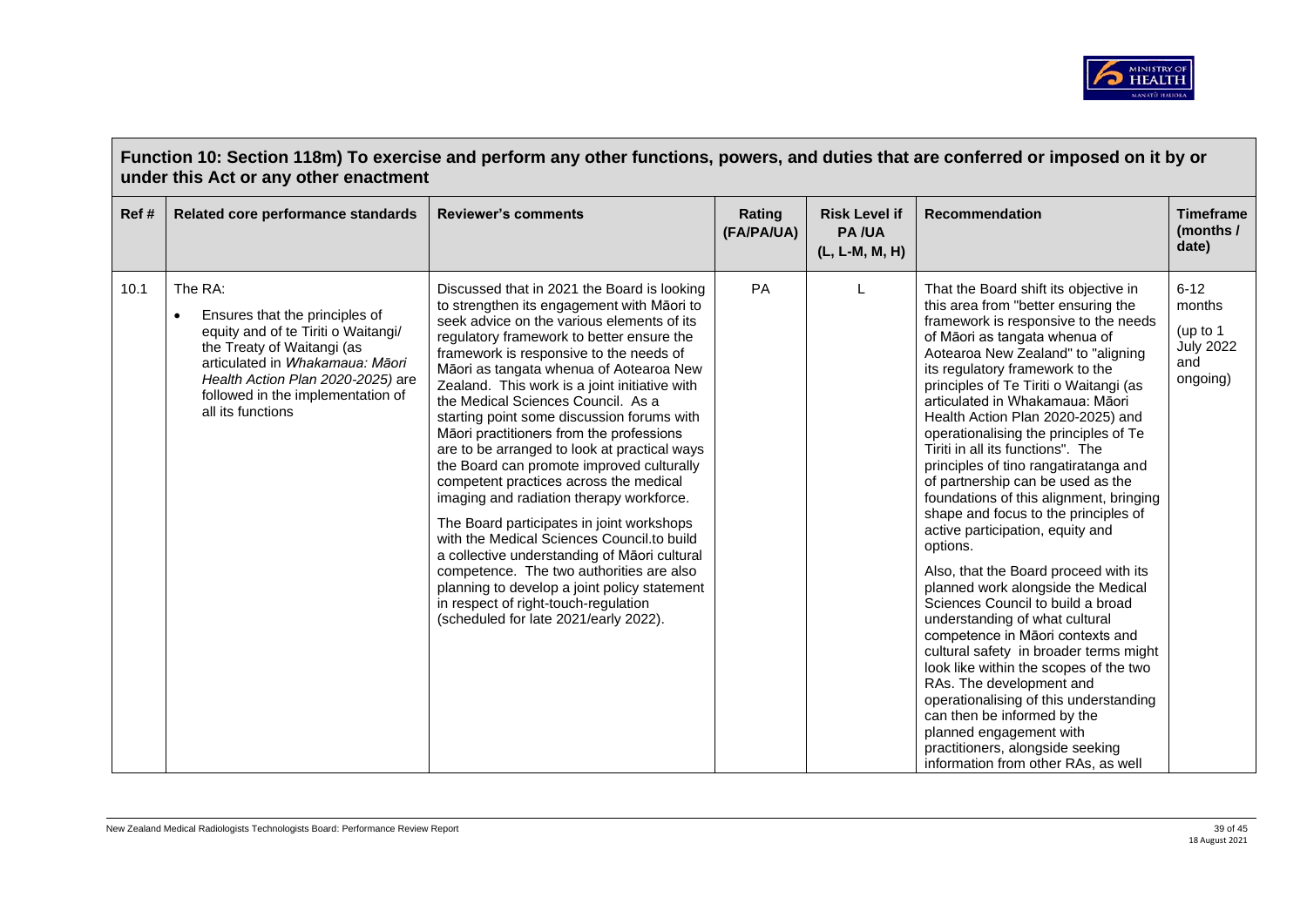

| Ref# | Related core performance standards                                                                                          | <b>Reviewer's comments</b>                                                                                                                                                                                                                                                                                                                                                                                                                                                                                       | Rating<br>(FA/PA/UA) | <b>Risk Level if</b><br><b>PA/UA</b><br>(L, L-M, M, H) | Recommendation                                 | <b>Timeframe</b><br>(months /<br>date) |
|------|-----------------------------------------------------------------------------------------------------------------------------|------------------------------------------------------------------------------------------------------------------------------------------------------------------------------------------------------------------------------------------------------------------------------------------------------------------------------------------------------------------------------------------------------------------------------------------------------------------------------------------------------------------|----------------------|--------------------------------------------------------|------------------------------------------------|----------------------------------------|
|      |                                                                                                                             |                                                                                                                                                                                                                                                                                                                                                                                                                                                                                                                  |                      |                                                        | as other key thought leaders in the<br>sector. |                                        |
| 10.2 | Ensure the principles of Right-<br>$\bullet$<br>touch regulation are followed in the<br>implementation of all its functions | The six principles of Right-touch regulation<br>are proportionate, consistent, targeted,<br>transparent, accountable, and agile. The<br>Board demonstrates these principles<br>through its policies, processes, systems,<br>consultations, plans and how it works with<br>practitioners.                                                                                                                                                                                                                         | FA                   |                                                        |                                                |                                        |
|      |                                                                                                                             | Advised that ensuring continuous quality<br>improvement across all their regulatory and<br>corporate functions is an important<br>component of both the Board's and the<br>Medical Sciences Council's business<br>priorities. The organisation has a<br>commitment to strengthening a results-<br>approach to its business and in 2021 the<br>MSS team has introduced a schedule for<br>reporting the secretariat's performance in<br>meeting agreed measures across both<br>regulatory and corporate functions. |                      |                                                        |                                                |                                        |
|      |                                                                                                                             | An annual strategic and business planning<br>process has been in place for the last 12-<br>years. Strategic plans are framed within a<br>five-year period and currently is the<br>Strategic Directions April 2021 - March<br>2026. It is revised every year, taking into<br>consideration emerging issues and trends.<br>An annual business plan is documented for<br>each financial year, prioritising the<br>initiatives that are linked back to the                                                           |                      |                                                        |                                                |                                        |

 $\Box$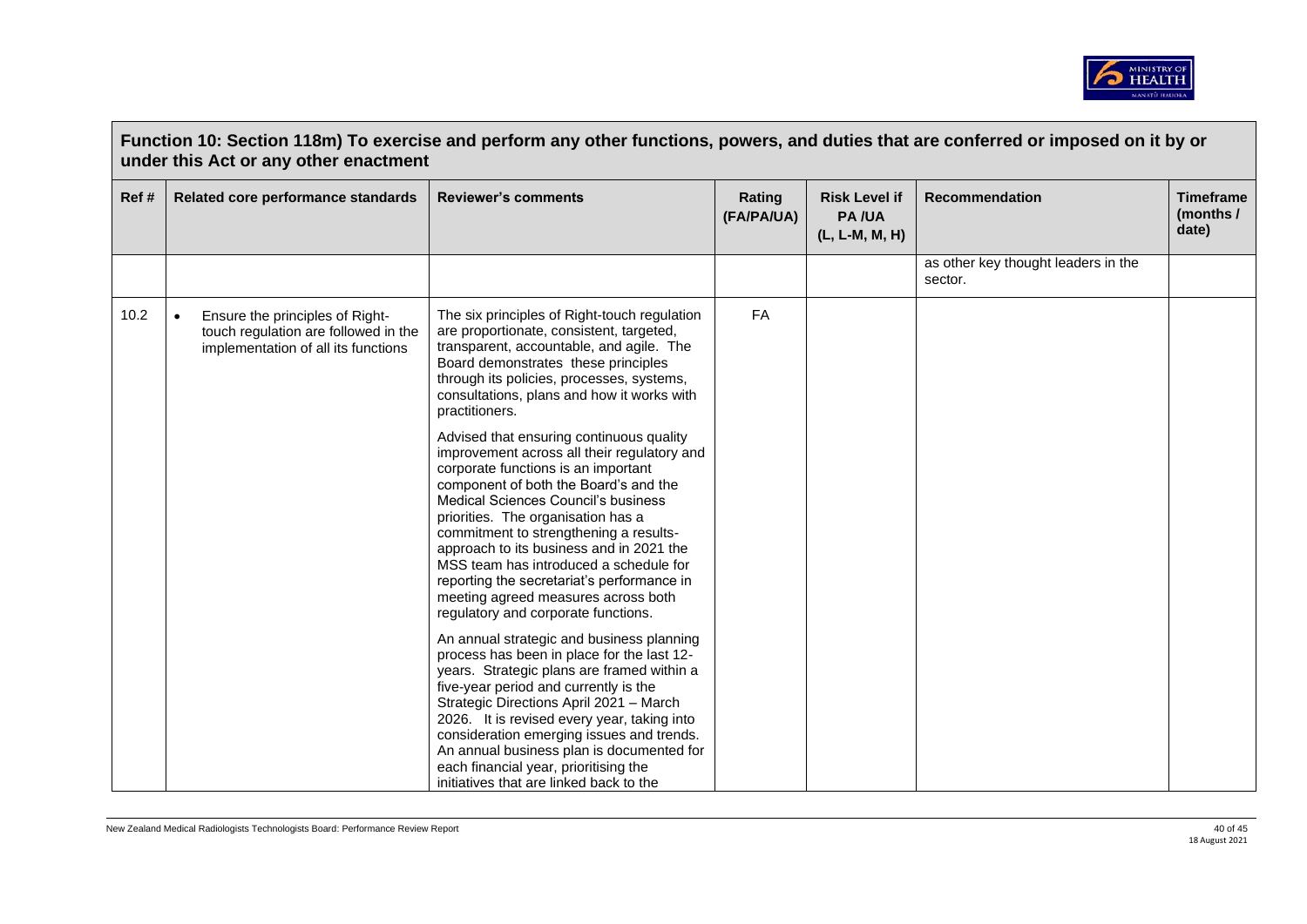

|      | under this Act or any other enactment                                                                    | Function 10: Section 118m) To exercise and perform any other functions, powers, and duties that are conferred or imposed on it by or                                                                                                                                                                                                                                                                                                                                       |                      |                                                        |                       |                                        |
|------|----------------------------------------------------------------------------------------------------------|----------------------------------------------------------------------------------------------------------------------------------------------------------------------------------------------------------------------------------------------------------------------------------------------------------------------------------------------------------------------------------------------------------------------------------------------------------------------------|----------------------|--------------------------------------------------------|-----------------------|----------------------------------------|
| Ref# | Related core performance standards                                                                       | <b>Reviewer's comments</b>                                                                                                                                                                                                                                                                                                                                                                                                                                                 | Rating<br>(FA/PA/UA) | <b>Risk Level if</b><br><b>PA/UA</b><br>(L, L-M, M, H) | <b>Recommendation</b> | <b>Timeframe</b><br>(months /<br>date) |
|      |                                                                                                          | strategic plan. The Board monitors the<br>annual business plan regularly and<br>includes this in meeting minutes.                                                                                                                                                                                                                                                                                                                                                          |                      |                                                        |                       |                                        |
| 10.3 | Identifies and addresses emerging<br>areas of risk and prioritises any<br>areas of public safety concern | There are Policy And Guidelines: Risk<br>Management and a Risk Register. The risk<br>management process provides a set of<br>tools to help minimise threats to the<br>Medical Radiation Technologists Board's<br>business as well as to maximise<br>opportunities for business enhancement.<br>The described risk management process is<br>to be applied to all business activities<br>including regulatory functions, back-office<br>(corporate) functions, and projects. | <b>FA</b>            |                                                        |                       |                                        |
|      |                                                                                                          | The Risk Register applies a consequences<br>versus likelihood matrix for low, medium.<br>high and extreme risk ratings. Risk<br>contexts include: 1) regulation of<br>practitioners, 2) governance, 3) information<br>management, 4) business operations and<br>5) financial. Includes a section that<br>summarises changes to the register over<br>time.                                                                                                                  |                      |                                                        |                       |                                        |
|      |                                                                                                          | The Board maintains the Risks Register<br>and it is updated on a bi-annual schedule.<br>The risk register includes categories of risk<br>to be reviewed bi-monthly. The discussion<br>with the Board representatives showed<br>they are very aware of their risks.                                                                                                                                                                                                         |                      |                                                        |                       |                                        |

 $\overline{\phantom{a}}$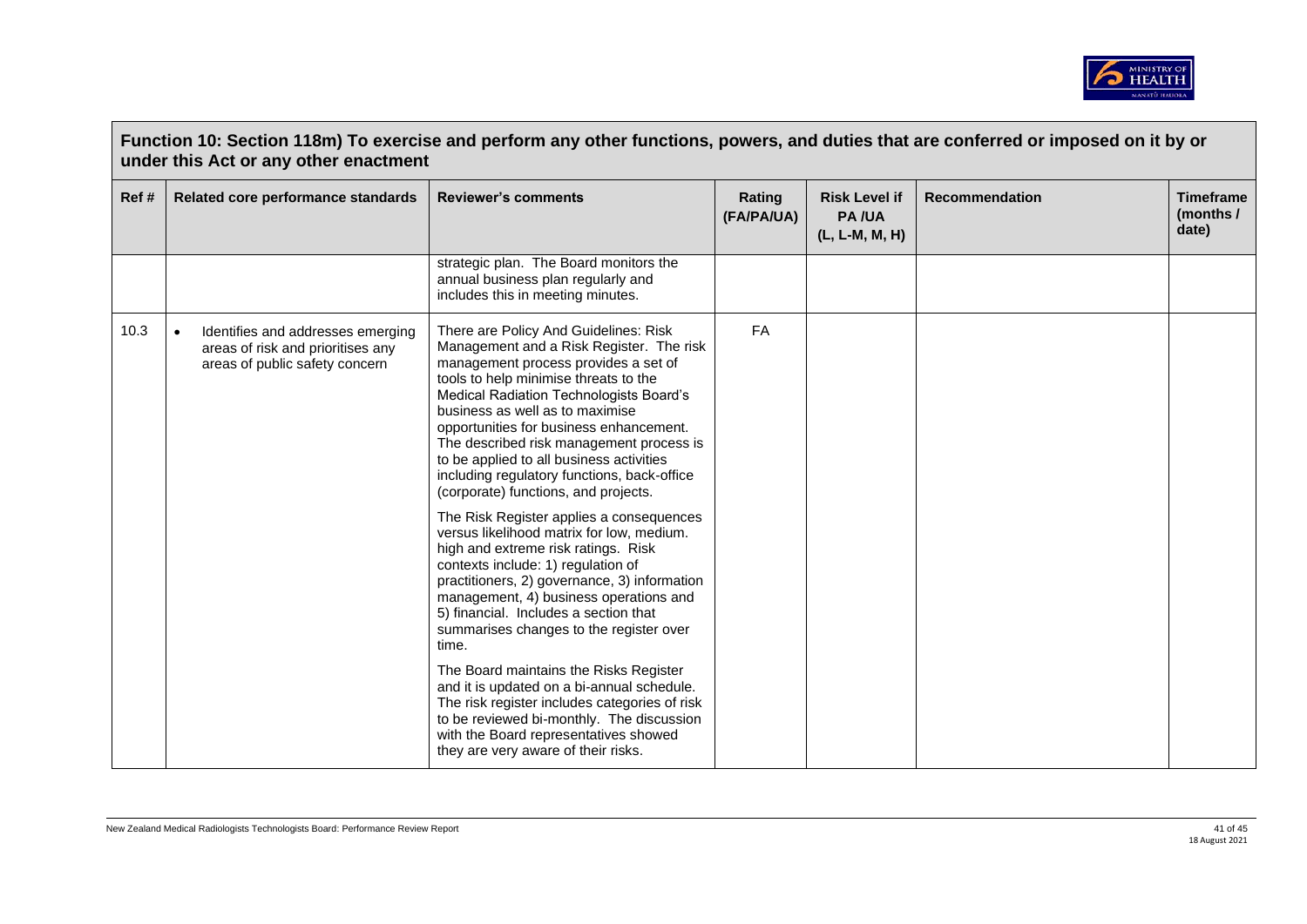

|      | Function 10: Section 118m) To exercise and perform any other functions, powers, and duties that are conferred or imposed on it by or<br>under this Act or any other enactment |                                                                                                                                                                                                                                                                                                                                                                                                                                                                                                                                                                                                                                                                                                                                                                                                                                                                                                                                                                                                                                                                                                                                                                                                                        |                      |                                                        |                       |                                        |  |
|------|-------------------------------------------------------------------------------------------------------------------------------------------------------------------------------|------------------------------------------------------------------------------------------------------------------------------------------------------------------------------------------------------------------------------------------------------------------------------------------------------------------------------------------------------------------------------------------------------------------------------------------------------------------------------------------------------------------------------------------------------------------------------------------------------------------------------------------------------------------------------------------------------------------------------------------------------------------------------------------------------------------------------------------------------------------------------------------------------------------------------------------------------------------------------------------------------------------------------------------------------------------------------------------------------------------------------------------------------------------------------------------------------------------------|----------------------|--------------------------------------------------------|-----------------------|----------------------------------------|--|
| Ref# | Related core performance standards                                                                                                                                            | <b>Reviewer's comments</b>                                                                                                                                                                                                                                                                                                                                                                                                                                                                                                                                                                                                                                                                                                                                                                                                                                                                                                                                                                                                                                                                                                                                                                                             | Rating<br>(FA/PA/UA) | <b>Risk Level if</b><br><b>PA/UA</b><br>(L, L-M, M, H) | <b>Recommendation</b> | <b>Timeframe</b><br>(months /<br>date) |  |
|      |                                                                                                                                                                               | Advised that as a shareholder owner of a<br>registered New Zealand company (Medical<br>Sciences Secretariat Limited), the Board<br>has mechanisms in place to check ongoing<br>compliance with the Companies Act 1993.<br>In 2020/2021 the Board, along with its<br>colleague shareholder, the Medical<br>Sciences Council, engaged in a review of<br>the company's Constitution and<br>Shareholders Agreement to ensure the<br>framework for the governance and<br>management of the secretariat remains<br>current, relevant, and fit for purpose.<br>As a gatekeeper of a significant volume of<br>personal information regarding health<br>practitioners, the Board must ensure<br>compliance with the Privacy Act 2020. In<br>addition, information is primarily managed<br>through digital means and the Board has<br>various cybersecurity measures in place to<br>protect the information in its stewardship.<br>There have been no known data breaches<br>in recent times in respect of personal<br>information held by the Board.<br>For Covid-19 the Board closed the office<br>and staff worked from home until at alert<br>level one. There are Covid precautions in<br>the office for health and safety. |                      |                                                        |                       |                                        |  |
| 10.4 | Consults and works effectively with<br>$\bullet$<br>all relevant stakeholders across all<br>its functions to identify and                                                     | Policy for Consultations states the<br>commitment to having open, transparent,<br>and consistent communication with                                                                                                                                                                                                                                                                                                                                                                                                                                                                                                                                                                                                                                                                                                                                                                                                                                                                                                                                                                                                                                                                                                    | FA                   |                                                        |                       |                                        |  |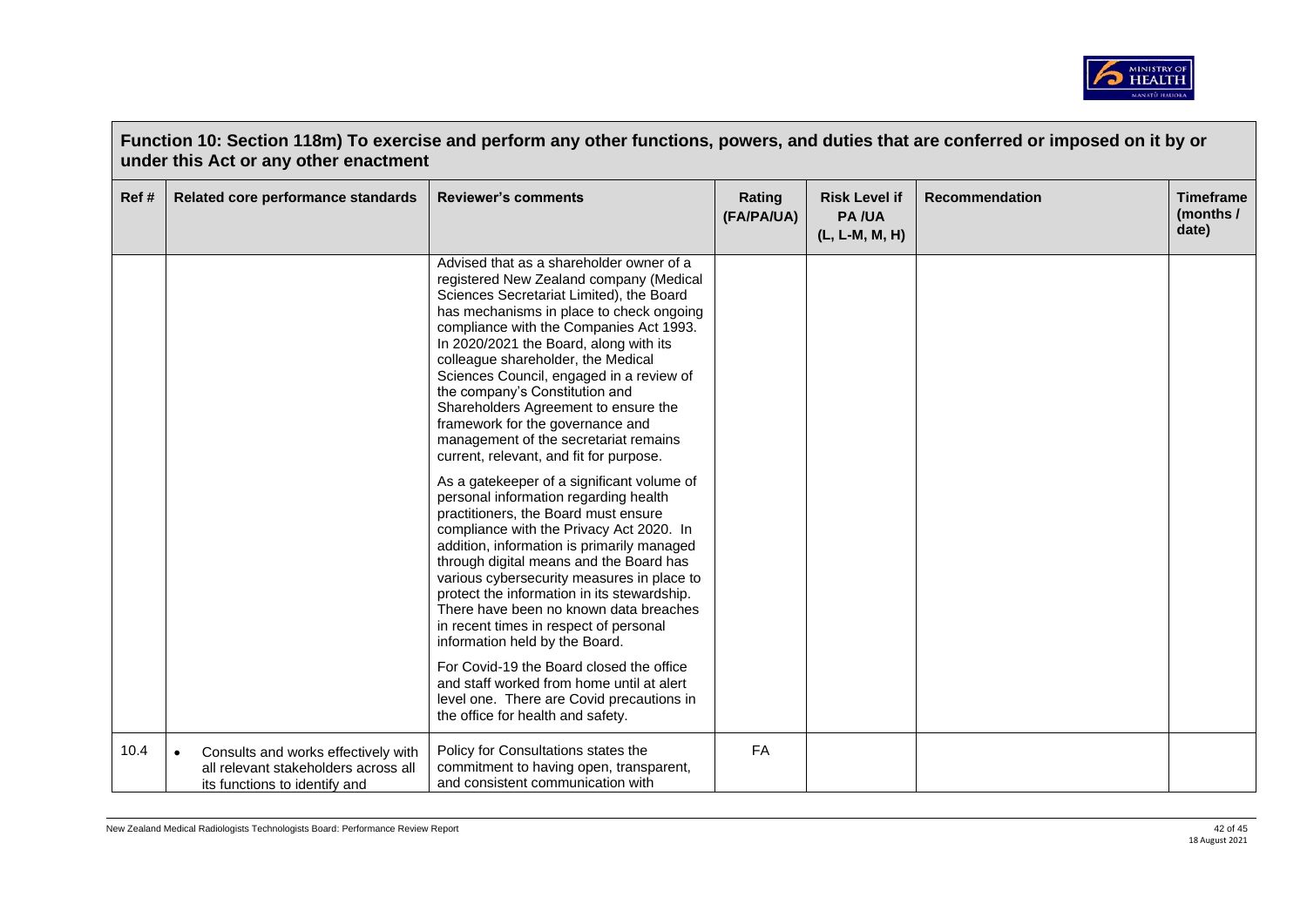

| Ref# | Related core performance standards                           | <b>Reviewer's comments</b>                                                                                                                                                                                                                                                                                                                                                                                             | Rating<br>(FA/PA/UA) | <b>Risk Level if</b><br><b>PA/UA</b><br>(L, L-M, M, H) | <b>Recommendation</b> | <b>Timeframe</b><br>(months /<br>date) |
|------|--------------------------------------------------------------|------------------------------------------------------------------------------------------------------------------------------------------------------------------------------------------------------------------------------------------------------------------------------------------------------------------------------------------------------------------------------------------------------------------------|----------------------|--------------------------------------------------------|-----------------------|----------------------------------------|
|      | manage risk to the public in<br>respect of its practitioners | registered practitioners, stakeholders, and<br>members of the public.                                                                                                                                                                                                                                                                                                                                                  |                      |                                                        |                       |                                        |
|      |                                                              | The Board has a well-established approach<br>for consulting with relevant stakeholders on<br>matters relating to the regulation of medical<br>imaging and radiation therapy practitioners.<br>Consultations are planned and<br>communicated to allow respondents<br>sufficient time to submit their feedback.<br>Different methods of consultation have<br>been used to account for different levels of<br>complexity. |                      |                                                        |                       |                                        |
|      |                                                              | The Board engages with the profession to<br>assist with execution of key components of<br>the regulatory framework to ensure<br>appropriate expertise is utilised and<br>applied. Some examples of this are:                                                                                                                                                                                                           |                      |                                                        |                       |                                        |
|      |                                                              | 2016 revision of the competence<br>$\bullet$<br>standards<br><b>Registration Examination</b><br>$\bullet$<br>Assessments<br>Online examination questions writers<br>$\bullet$<br><b>Online Examination Committee</b><br>$\bullet$                                                                                                                                                                                      |                      |                                                        |                       |                                        |
|      |                                                              | The Board maintains a list of key<br>stakeholders who are alerted to the release<br>of publications pertaining to the Board's<br>work.                                                                                                                                                                                                                                                                                 |                      |                                                        |                       |                                        |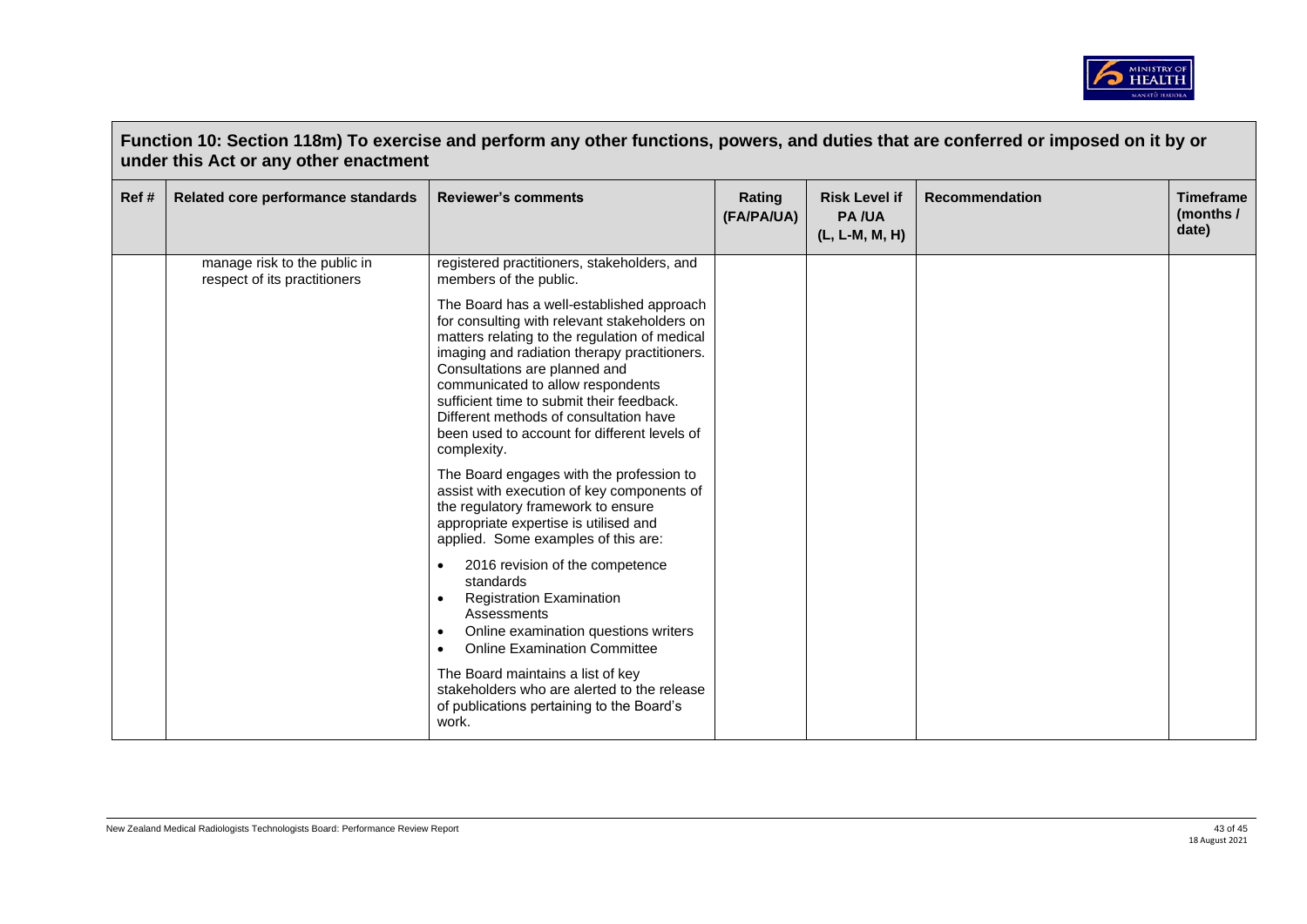

|      | Function 10: Section 118m) To exercise and perform any other functions, powers, and duties that are conferred or imposed on it by or<br>under this Act or any other enactment |                                                                                                                                                                                                                                                                                                                                                                                                                                                                                         |                      |                                                        |                       |                                        |  |
|------|-------------------------------------------------------------------------------------------------------------------------------------------------------------------------------|-----------------------------------------------------------------------------------------------------------------------------------------------------------------------------------------------------------------------------------------------------------------------------------------------------------------------------------------------------------------------------------------------------------------------------------------------------------------------------------------|----------------------|--------------------------------------------------------|-----------------------|----------------------------------------|--|
| Ref# | Related core performance standards                                                                                                                                            | <b>Reviewer's comments</b>                                                                                                                                                                                                                                                                                                                                                                                                                                                              | Rating<br>(FA/PA/UA) | <b>Risk Level if</b><br><b>PA/UA</b><br>(L, L-M, M, H) | <b>Recommendation</b> | <b>Timeframe</b><br>(months /<br>date) |  |
| 10.5 | Consistently fulfils all other duties<br>$\bullet$<br>that are imposed on it under the<br>HPCA Act or any other enactment                                                     | There are policies and procedure in place<br>for financial management, Role And<br>Responsibilities Of Medical Radiation<br>Technologists Board Members, Board<br>Members' Remuneration and Good<br>Governance Practice Within A Statutory<br>Authority.                                                                                                                                                                                                                                | <b>FA</b>            |                                                        |                       |                                        |  |
|      |                                                                                                                                                                               | Advised that the Board's fiscal prudence<br>and sustainability is monitored through<br>external audits under the Public Audit Act<br>2001. All annual audits to date have<br>returned an untagged result.                                                                                                                                                                                                                                                                               |                      |                                                        |                       |                                        |  |
|      |                                                                                                                                                                               | The Board has adopted a three-year<br>budgetary cycle which includes an annual<br>forecasting of the required level of<br>practitioner fees. This allows the Board to<br>take a proactive approach in engaging with<br>the profession and employers in respect of<br>any fee increases.                                                                                                                                                                                                 |                      |                                                        |                       |                                        |  |
|      |                                                                                                                                                                               | With the potential for membership changes<br>on a three-year rolling cycle, the Board<br>needs to ensure incoming members are<br>brought up-to-speed relatively quickly in<br>respect of gaining a good understanding of<br>their key roles and functions. All incoming<br>members receive an orientation session<br>prior to their first meeting. All members are<br>subject to a Code of Conduct and a<br>Delegations policy clearly sets out the<br>different levels of delegations. |                      |                                                        |                       |                                        |  |

 $\sqrt{ }$